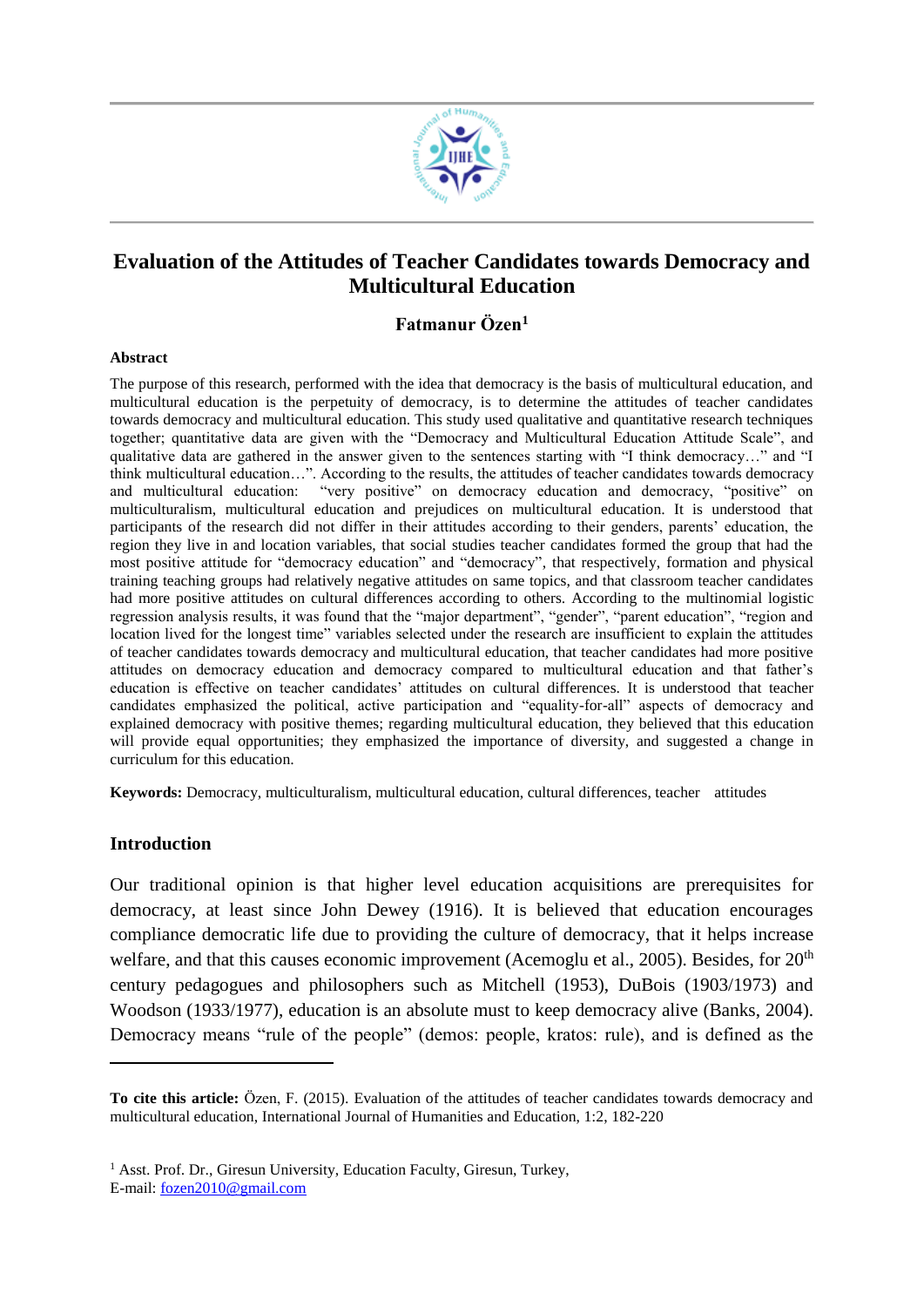political system that constitutionally allows us to change the authorities in political power. Being the social mechanism that manages the social decisions taken for the solution of problems in conflicts between interest groups; democracy settles countless disputes between social groups within the framework of a legal system or political system, so, democracies are seen as more functional than other government types (Lipset, 1959; Yay, 2002). Lipset, Rustov and Huntington express that, among the prerequisites brought by political democracy, there is a higher education level, a wider social pluralism, more open and tolerant society towards differences and compromises and a more multivocal culture, and that the possibility of democratization mostly dependent on the compositions and presence of such prerequisites (Pourgerami, 1988, 125).

Culture, described as a form of thought, a form of behavior and a form of living with material objects, is a wide and extensive concept that covers the ways of existence, which is learned through the family and social networks (Macionis, 2012, 58; Golnick & Chin, 2009). Culture has many elements, namely; values, behavior types, faiths, languages and dialects, non-verbal communication (symbols), perspectives, world views, norms (Banks, 2006; Macionis, 2012, 62-68). The most important element related to culture is that a culture shared privately by a group may not be shared by the whole group, and moreover, that culture is a continuously changing, dynamic element. Individuals, groups, and their environment continuously change (Terry and Irving, 2009, 110).

According to Hunter (1974) and Baptiste (1979), multicultural education is the construction of education based on pluralism in the context of the principles of equality, mutual respect, acceptance, understanding and ethical dependence to realize democratic ideals, to meet the needs of various groups that build the society, and to ensure social justice (Gay, 1994; Polat, 2009). Multicultural education seeks all students to have academic success and prepares all young people to become democratic citizens of a pluralist society (Gay, 2003/2004). Mwonga (2005) describes multicultural education as a type of democratic citizenship education in society because it recognizes the majority, highlights historically marginal groups in public education and improves active democratic citizenship. In this perspective, multicultural education is an education of citizenship for all, beyond the education of individuals with various backgrounds.

When the epistemology of multicultural education is examined, it is possible to see that the process is closely related to social transformations. Within the civil rights struggles in USA in the 1960s, the activists, community leaders and families demanded that the curriculum of the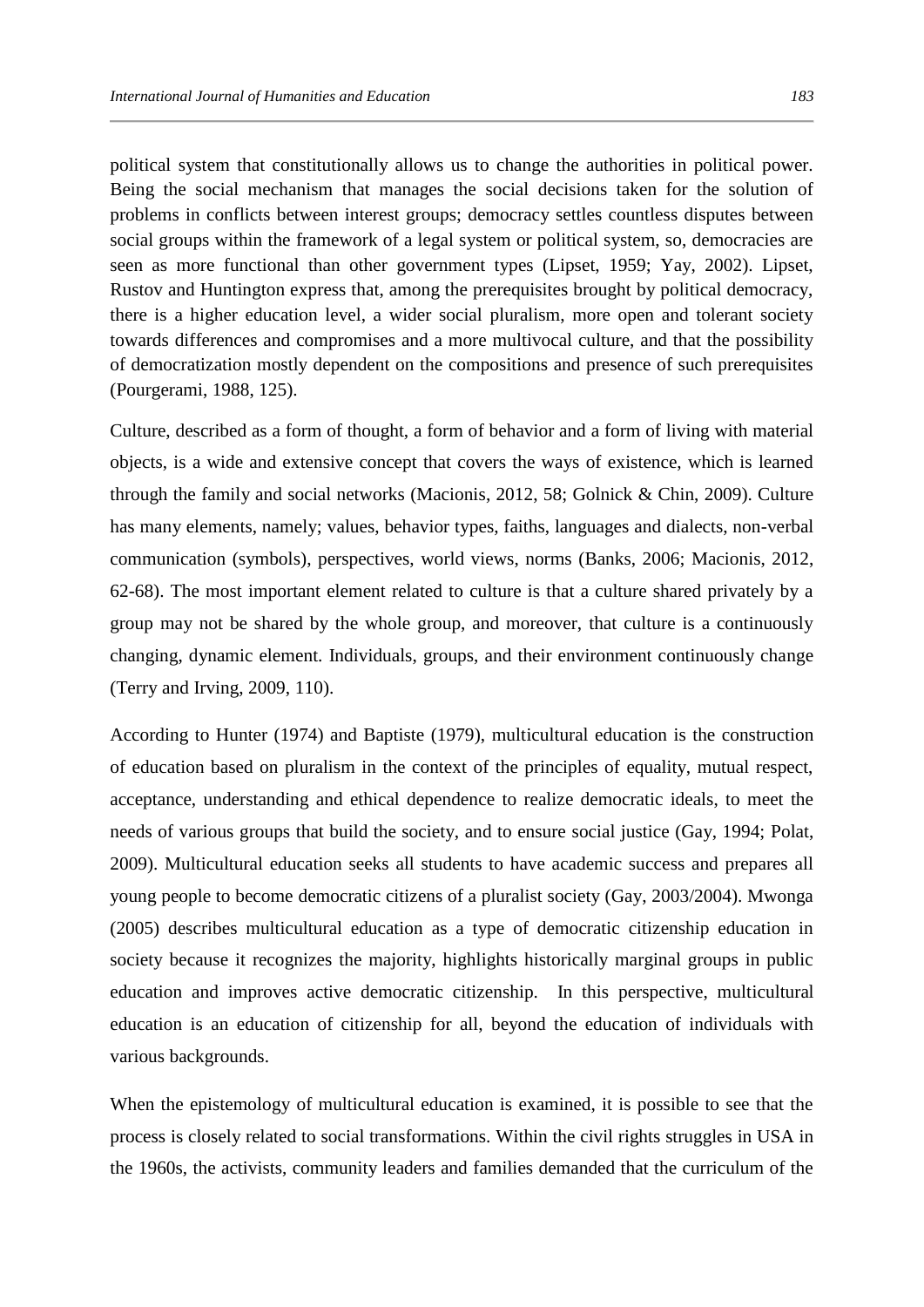country would be more consistent with the racial diversity (Banks, 1989; Davidman & Davidman, 1997). In late 1960s and early 70s, the reason of the education reform was the women's rights movement. Female academicians and activists, just as the black activists before them, insisted that the curriculum covered more of their history and experiences (Banks, 1989). During the same years, other marginal groups (lesbians, disabled…) created significant pressures in social policies and human rights with the power they gained from the feminist movement (Gorski, 1999). During the mid-1980s, near the end of the  $20<sup>th</sup>$  century, multicultural education experts suggested many education and teaching models that took social justice, critical thinking and equal opportunity factors as basis (Contribution Approach, Additive Approach, Transformation Approach, Decision-making and Social Action Approach), and discussed all steps of formal education and academic models within the context of multiculturalism (Banks, 1988; De La Torre, 1996). This way, they attempted to take the curriculum, which only covered small manipulations, to a position that allows reexamining the schools and the society, and makes schools the leader of the development of future societies, prioritizing the elimination of social inequality in particular (Gorski, 1999).

Multicultural education practices and their reflections on classes reveal that, in a way, the vote between cultural assimilation and cultural pluralism through education was used in favor of cultural pluralism. Cultural assimilation is a process named by Americans as the "melting pot", where "groups with various ethnical and racial backgrounds interact, their freedoms are restricted by the greater society..." and "…ethnic group members relinquish their own cultures and absorb the culture they live in during the process…" (Bennett, 2007, 57). The purpose of the process is to melt ethnic, cultural, linguistic and religious differences in a pot and to create a nation, a nation-state based on a common history, language and culture (Canatan, 2009). Today, cultural assimilation does not find support (-from many teachers) just because multiculturalism is seen disadventage (Bennett, 2007, 57; Canatan, 2009). Opposing opinions express that multiculturalism encourages separation instead of union by defining people not in an integration with a nation but by defining them under their own categories (Macionis, 2012, 71). Cultural pluralism is a "process of conciliation characterized by mutual values and respect between two or more groups that culturally differ and the society they live in." (Bennett, 2007, 57-58). Culturally pluralist societies allow various ethnic group members to continue their cultural traditions (for example; language, religion, food preferences..), as long as they are appropriate for the society they live in remain in order and integration. This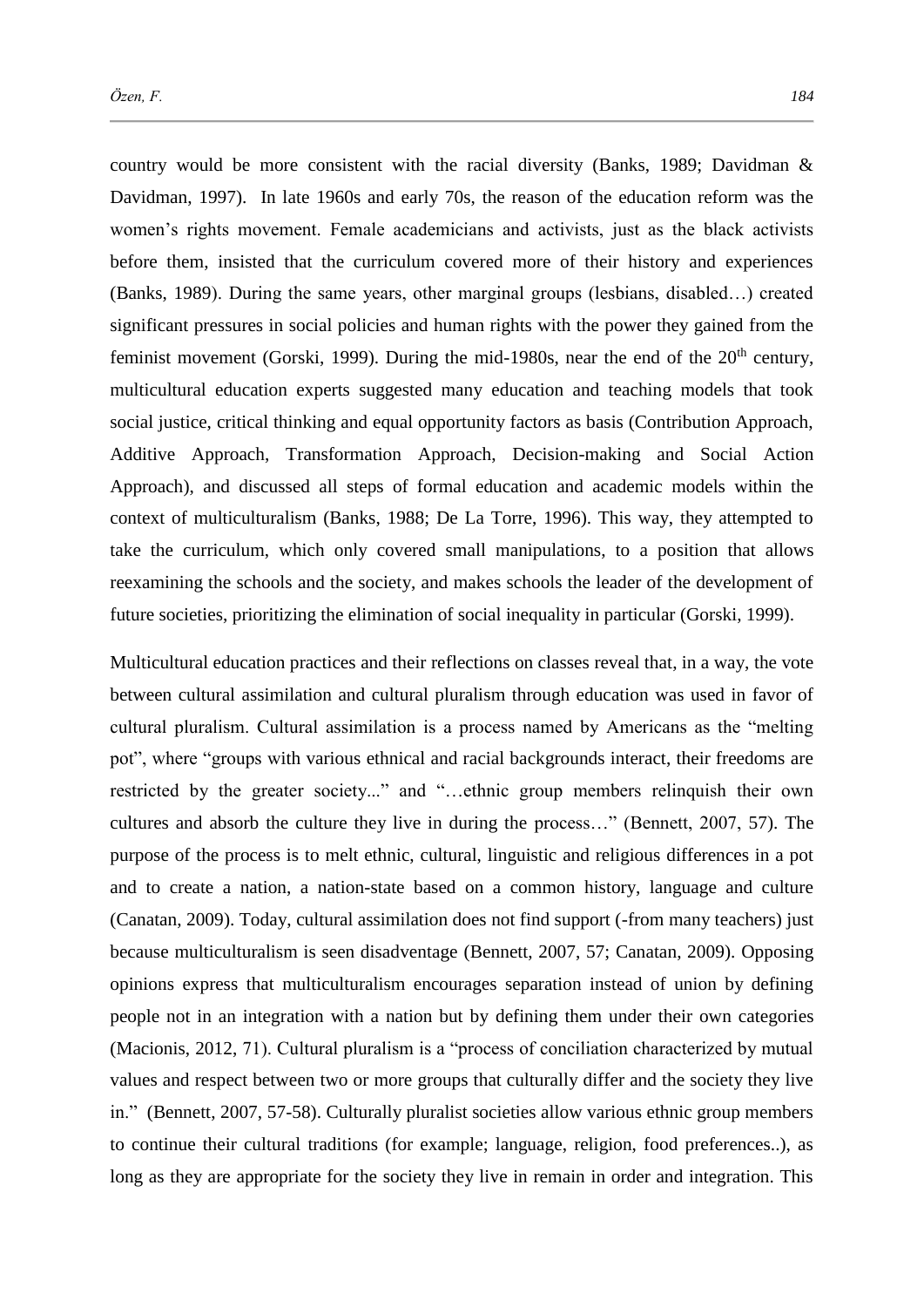means minority rights with the rule of the majority ("pluribus unum"). At this point, cultural pluralism and multiculturalism separate from. each other. Multiculturalism does not include the requirements of the dominant culture (Feinberg, 1996,182). Multiculturalists do not advocate that different groups are separated with ghettos in a society. On the contrary, their aim is to have the groups create a social solidarity and association without facing any barriers. According to multiculturalists, ghettoization in society is caused by social and economic inequalities. When economic and social equality is achieved, ghettoization will disappear (Canatan, 2009). As it is understood in USA, multicultural education is a learning and teaching approach that is based on democratic values and beliefs in a world that is connected to each other, confirming cultural pluralism (Bennett, 2007, 4). Cırık (2008) describes multicultural education as "an important, critical discussion session carried out to support pluralism and equality at schools…" "creating equal education opportunities for all students, including those coming from different races, ethnic structures and social groups, or those with different genders, superior abilities and intelligences…" and encompassing the "elements of respecting human rights, tolerating cultural differences, organizing educational environments that reflect equal opportunities and cultural diversity in education, analyzing various points of view and ideas…". Bennett (2007, 3) states that multicultural education suggests a framework for us to analyze the difficulties we face today as a world citizen. Bennett (2007) expresses that this education allows a worldwide cooperation to be established not to be defeated by terrorism, which is a threat for multicultural ideals of social justice, intercultural understanding, human honor, national and global unity and for all of us, and allows us to work harder for more equality and more local, national and global social justice (p:3). According to Banks (1981, 1989), all aspects of a school; its policies, attitudes of its teachers, teaching materials, evaluation methods, guidance and teaching styles must be examined and transformed to provide a multicultural school environment.

When the conceptual framework of multicultural education is examined (Bennett, 2001), it is understood that multicultural education has four aspects that are related to each other (Figure 1): The aim of equity movement or equity pedagogy is to provide fair and equal education opportunities for all children and youth of a nation, particularly for ethnic minorities and those with economic disadvantages (Bennett, 2007, 6). Bennett (2007), at this point, states that equity should not be confused with equality: Equity means that equal opportunities will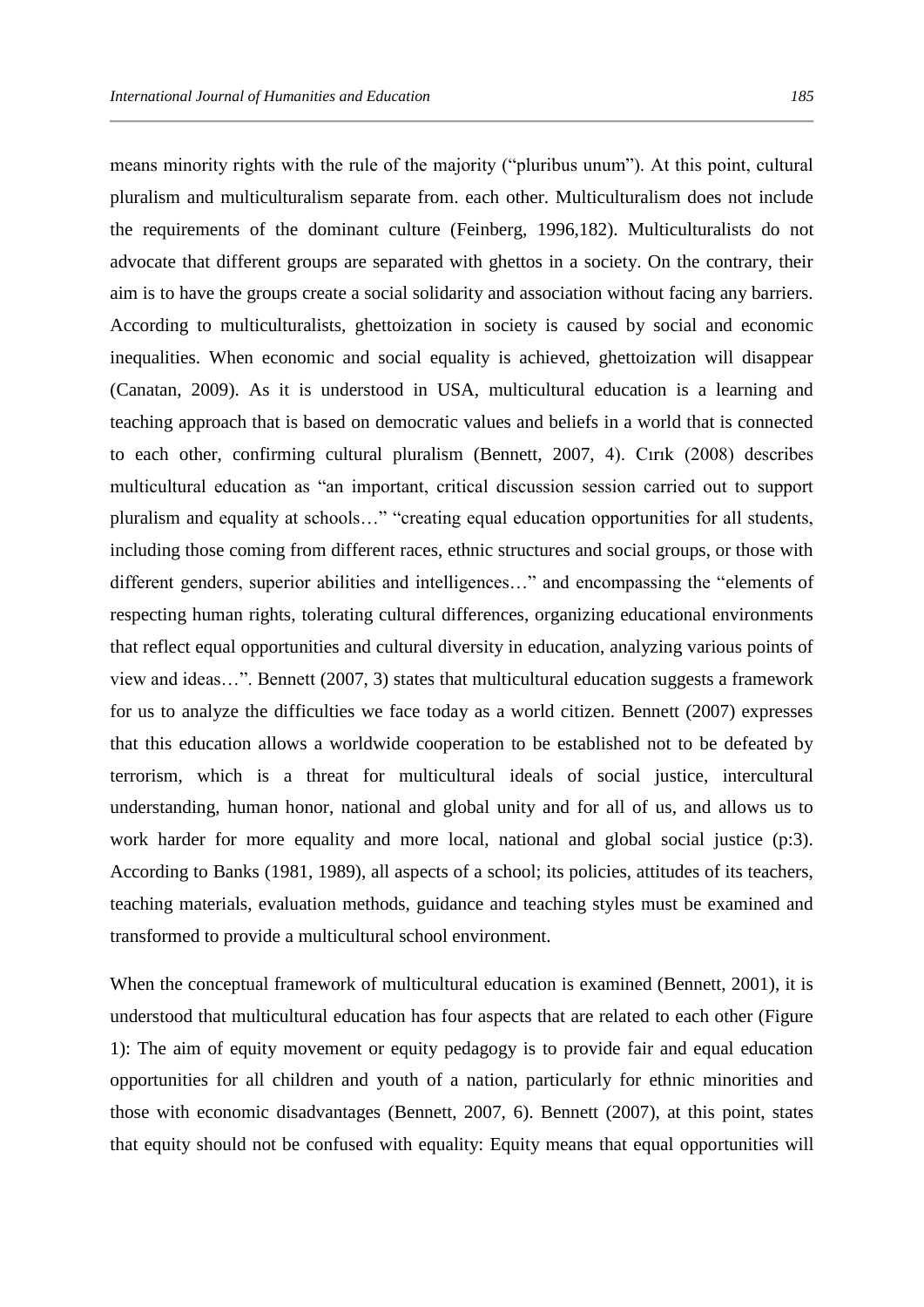be provided for all students to realize their potentials at top level. It does not mean providing the same experiences and same results, as in equality (p:14).

Bennett (2007) says that equity is essential for a country to achieve its democratic ideals such as basic human rights, social justice, respect for alternative life choices, and equal opportunities for all (p: 18-19). The Organization for Economic Co-operation and Development (OECD) suggests ten steps under three topics to provide equity in education (for preventing failure and expulsions at school, to make the society fair and to prevent the social cost of an adult with several skills): education system design, practices at and outside school, and how resources would be allocated. The Organization, in designing of the education system of the country: suggests that the system limits early academic choices, manages school preferences in a manner to ensure equity, provides attractive alternatives at secondary school to prevent quitting school, provides second opportunities. In practice, it suggests that students who fall behind others are determined, regular assistance is provided, repeated years are reduced this way, school-home relations are strengthened to have disadvantaged families help their children learn, and diversity requirements are met to successfully include immigrants and minorities to inclusive programs. Regarding the issue of resources, it is suggested that pre-school and basic education is prioritized, students in need are directly funded, and for more equity, solid targets are set to prevent particularly low school achievements and quitting (OECD, 2008).



**Figure 1. Conceptual Framework of Multicultural Education (Bennett, 2001, p.175)**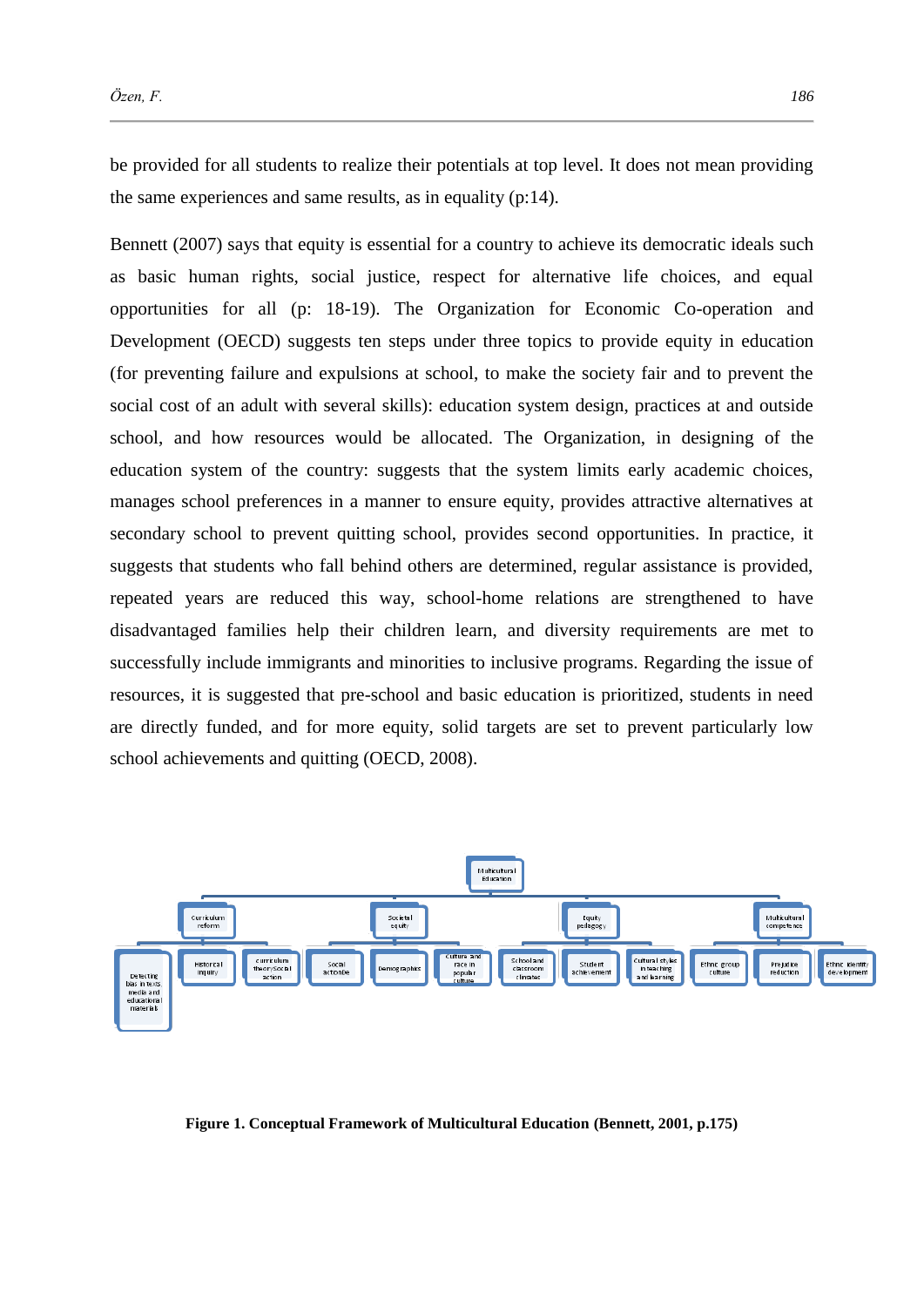Curriculum reform (Figure 1) requires that efforts are spent to expand traditional lesson contents, reorganize them with a multiethnic, global point of view, question the existing curriculum for this purpose, develop new knowledge and approaches related to cultural differences; and that history is reorganized in a manner to include the contributions of past civilizations, modern ethnic groups and nations (Bennett, 2007, 7).

Social justice aims to reduce or fully eliminate the negative effect of disadvantaged situations on the academic accomplishments of students caused by differences (Tomul, 2009); cultural competence means teaching successfully to students outside our own culture. It requires that personal and interpersonal awareness is improved, and effective teaching styles are experienced for intercultural teaching (Diller and Moule, 2005, 19). There are four areas of skill, defined on the competences of teachers on multicultural education: valuing diversity, being sensitive to cultures, understanding the dynamics of cultural interaction, institutionalizing and adapting cultural knowledge (King, Sims & Osher, 2007).

Being the perfect teacher becomes harder and harder in  $21<sup>st</sup>$  century. Education standards, central accountability tests, requirements of special education students, expectations and demands of parents; as what society expects directly from education changes, the job of teachers become more difficult. Perfect teachers are viewed as people who become inspirations for all their students to realize their own intellectual, social and individual developments at highest level (Bennett, 2007, 3); Behavior of teachers in the classroom is seen as a key factor in enabling all students to reach their potentials despite their genders, ethnicities, ages, religions, languages and other extraordinary factors. (Sadker & Sadker, 1978). Although teachers duties and responsibilities related to their jobs are expanded and varied, they are often unprepared for these new roles and expectations (Hughes, 1996/1997). Multicultural education is about schools working with oppressed groups, not against these groups (Sleeter, 1992). Among the expected competences of multicultural education within teacher upbringing and education sciences major field of Board of Higher Education (YÖK) on bachelor's degree level (Level 6) teacher candidates; at knowledge level, "having knowledge on students' developmental and learning characteristics and difficulties", "recognizing national and international cultures..."; at personal and professional competences and within the scope of communication and social competence, "living with different cultures and socially compliance…" at the end of the license program applied at educational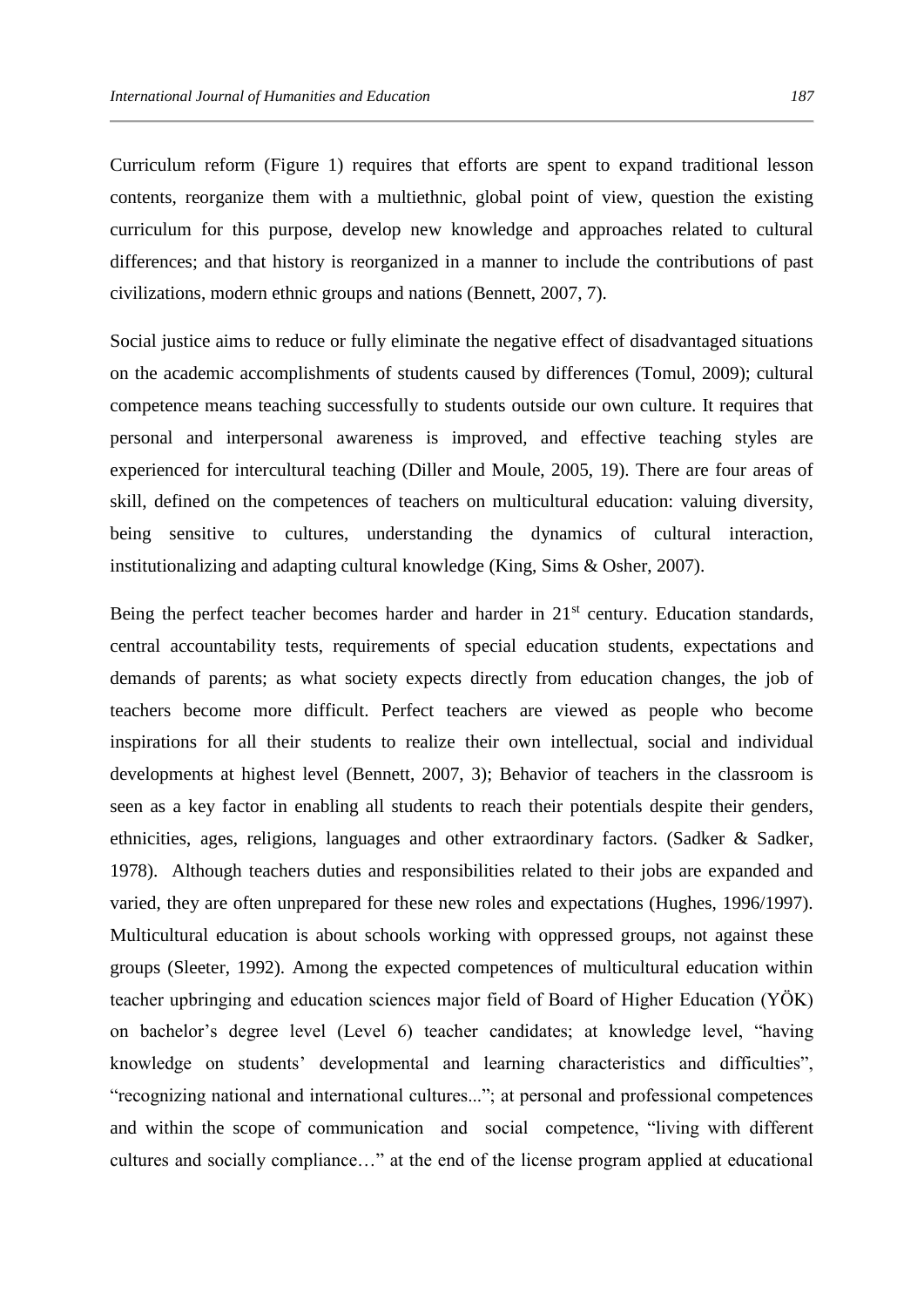faculties of teacher candidates; at field-specific competences, "aware of national and universal sensitivities described in National Education Basic Law..." (AÖY6). In this perspective, the purpose of this study is to define the attitudes of teacher candidates towards democracy and multicultural education. The research discusses whether there are differences between the attitudes of teacher candidates towards democracy and multicultural education based on their major fields of study, genders, parents' education, region they lived in for the longest time and the place they lived in for the longest time (metropolis, city, county, town-village); discusses the level of explanation of these selected independent variables on the attitudes of teacher candidates towards democracy and multicultural education, and finally, discusses the concepts/notions they used for describing democracy and multicultural education, with their positive and negative contents.

#### **Method**

This research is a combined study, using qualitative and quantitative research methods together. Combined researches cover gathering qualitative and quantitative data on same basic facts in a single study or a series of studies, analyzing and interpreting them (Leech  $\&$ Onwuegbuzie, 2007; Kıral and Kıral, 2011). Phenomenological pattern design was used in qualitative strand of the study. Phenomenology focuses on the phenomena which we are aware of but about which have no in-depth and detailed understanding, and the data found in the research are described to reveal experiences and the meanings attributed to them (Yıldırım and Şimşek, 2006). In this scope, participants in the study were asked to express in writing what democracy and "multicultural education" meant for them with sentences beginning with "I think that democracy…", and "I think that multicultural education…". These expressions added to the scale text enable the researcher to quantify the written answers in large-scale quantitative studies (Dawson, 2009, 122). Content analysis was performed for their views on democracy, and descriptive analysis was performed for multicultural education, based on the given answers. Content analysis is a process where data are defined, and underlying facts are revealed; while descriptive analysis is a research approach where data are summarized and interpreted according to previously determined themes (Yıldırım, Şimşek, 2006, 227, 224). Because human actions are based on people's previous learnings and experiences interacting with their current interests, purposes and objectives (Hatch and Wisniewski, 1995, q: Carignan, Sanders &Pourdavood, 2005), it was believed that the concepts used by participants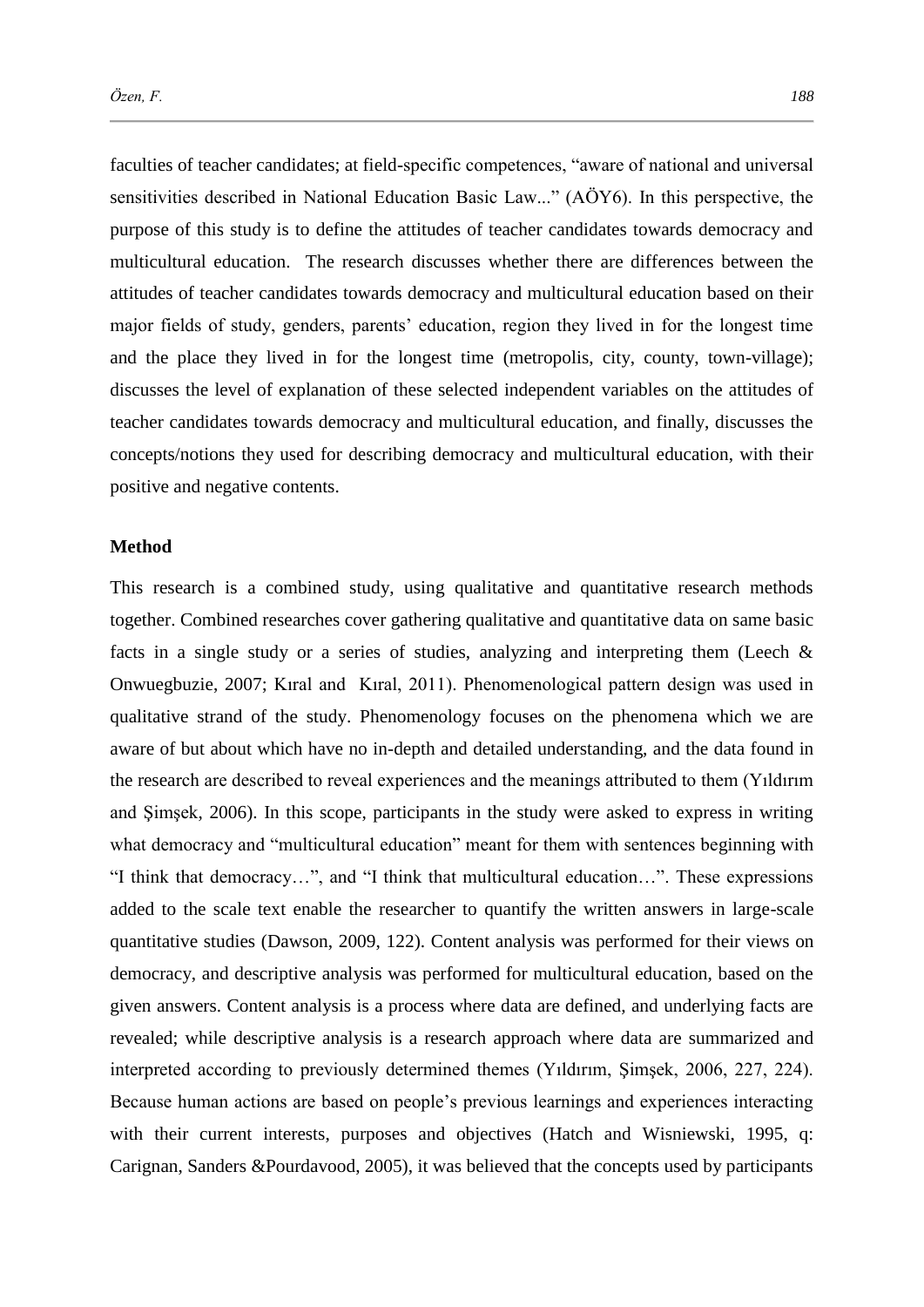for explaining democracy and multicultural education and whether they used such themes in positive-negative contents would affect their attitudes towards the practice (Buell, Hallam, Gamel-McCormick, Scheer, 1999; q: Berry, 2010). The research used causal comparison to picture the existing situation as the same, in order to find the possible reasons of a behavior pattern, by comparison with those that have this pattern and with those that do not (Balcı, 2004, 228; Karasar, 2002, 89-90). Also, logistic regression analysis was applied in the research on gathered data, in order to determine whether the selected independent variables (field, gender, parent education level, longest lived region and place) explained attitudes of teacher candidates towards democracy and multicultural education. Multinomial logistic regression analysis is a method often preferred in cases where the dependent variable is categorical and data do not spread normally, and used in this study due to the dependent variable being consisted of five categories, for explaining the cause-effect relations between the dependent variable and the independent variables (Cameron and Trivedi, 2010, Long and Freese, 2001, Washington et al., 2003; Hosmer and et al., 2013, q: Zortuk et al., 2013; Ozdamar, 2013, 523).

## **Participants**

The study group of the research consists of a number of third (Physical Education Sports Department does not have  $4<sup>th</sup>$  Grade students yet) and fourth grade license students continuing their educations at the Primary School, Physical Education and Sports Departments of the Faculty of Teaching in fall term of 2014-2015 academic year, and a number of graduate students present in the same education year due to formation certificate program. Demographic data of the study group, on which data are gathered under the research, are given in Table 1.

| Table 1. Distribution of the Study Group according to Departments/Programs They are Educated in |  |  |  |
|-------------------------------------------------------------------------------------------------|--|--|--|
|-------------------------------------------------------------------------------------------------|--|--|--|

| <b>Department</b>         | <b>Major Field</b>        | <b>Total</b> | Percentage % | <b>Faculty Total</b> |
|---------------------------|---------------------------|--------------|--------------|----------------------|
| Primary School            | <b>Classroom Teaching</b> | 123          | 25,9         | 258                  |
|                           | Social Studies Teaching   | 125          | 26,3         | 134                  |
|                           | Science Teaching          | 68           | 14,3         | 138                  |
| Turkish Language          | Turkish Language Teaching | 63           | 13.3         | 141                  |
| <b>Physical Education</b> |                           | 41           | 8,6          | 60                   |
| Formation                 |                           | 55           | 11,6         | 603                  |
| Total                     |                           | 475          | 100          | 1334                 |

Under the research, the entire study group was distributed the data-gathering instrument used in the research (N=1334), and the research was completed with data returned by 475 teacher candidates (the faculty has a total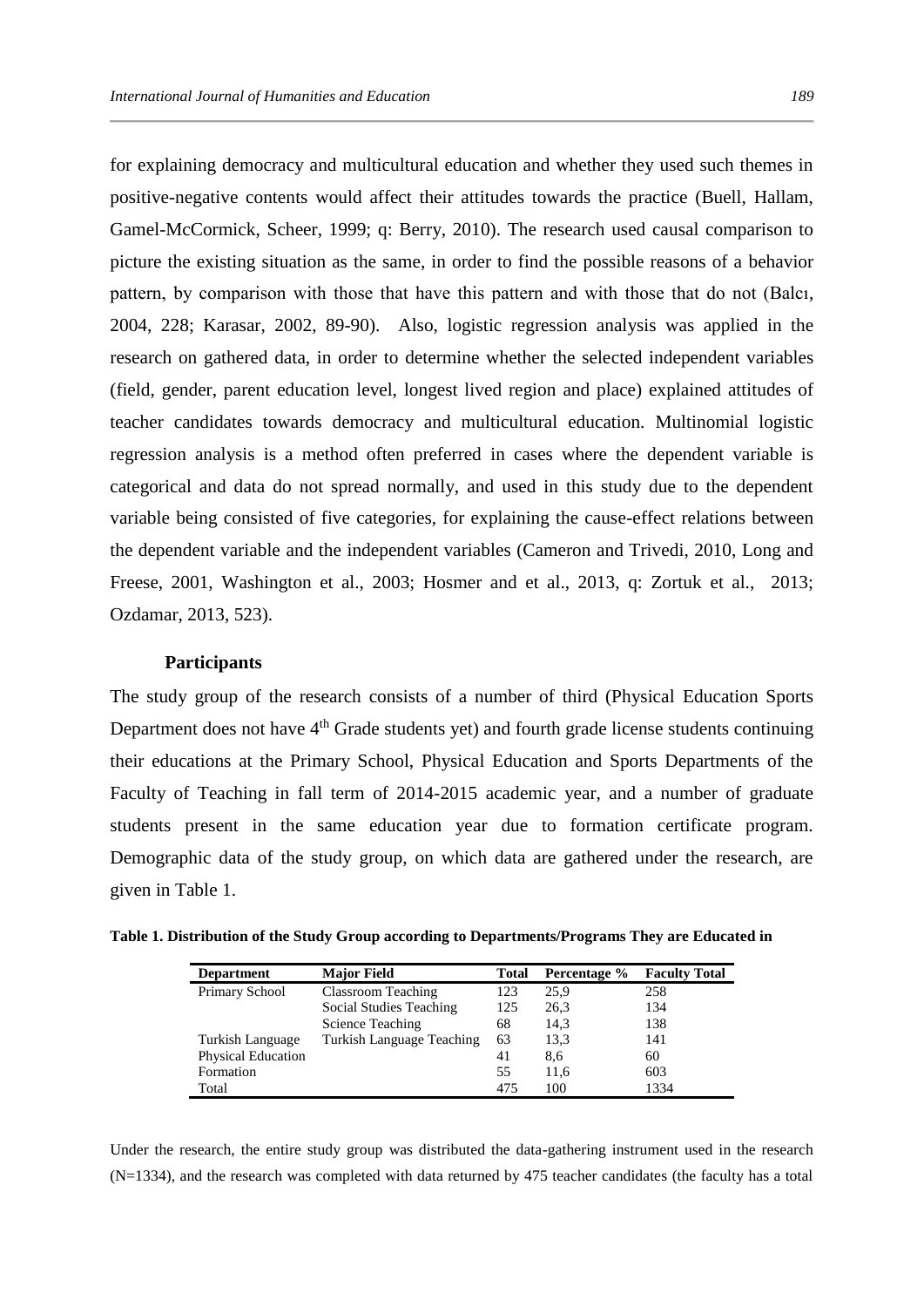of 1334 students in these classes and 35.6% provided feedbacks) (Table 1). In Table 2 and 3, data on the education status of the parents of this group, and the regions and places they lived for longest were presented.

**Table 2. Education Status of the Parents of the Study Group** 

| <b>Education</b> | <b>Illiterate</b> | <b>Elementary School</b>                    |      | Secondary School High School |      |     |       | <b>University</b> |                | <b>Total</b> |
|------------------|-------------------|---------------------------------------------|------|------------------------------|------|-----|-------|-------------------|----------------|--------------|
|                  | $\%$              | $\mathbf N$ and $\mathbf N$ and $\mathbf N$ | $\%$ |                              | $\%$ | N.  | $\%$  | N                 | $\%$           |              |
| Mother           | 47 9.9            | 310                                         | 65.3 | 69                           | 14.5 | 43  | 9.1 6 |                   | $\overline{1}$ | 475          |
| Father           |                   | 201                                         | 42.3 | 86                           | 18.1 | 100 | 21.1  | -69               | 14.5           | 475          |

**Table 3. Region and Place the Study Group Lived for the Longest Time**

| Region     | Mediterranean | $EA^*$ | Aegean | $SEA*$ | $CA^*$   | <b>Black Sea</b> | <b>Marmara</b> | Total |
|------------|---------------|--------|--------|--------|----------|------------------|----------------|-------|
| Number     | 56            | 42     | 26     | 20     | 65       | 216              | 50             | 475   |
| Percentage | 11.8          | 8.8    | 5.5    | 4.2    | 13.7     | 45.5             | 10.5           | 100   |
| Location   | Metropolis    |        |        | City   | District | Town-Village     |                |       |
| Number     | 127           |        |        | 141    | 127      | 80               |                | 475   |
| Percentage | 26.7          |        |        | 29.7   | 26.7     | 16.8             |                | 100   |

\*EA: Eastern Anatolia, SEA: Southeastern Anatolia, CA: Central Anatolia

286 of the participants of the study are female (60.2%), and 189 are male (39.8%). Mothers of 65.3% of the participants  $(N=310)$  are primary school graduates, 69 (14,5%) are middleschool graduates, 43 (%9.1) are high-school graduates. Mothers of 47 (%9.9) participants never attended formal education (illiterate), while only 6 (%1.3) mothers are academic graduates. Regarding the fathers of the teacher candidates in the study group of the research; 201 (42.3%) are primary school graduates, 86 are middle-school (18.1%) graduates, 100 are high-school (%21,1) graduates, 69 are academic (%14,5) graduates. Fathers of 19 (4%) participants never attended formal education and are illiterate (Table 2). Most of the study group lived most of their lives in Black Sea Region (45.5%) and lived in a city (29.7%) (Table 3).

#### **Data Collection and Analysis**

The data in this research are gathered through two completion sentences (I think that democracy…, I think that multicultural education…), through the "Democracy and Multicultural Education Attitude Scale" (DMEAS) developed by Toraman, Acar and Aydin (2015), consisting of five dimensions, positive and negative contents, and 27 article, and through the "Personal Information Form". DMEAS consists of five dimensions, namely "Attitude towards multicultural education" (Factor 1), "Prejudiced attitude towards multicultural education" (Factor 2), "Attitude towards democracy education" (Factor 3), "Attitude towards democracy" (Factor 4), and "Attitude towards cultural differences" (Factor 5). The section "Prejudiced attitude towards multicultural education" in DMEAS consists of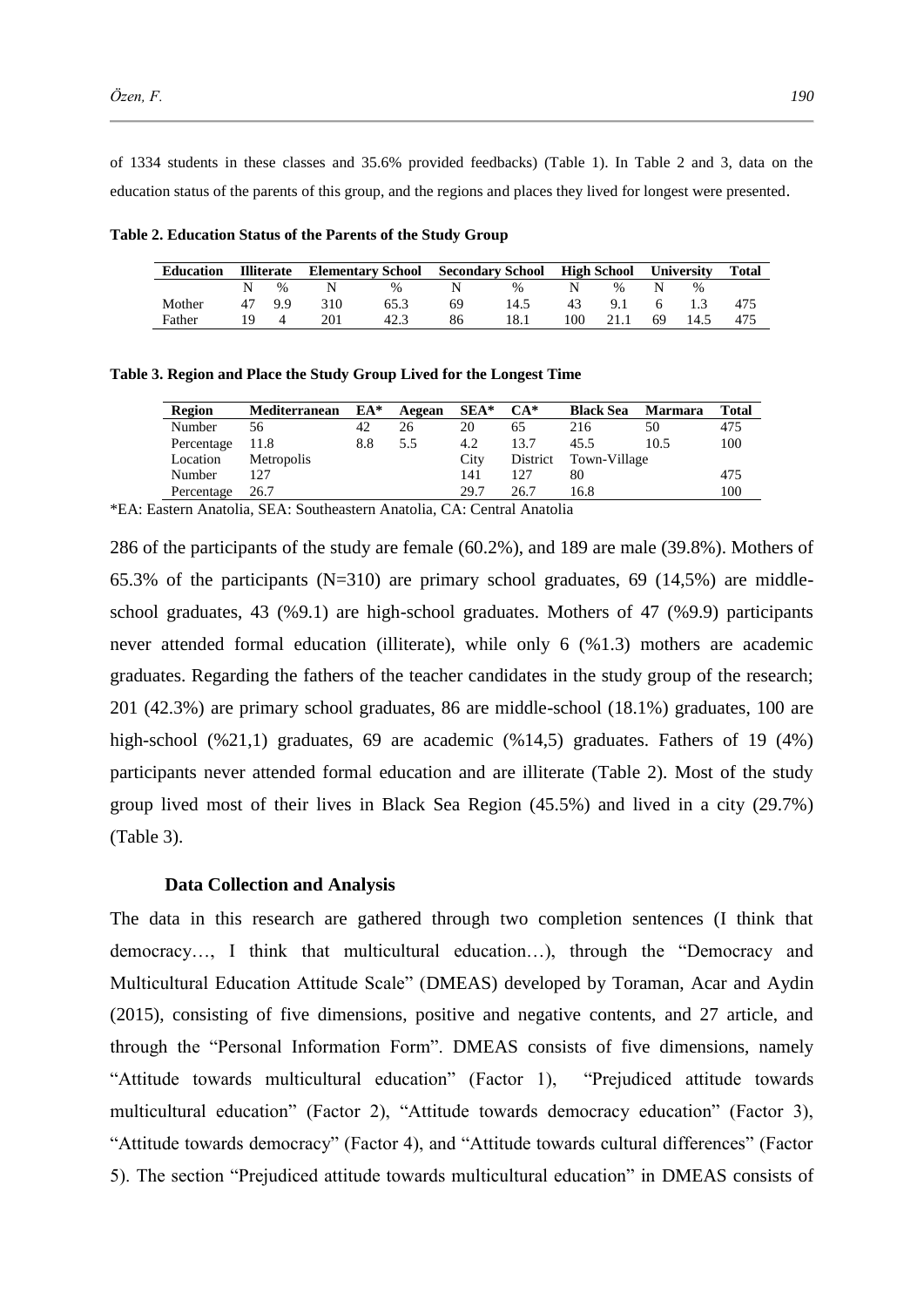negative statements and therefore, these articles are reversed in the analysis. On the other dimensions of the scale, the articles are positive. So, the high points received from the scale display the positive attitudes of the participants towards democracy and multicultural education. According to DMEAS scale development application results, the variance explained by the scale in five dimensions is 56.7%. Cronbach-alpha coefficient was found as 0.866 for the entire scale, as 0.83 for "Attitude towards multicultural education", as 0.80 for "Prejudiced attitude towards multicultural education", as 0.79 for "Attitude towards democracy education", as 0.78 for "Attitude towards democracy" (Factor), and as 0.71 for "Attitude towards cultural differences". The scale is a 5-point Likert-type scale, rated using the options of "I disagree" (1) to "I agree" (5). The scale has positive items such as "Adaptation of lesson materials to multicultural education will bring equal opportunities in education" and negative items such as "I do not want a multicultural point of view in our education system". After reversing the items in "Prejudiced attitude towards multicultural education" in DMEAS are reversed, getting high points from the scale is interpreted as having a positive attitude, and getting low points from the scale is interpreted as having a negative attitude. Teacher candidates were asked to state their views on the given suggestions in options listed from "I agree" (5) to "I disagree" (1) for the Likert scale used in the research. Scale results are distributed to a range of  $5$ -1=4 points. This range is divided to five and the levels that set the breakpoints of the scale are determined.

A factor analysis (Principal component analysis) technique was applied for the validity and reliability of the scale on the selected research group (Balcı, 2004, 243, Büyüköztürk, 2002, p:117-118). For reliability studies, the Cronbach-alpha reliability coefficient was used as an internal consistency approach. For this study, the evaluation criteria of Özdamar (2013), used for evaluating the alpha coefficient, was taken as basis (p: 555). As a result of first analysis performed with the 27 items in the scale; KMO= .89 and Bartlett sphericity test result  $[x^2=$ 3694,654; P<.01] and significance value being .00 displays that the size of the group is sufficient and the data are suitable for performing a factor analysis (Kalaycı, 2006, p: 322). According to factor analysis results, it is understood that the scale has five factors and that these factors explain 54.0% of the total variance (the item five "Multicultural education practice at schools would disturb me" that is evaluated under the second factor was removed from the scale because it is cycling; the item six "People must learn democracy to exercise their rights" that is under third factor "Attitude towards democracy education", the item 12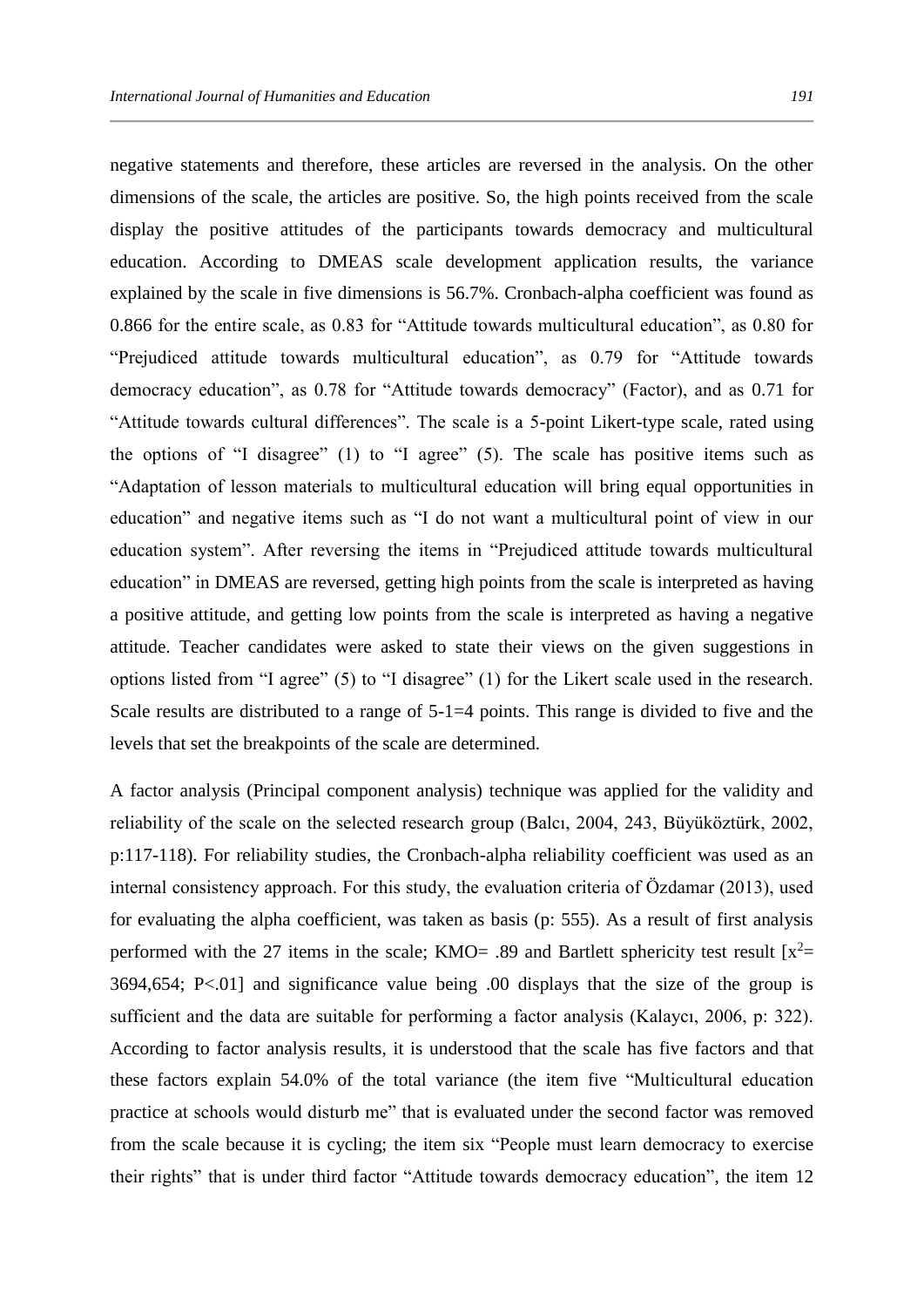"Adaptation of course material based on multicultural education provides equal opportunities in education" that is under first factor "Attitudes towards multicultural education" in the original scale but it was revealed in the study group that these items must be evaluated under factor four "Attitude towards democracy"). In the scale, consisting of a total of 26 items and five factors, it was seen that the factor load values differed between .47 and .85, and the Cronbach-alpha coefficient was found as 0.87 for the entire scale, as 0.85 for "Attitude towards multicultural education", as 0.80 for "Prejudiced attitude towards multicultural education", as 0.79 for "Attitude towards democracy education", as 0.78 for "Attitude towards democracy", and as 0.66 for "Attitude towards cultural differences", so, it was decided that the scale could be used for the current research.

To analyze the quantitative data acquired under the research; arithmetic average, standard deviation, frequency, percent, non parametric tests due to lack of normalization in data (Mann Whitney U, Kruskal Wallis H), and Multinomial Logistics Regression Analysis were used. Data analysis was carried out by SPSS 19.0 package software. Significance level (p value) of intergroup comparisons was taken as 0.05.

Also, multinomial regression analysis was applied in the research on gathered data, in order to determine whether the selected independent variables (field, gender, parent education level, longest lived region and place) explained attitudes of teacher candidates towards democracy and multicultural education. In this research, the variable in the answers are "attitudes towards democracy and multicultural education" of the individuals. This situation was received from the five sub-dimensions of "Democracy and Multicultural Education Attitude Scale". Each teacher was coded under the sub-dimension they received the highest points from. Because the numbers of questions are not the same in the sub-dimensions of the scale, the points were converted to "z points" to determine under which dimension would each participant would be coded. As a result, each teacher candidate was either coded as "Multicultural Education", or "Multicultural Education Prejudices", or "Democracy Education", or "Democracy" or "Cultural Differences". This way, the answer variable was rendered categorical. While starting the multinomial logistic regression analysis, "Multicultural Education" was taken as the reference group, and explanatory variables were interpreted according to this group.

Under the Research, written answers given to the sentence "I think that democracy…" were examined and classified as a word/phrase by the researcher, and the acquired data were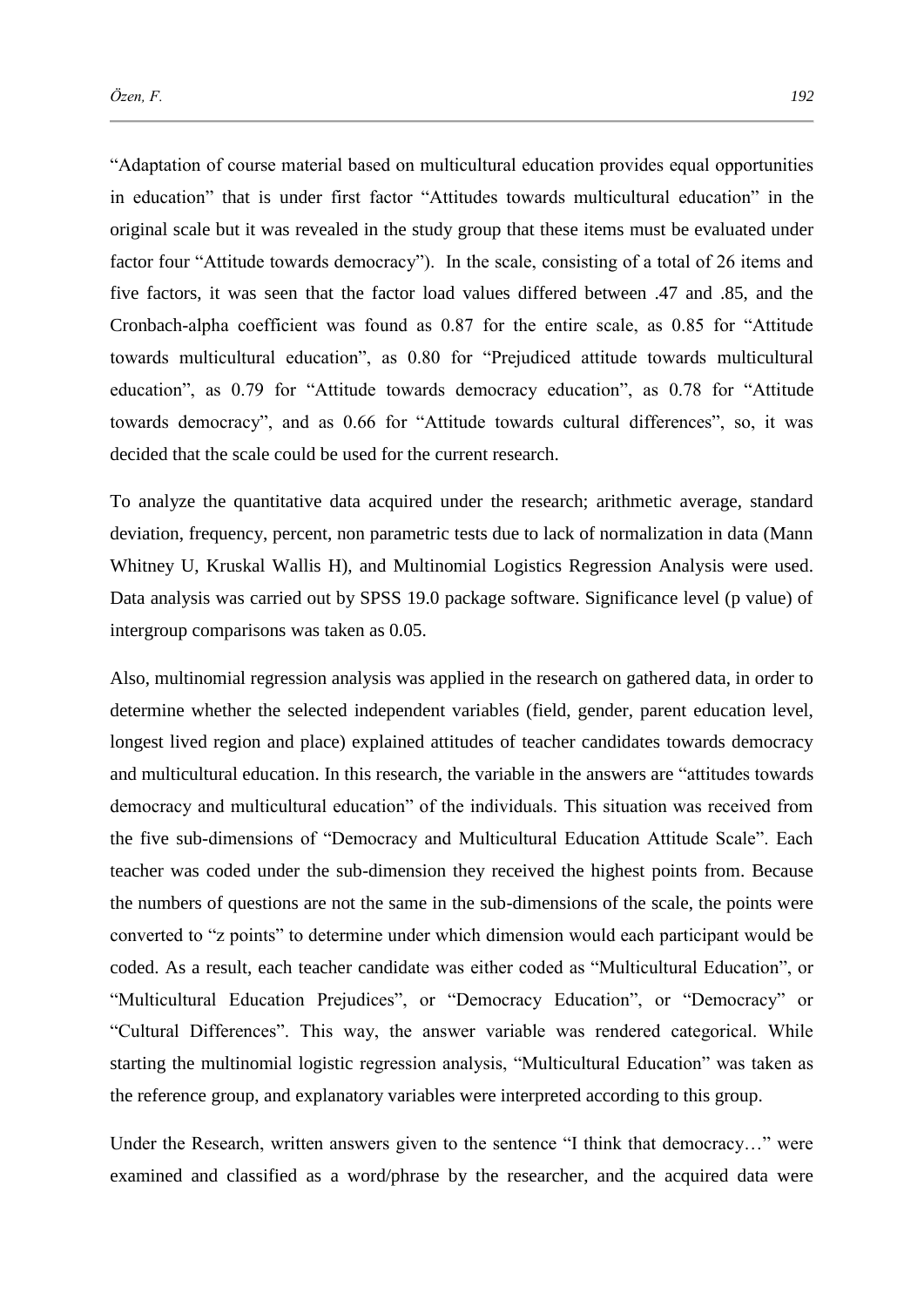reviewed with the themes and classifications from literature-scanning. Because the researcher lectures in some of the departments or major fields from which she gathers the data, teacher candidates were specifically not permitted to provide personal information on the datagathering tool. Opinions of teacher candidates on democracy were broken down by two examiners, and the consistency ratio between two examiners was evaluated by Holst Method. According to the method, the consistency ratio between the two coders is the ratio of the consistency number between two coders against the sum of the number of units coded by the two coders [consistency ratio = Number of Consistencies between Two Coders / Total Number of Units Coded by A and B Coders;  $PA_0=2A/(n_A+n_B)$ ] and for reliability, this number must be between 0 and 1 (Neuendorf, 2002, 108). According to the calculation, consistency ratio is between 0 and 1  $(629/(657+632)= 0.49)$ . The written feedbacks given for the sentence "I think that multicultural education…" were broken down by two examiners with codes (one of the examiners preferred to use numbers, and the other examiner preferred to use symbols) developed through the "Multicultural Education Concept Map" developed by Toraman, Acar and Aydın (2015) and the "Conceptual framework of multicultural education" (Figure 1) recommended by Bennett (2001). The "compliance" between two examiners (Şencan (2005) states the using the word "compliance" instead of "reliability" is more appropriate (p: 160)) was calculated with Miles and Huberman's (1994) formula (Reliability (Compliance) = [Agreement /(Agreement + Disagreement)] x 100). Compliance between two examiners was achieved as follows, regarding multicultural education": "purpose" 80%, "variables" 82%, "improved elements" 80%, "content" 86%, "relevant criticisms" 80%; regarding the conceptual framework multicultural education: 100% compliance was achieved for "curriculum change", "teaching towards social justice", "equity pedagogy", "multicultural competence". "Participant verification" technique was used in the research to improve the validity and reliability of the qualitative data gathered in writing (Merriam, 2013, p: 221). In this context, five voluntary participant were asked to examine an amount that they desired, of the qualitative data gathered from 475 people under the research, and the process was recorded by a camera.

#### **Results**

In the research, in line with their answers to DMEAS, attitudes of participants towards democracy and multicultural education were first examined in the context of general averages,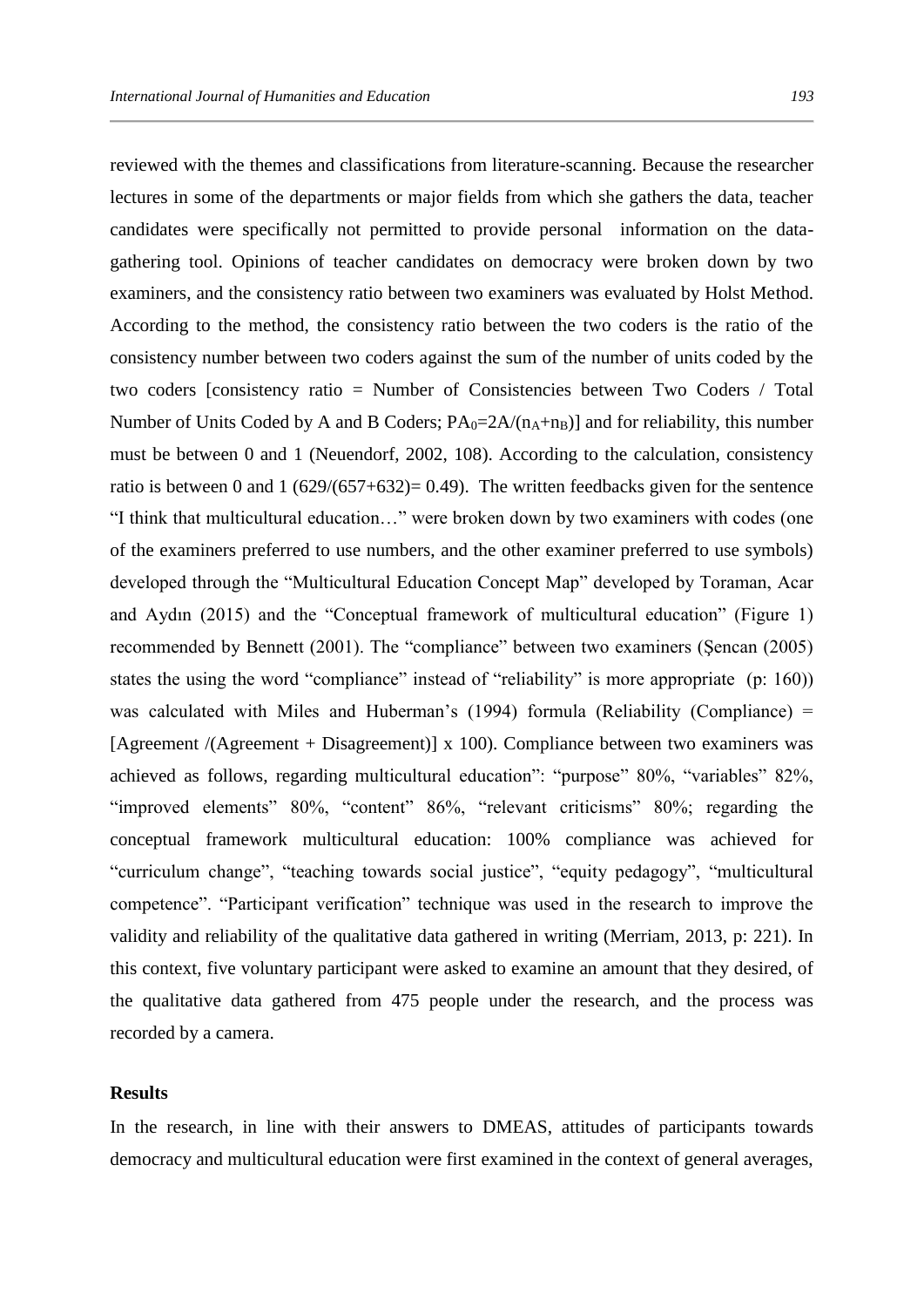then, in terms of gender, studied department-field, parents education, living region, living place variables, and the results are presented in tables.

| <b>Factors</b>                        | N   |          | S   | Min. Max. |
|---------------------------------------|-----|----------|-----|-----------|
| 1. Multicultural education            | 475 | 3,88 .92 |     |           |
| 2. Multicultural education prejudices |     | 3,61     | .97 |           |
| 3. Democracy education                |     | 4.58     | .67 |           |
| 4. Democracy                          |     | 4.37     | .59 |           |
| 5. Cultural differences               |     | 4.10     | .95 |           |

**Table 4. Democracy and Multicultural Education Attitude Averages** 

An examination of the attitudes of teacher candidates, who participated in the research, towards democracy and multicultural education show that their attitudes towards democracy education (4.58 $\pm$ .67) and democracy (4.37 $\pm$ .59) are very positive, and their attitudes towards cultural differences  $(4.10\pm 95)$ , multicultural education  $(3.88\pm 92)$  and prejudices on multicultural education  $(3.61 \pm .97)$  were positive (Table 4).

The attitudes of teacher candidates, who participated in the research, towards democracy and multicultural education were examined in terms of the gender variable and results are presented in Table 5.

| <b>FACTORS</b> |        | n   | Sıra Ortalaması | <b>Rank Total</b> | C       | p   |
|----------------|--------|-----|-----------------|-------------------|---------|-----|
| Factor 1       | Female | 286 | 230,55          | 65938,50          | 24897,5 | .15 |
|                | Male   | 189 | 249,27          | 47111,50          |         |     |
| Factor 2       | Female | 286 | 239.61          | 68529,00          | 26566.0 | .75 |
|                | Male   | 189 | 235,56          | 44521.00          |         |     |
| Factor 3       | Female | 286 | 245.61          | 70243,50          | 24851,5 | .11 |
|                | Male   | 189 | 226.49          | 42806,50          |         |     |
| Factor 4       | Female | 286 | 242.12          | 69246.00          | 25849.0 | .42 |
|                | Male   | 189 | 231,77          | 43804,00          |         |     |
| Factor 5       | Female | 286 | 237,82          | 68017,00          | 26976.0 | .97 |
|                | Male   | 189 | 238,27          | 45033,00          |         |     |

**Table 5. Mann Whitney-U Test Results by Gender Variable**

 $p > 0.05$ 

According to Mann-Whitney results, it has been found that the attitudes of male and female teacher candidates, who participated in the research, towards democracy and multicultural education, did not differ by gender based on the factors in the research scale ( $U_{F1}=24897,5$ ;  $U_{F2}=26566$ ;  $U_{F3}=24851,5$ ;  $U_{F4}=25849$ ;  $U_{F5}=26976$ ,  $p>05$ ).

Kruskal Wallis H Test results on whether the average points of attitudes of research participants towards democracy and multicultural education differ in the subgroups of their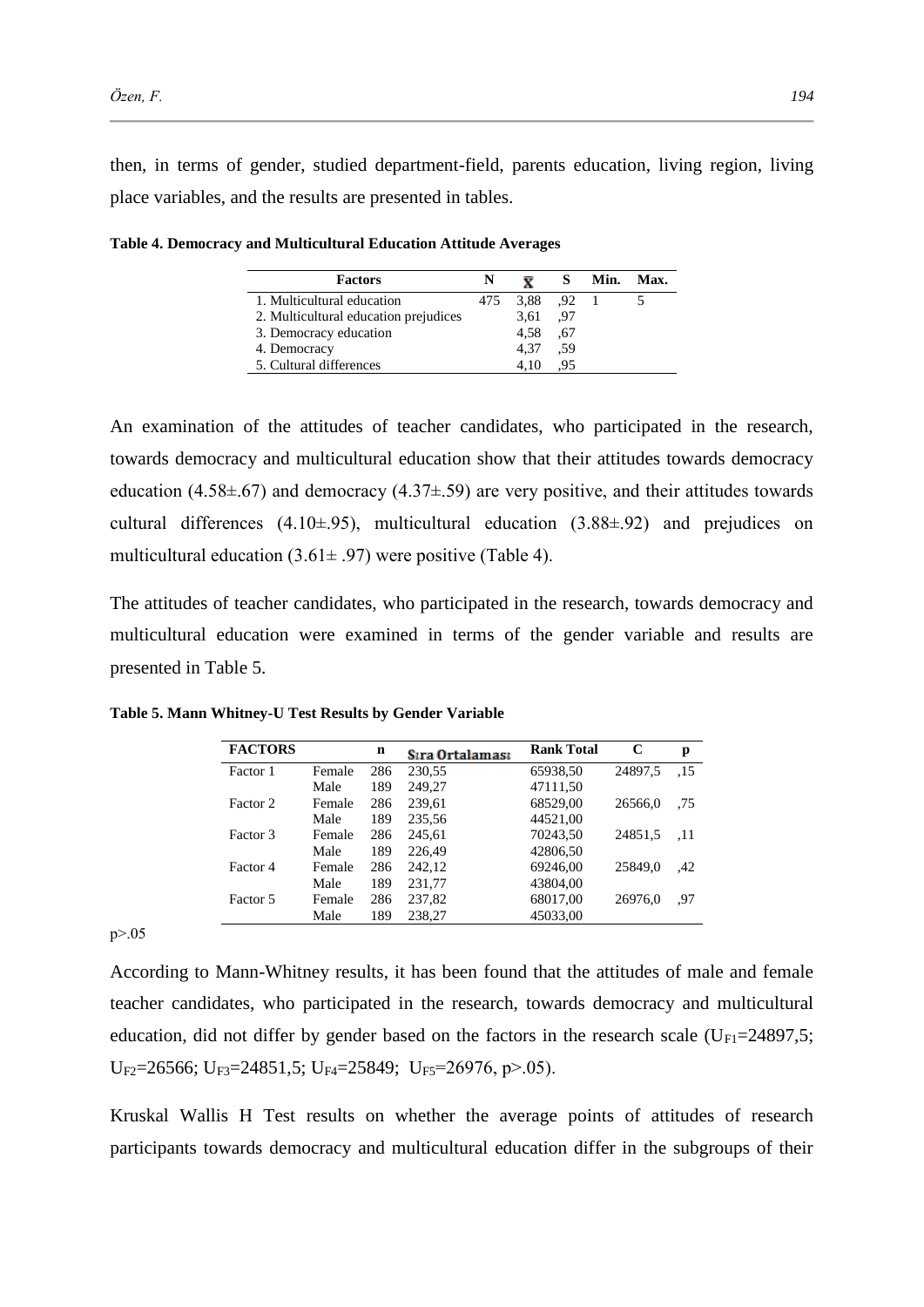studied departments/fields, parent educations, living regions and place variables are given in Table 6, 7, 8 and 9.

| F            | <b>Department/Field</b>   | $\mathbf n$ | <b>Average of Rows</b> | sd | ,2     | p       | <b>Significant difference</b> |
|--------------|---------------------------|-------------|------------------------|----|--------|---------|-------------------------------|
|              |                           |             |                        |    |        |         |                               |
|              | Physical Education        | 41          | 227,85                 | 5  | 8,012  | ,16     |                               |
|              | Science                   | 68          | 207,22                 |    |        |         |                               |
|              | Class                     | 123         | 233,89                 |    |        |         |                               |
| E            | <b>Social Studies</b>     | 125         | 252,43                 |    |        |         |                               |
|              | Turkish Language          | 63          | 230,90                 |    |        |         |                               |
|              | Formation                 | 55          | 268,16                 |    |        |         |                               |
|              | <b>Physical Education</b> | 41          | 208,98                 | 5  | 3,146  | .68     |                               |
|              | Science                   | 68          | 225,94                 |    |        |         |                               |
| $\mathbf{a}$ | Class                     | 123         | 245,43                 |    |        |         |                               |
| E            | <b>Social Studies</b>     | 125         | 241,19                 |    |        |         |                               |
|              | Turkish Language          | 63          | 239,67                 |    |        |         |                               |
|              | Formation                 | 55          | 248,78                 |    |        |         |                               |
|              | Physical Education        | 41          | 200,93                 | 5  | 21,545 | $0.00*$ | Physical Education-Classroom  |
|              | Science                   | 68          | 210,82                 |    |        |         | Physical Education-Social S.  |
| 3            | Class                     | 123         | 252,26                 |    |        |         | Science-Classroom             |
| ≃            | <b>Social Studies</b>     | 125         | 269,65                 |    |        |         | Science- Social S.            |
|              | Turkish Language          | 63          | 235,70                 |    |        |         | <b>Class-Formation</b>        |
|              | Formation                 | 55          | 198,05                 |    |        |         | Social S.-Formation           |
|              | Physical Education        | 41          | 194,96                 | 5  | 14,699 | $.01*$  | Physical Education-Classroom  |
|              | Science                   | 68          | 211,96                 |    |        |         | Physical Education-Social S.  |
| 4            | Class                     | 123         | 250,19                 |    |        |         | Science-Classroom             |
| $\mathbf{r}$ | <b>Social Studies</b>     | 125         | 262,41                 |    |        |         | Science- Social S.            |
|              | <b>Turkish Language</b>   | 63          | 248,57                 |    |        |         | <b>Class-Formation</b>        |
|              | Formation                 | 55          | 207,45                 |    |        |         | Social S.-Formation           |
|              | Physical Education        | 41          | 191,73                 | 5  | 13,138 | $0.02*$ | Physical Education-Classroom  |
|              | Science                   | 68          | 210,01                 |    |        |         | Physical Education-Formation  |
| n,           | Class                     | 123         | 262,70                 |    |        |         | Science-Classroom             |
| ≃            | <b>Social Studies</b>     | 125         | 232,24                 |    |        |         |                               |
|              | Turkish Language          | 63          | 249,82                 |    |        |         |                               |
|              | Formation                 | 55          | 251,42                 |    |        |         |                               |

**Table 6. Kruskal Wallis Test Results by Studied Department/Field** 

 $*p<.05$ 

As can be seen in the analysis results in Table 6, attitudes towards Factor 3: Democracy education, ,  $({}^{2}C_{F5}=21,545, p<.05)$ , Factor 4: Democracy  $({}^{2}C_{F5}=14,699, p<.05)$ , and Factor 5: Cultural differences ( $x^2$ <sub>(F5)</sub>=13,138, p < 05) of teacher candidates, who participated in the research, differ significantly according to the department/field they study in. According to the results of Mann Whitney U Test, which was performed to examine the reason of the difference, regarding "Attitudes towards democracy education" (Factor 3); it is understood that social studies teacher candidates have more positive attitudes than teacher candidates being educated in science (U=3200,5, p $\leq$ .05), physical education (U=1831,0, p $\leq$ .05) and formation (U=2437,0,  $p \le 0.05$ ) program; and classroom teacher candidates have more positive attitudes than teacher candidates being educated in science (U=3442,5, p˂.05), formation  $(U=2600, 5, p\le 0.05)$  and physical education  $(U=1961, 50, p\le 0.05)$  programs.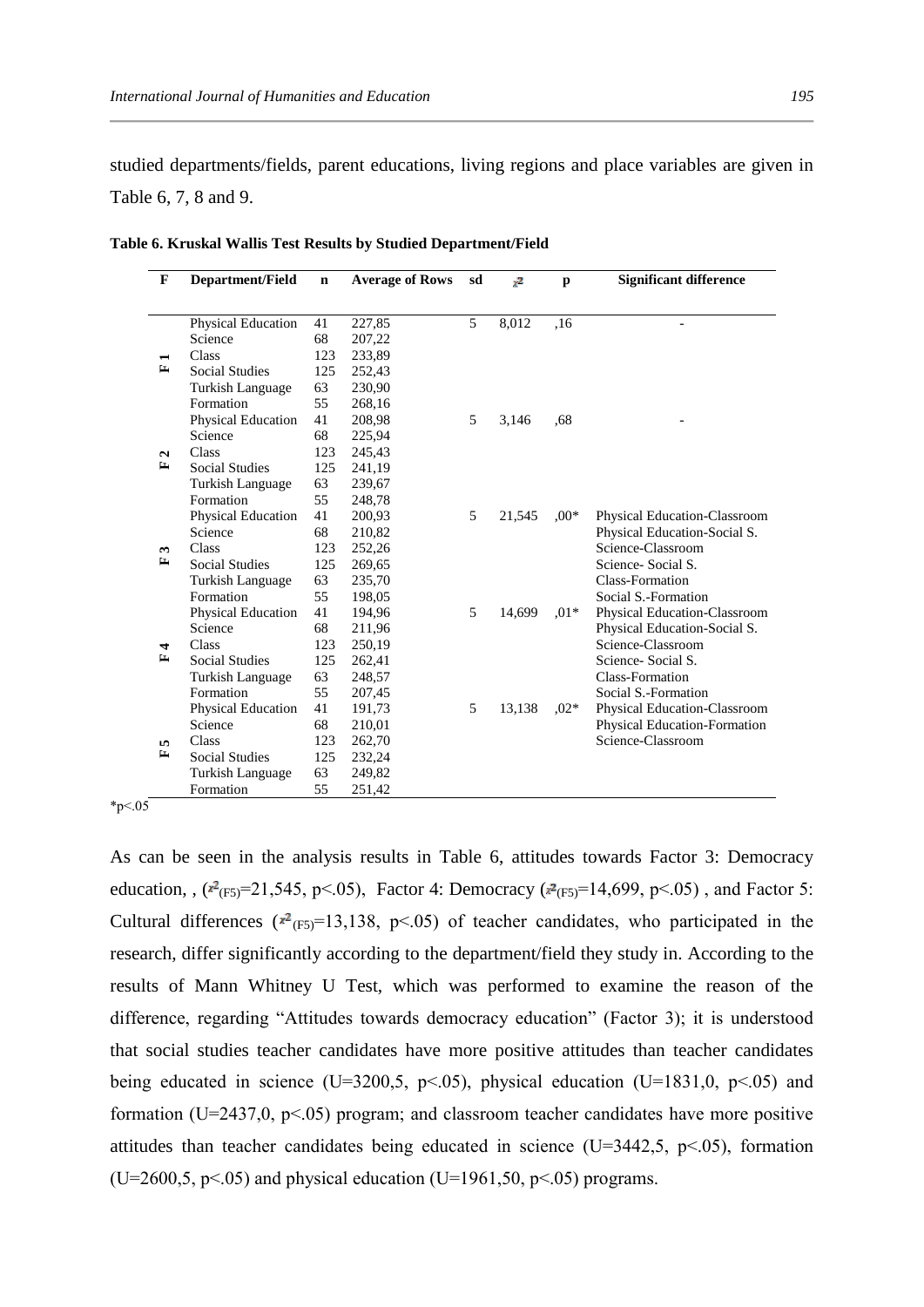Regarding the "attitude towards democracy" (Factor 4), it is understood that there are differences between classroom-physical education (U=1904,50, p < 05), social studiesphysical education (U=1882,0, p˂.05), classroom-science (U=3448,5, p˂.05), social s. science (U=3365,5, p $\leq$ .05), classroom-formation (U=2726,0, p $\leq$ .05), social s.-formation  $(U=2688,0, p<.05)$ , and that teacher candidates being educated in social studies and classroom teaching programs had more positive attitudes towards democracy than teacher candidates being educated in formation program, physical education and sports and science teacher candidates.

Again, in the context of attitudes towards cultural differences (Factor 5), it is understood that there are differences between groups [classroom-physical education  $(U=1719,0, p<.05)$ , formation-physical education (U=847.5,  $p<0.05$ ), classroom-science (U=3274.0,  $p<0.05$ )], and that the group with the most positive attitude towards cultural differences is the group of classroom teacher candidates, and the group with the most negative attitude is the physical education and sports teacher candidates.

According to Kruskal Wallis H Test results (Annex. Table 7) performed for displaying whether the average points of attitudes of research participants towards democracy and multicultural education differ based on educations of their parents, it is understood that they did not differ in their attitudes towards democracy and multicultural education based on the educations of their parents ( $x^2$ <sub>F1A(3)</sub>=6,864;  $x^2$ <sub>F2A(3)</sub>=3,607;  $x^2$ <sub>F3A(3)</sub>=4,735;  $x^2$ <sub>F4A(3)</sub>=,201;  $x^2$  F5A(3)=2,468 /  $x^2$  F1B(4)=3,879;  $x^2$  F2B(4)=5,162;  $x^2$  F3B(4)=3,123;  $x^2$  F4B(4)=1,467;  $x^2$  F5B(4)=1,801  $p > 0.05$ ); and that they did not differ in their attitudes based on the region they lived for the longest time  $(\overline{x}_{F1(6)}=10,437;\overline{x}_{F2(6)}=11,578;\overline{x}_{F3(6)}=3,294;\overline{x}_{F4(6)}=11,505;\overline{x}_{F5(6)}=12,095 \text{ p} > .05)$ (Annex. Table 8). Similarly, there is no difference in based attitudes of teacher candidates towards democracy and multicultural education, based on the place they lived for the longest time yoktur  $(x^2_{F1(3)}=2,911; x^2_{F2(3)}=2,151; x^2_{F3(3)}=3,042; x^2_{F4(3)}=3,305; x^2_{F5(3)}=385, p>05)$ (Annex. Table 9).

The results of the multinomial regression analysis, covering the level of explanation by the selected independent variables (field, gender, parent education level, longest lived region and place) of the attitudes of teacher candidates towards democracy and multicultural education are given in Table 10 and 11.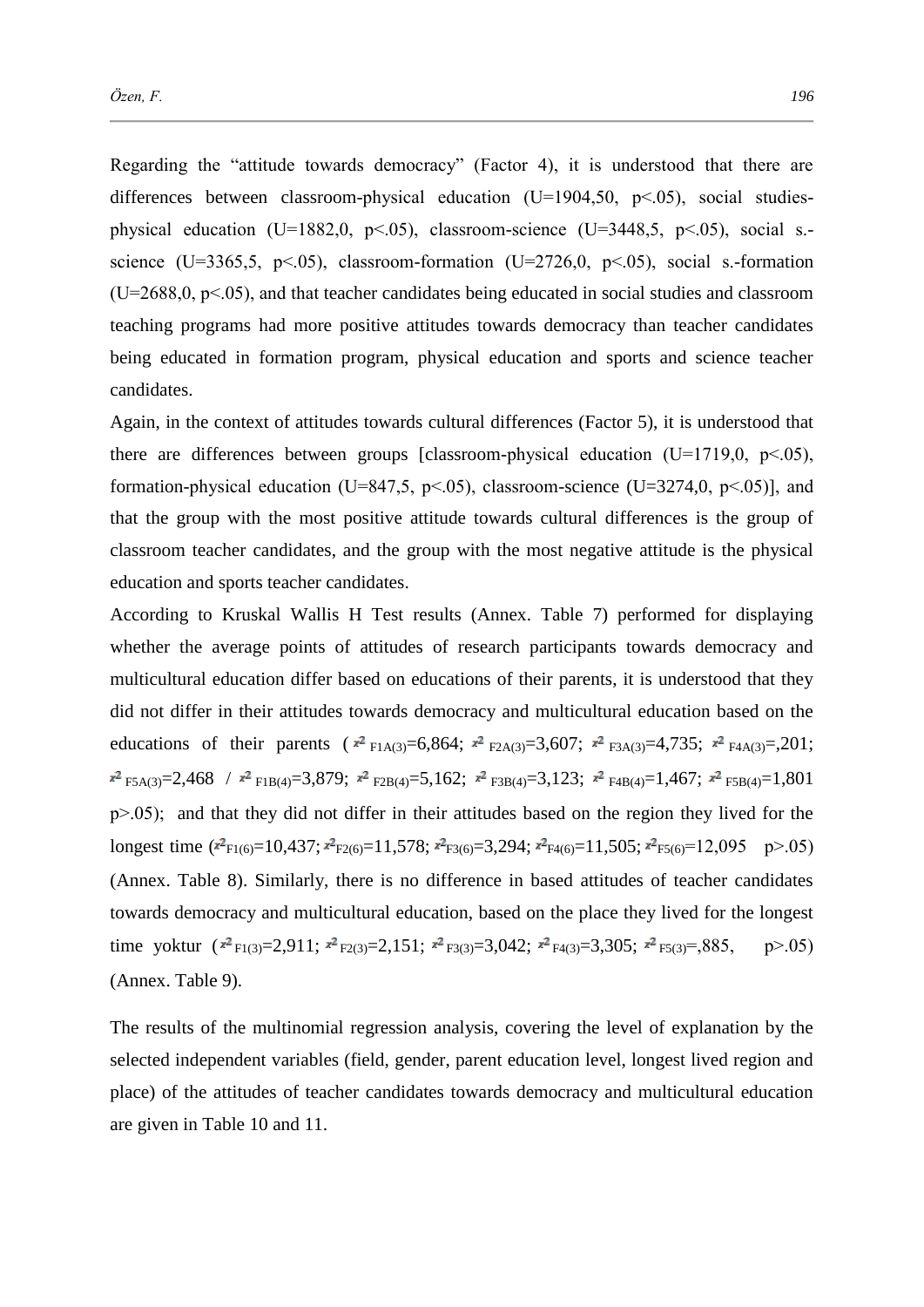#### **Table 10. Model Summary**

| $\mathbf{X}^2$ | sd |       | Cox and Snell $\mathbb{R}^2$ | Nagelkerke $\mathbb{R}^2$ |
|----------------|----|-------|------------------------------|---------------------------|
| 108.385        | 88 | ).069 | 0.204                        | 0.213                     |

In Table 10, the X–square value is positive and not sufficiently high in the fit analysis of the model ( $X^2$ =108.385, p>.05). Model x–square statistic not being significant only means that the H<sup>0</sup> hypothesis, asserting that "there is no difference between the starting model covering the constant term and the result model formed by inserting explanatory variables into the analysis" is not rejected and that the relation between the explained variable and the explanatory variable is not supported. It is understood by Cox and Snell  $R^2$  and Nagelkerke  $R^2$ values that there is a 20% and 21% relation between dependent variables and independent variables.

#### **Table 11. Relations in the Model**

|                                 | <b>Variable</b>                             | β              | <b>Standard Error</b> | Wald  | sd               | p     | Exp(B) |
|---------------------------------|---------------------------------------------|----------------|-----------------------|-------|------------------|-------|--------|
|                                 | Interaction                                 | $-0,172$       | 0,964                 | 0,032 | $\mathbf{1}$     | 0,858 |        |
|                                 | Physical Education                          | $-0,359$       | 0.613                 | 0,344 | $\mathbf{1}$     | 0,558 | 0,698  |
|                                 | Science                                     | 0,054          | 0,542                 | 0,010 | 1                | 0,921 | 1,055  |
|                                 | <b>Classroom Teaching</b>                   | $-0,021$       | 0,501                 | 0,002 | $\mathbf{1}$     | 0,967 | 0,979  |
|                                 | <b>Social Studies</b>                       | 0,057          | 0,498                 | 0,013 | $\mathbf{1}$     | 0,909 | 1,059  |
|                                 | Turkish Language                            | 0,293          | 0,588                 | 0,249 | $\mathbf{1}$     | 0,618 | 1,341  |
|                                 | Other Areas                                 | 0 <sub>p</sub> |                       |       | $\boldsymbol{0}$ |       |        |
|                                 | Female                                      | 0,294          | 0,298                 | 0,968 | $\mathbf{1}$     | 0,325 | 1,341  |
|                                 | Male                                        | 0 <sup>b</sup> |                       |       | $\boldsymbol{0}$ |       |        |
|                                 | Mother is Primary School -0,110<br>Graduate |                | 0,547                 | 0,040 | $\mathbf{1}$     | 0,841 | 0,896  |
|                                 | Mother is Secondary<br>School Graduate      | $-0,206$       | 0,667                 | 0,096 | $\mathbf{1}$     | 0,757 | 0,813  |
|                                 | Mother is High School<br>Graduate           | $-0,040$       | 0,762                 | 0,003 | $\mathbf{1}$     | 0,958 | 0,960  |
|                                 | Mother without Education <sup>0b</sup>      |                |                       |       | $\boldsymbol{0}$ |       |        |
|                                 | Father Primary School<br>Graduate           | 0,910          | 0,719                 | 1,604 | $\mathbf{1}$     | 0,205 | 2,485  |
|                                 | Father is Secondary<br>School Graduate      | 0,655          | 0,830                 | 0,623 | $\mathbf{1}$     | 0,430 | 1,925  |
| M.CULTURAL EDUCATION PREJUDICES | Father High School<br>Graduate              | 0,771          | 0,800                 | 0,931 | $\mathbf{1}$     | 0,335 | 2,163  |
|                                 | Father Academy Graduate 0,149               |                | 0,829                 | 0,032 | $\mathbf{1}$     | 0,857 | 1,161  |
|                                 | Father without Education 0 <sup>b</sup>     |                |                       |       | $\boldsymbol{0}$ |       |        |
|                                 | Mediterranean Region                        | $-0,358$       | 0,621                 | 0,332 | $\mathbf{1}$     | 0,565 | 0,699  |
|                                 | Eastern Anatolia Region                     | 0,666          | 0,743                 | 0,804 | $\mathbf{1}$     | 0,370 | 1,946  |
|                                 | Aegean Region                               | $-0,301$       | 0,792                 | 0,145 | $\mathbf{1}$     | 0,703 | 0,740  |
|                                 | Southeastern Anatolia                       | 0,386          | 0,772                 | 0,250 | $\mathbf{1}$     | 0,617 | 1,471  |
|                                 | Central Anatolia                            | $-0,973$       | 0,621                 | 2,455 | $\mathbf{1}$     | 0,117 | 0,378  |
|                                 | <b>Black Sea</b>                            | 0,131          | 0,566                 | 0,053 | $\mathbf{1}$     | 0,817 | 1,140  |
|                                 | Marmara                                     | 0 <sup>b</sup> |                       |       | $\boldsymbol{0}$ |       |        |
|                                 | Metropolis                                  | $-0,236$       | 0,533                 | 0,197 | $\mathbf{1}$     | 0,657 | 0,790  |
|                                 | City                                        | 0.073          | 0,492                 | 0,022 | 1                | 0,881 | 1,076  |
|                                 | County                                      | $-0,214$       | 0,479                 | 0,199 | $\mathbf{1}$     | 0,656 | 0,808  |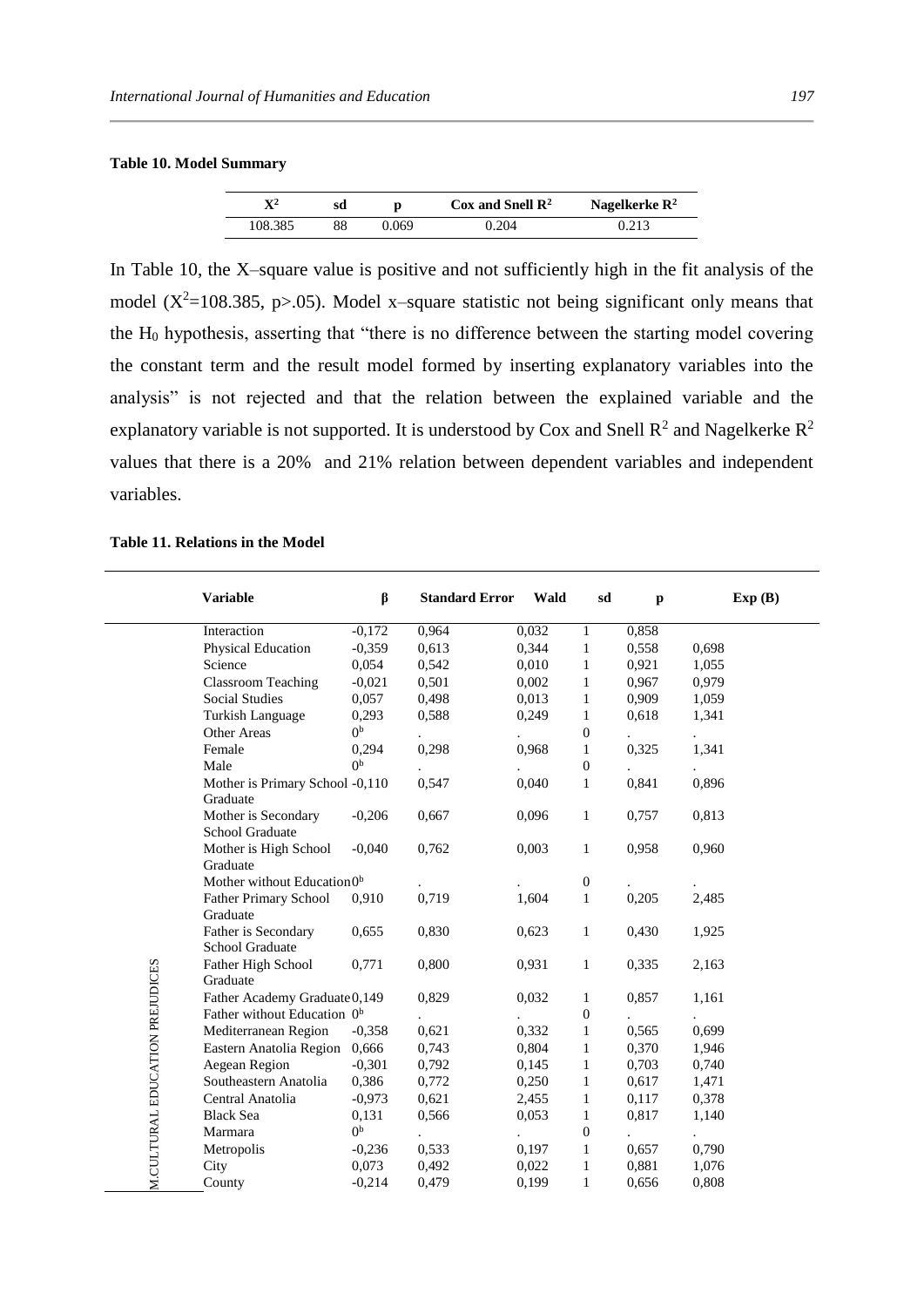|                   | Town-Village                            | 0 <sup>b</sup> |                      |       | $\boldsymbol{0}$ |                      |                      |
|-------------------|-----------------------------------------|----------------|----------------------|-------|------------------|----------------------|----------------------|
|                   | Interaction                             | $-3,252$       | 1,216                | 7,154 | 1                | 0,007                |                      |
|                   | Physical Education                      | 0,463          | 0,764                | 0,367 | $\mathbf{1}$     | 0,545                | 1,589                |
|                   | Science                                 | 1,397          | 0,691                | 4,081 | $\mathbf{1}$     | 0,043                | 4,042                |
|                   | <b>Classroom Teaching</b>               | 1,408          | 0,644                | 4,775 | $\mathbf{1}$     | 0,029                | 4,086                |
|                   | <b>Social Studies</b>                   | 1,316          | 0,647                | 4,143 | $\mathbf{1}$     | 0,042                | 3,729                |
|                   | Turkish Language                        | 1,614          | 0,725                | 4,963 | $\mathbf{1}$     | 0,026                | 5,024                |
|                   |                                         |                |                      |       |                  |                      |                      |
|                   | Other Areas                             | 0 <sup>b</sup> |                      |       | $\boldsymbol{0}$ |                      | $\ddot{\phantom{0}}$ |
|                   | Female                                  | 0,341          | 0,320                | 1,135 | $\mathbf{1}$     | 0,287                | 1,407                |
|                   | Male                                    | 0 <sup>b</sup> |                      |       | $\boldsymbol{0}$ |                      |                      |
|                   | Mother is Primary School 1,041          |                | 0,683                | 2,322 | $\mathbf{1}$     | 0,128                | 2,833                |
|                   | Graduate                                |                |                      |       |                  |                      |                      |
|                   | Mother is Secondary                     | 0,770          | 0,796                | 0,934 | $\mathbf{1}$     | 0,334                | 2,159                |
|                   | School Graduate                         |                |                      |       |                  |                      |                      |
|                   |                                         |                |                      |       |                  |                      |                      |
|                   | Mother is High School                   | 1,672          | 0,885                | 3,566 | $\mathbf{1}$     | 0,059                | 5,321                |
|                   | Graduate                                |                |                      |       |                  |                      |                      |
| DEMOKRASI EĞITIMI | Mother without Education <sup>0b</sup>  |                |                      |       | $\boldsymbol{0}$ |                      |                      |
|                   | <b>Father Primary School</b>            | 0,690          | 0,905                | 0,582 | $\mathbf{1}$     | 0,446                | 1,994                |
|                   | Graduate                                |                |                      |       |                  |                      |                      |
|                   | Father is Secondary                     | 0,784          | 0,992                | 0,624 | $\mathbf{1}$     | 0,429                | 2,190                |
|                   |                                         |                |                      |       |                  |                      |                      |
|                   | School Graduate                         |                |                      |       |                  |                      |                      |
|                   | Father High School                      | 0,222          | 0,985                | 0,051 | $\mathbf{1}$     | 0,821                | 1,249                |
|                   | Graduate                                |                |                      |       |                  |                      |                      |
|                   | Father Academy Graduate-0,845           |                | 1,021                | 0,684 | $\mathbf{1}$     | 0,408                | 0,430                |
|                   | Father without Education 0 <sup>b</sup> |                |                      |       | $\boldsymbol{0}$ |                      |                      |
|                   | Mediterranean Region                    | 0,426          | 0,687                | 0,384 | $\mathbf{1}$     | 0,535                | 1,531                |
|                   | Eastern Anatolia Region                 |                |                      | 1,375 |                  |                      |                      |
|                   |                                         | 1,029          | 0,877                |       | $\mathbf{1}$     | 0,241                | 2,798                |
|                   | Aegean Region                           | 0,931          | 0,852                | 1,194 | $\mathbf{1}$     | 0,275                | 2,537                |
|                   | Southeastern Anatolia                   | 0,387          | 0,961                | 0,162 | $\mathbf{1}$     | 0,687                | 1,472                |
|                   | Central Anatolia                        | 0,397          | 0,654                | 0,369 | $\mathbf{1}$     | 0,544                | 1,488                |
|                   | <b>Black Sea</b>                        | 1,418          | 0,646                | 4,819 | $\mathbf{1}$     | 0,028                | 4,129                |
|                   | Marmara                                 | 0 <sup>b</sup> |                      |       | $\boldsymbol{0}$ |                      |                      |
|                   |                                         | 0,254          | 0,538                | 0,222 | $\mathbf{1}$     | 0,638                | 1,289                |
|                   | Metropolis                              |                |                      |       |                  |                      |                      |
|                   | City                                    | $-0,423$       | 0,516                | 0,673 | $\mathbf{1}$     | 0,412                | 0,655                |
|                   | County                                  | $-0,554$       | 0,501                | 1,223 | $\mathbf{1}$     | 0,269                | 0,575                |
|                   | Town-Village                            | 0 <sup>b</sup> |                      |       | $\boldsymbol{0}$ |                      |                      |
|                   | Interaction                             | $-3,309$       | 1,454                | 5,177 | $\overline{1}$   | 0,023                |                      |
|                   | Physical Education                      | 0,490          | 0,787                | 0,387 | $\mathbf{1}$     | 0,534                | 1,632                |
|                   | Science                                 | $-0,219$       | 0,815                | 0,072 | $\mathbf{1}$     | 0,788                | 0,803                |
|                   |                                         |                |                      |       |                  |                      |                      |
|                   | <b>Classroom Teaching</b>               | 1,099          | 0,652                | 2,844 | $\mathbf{1}$     | 0,092                | 3,002                |
|                   | Social Studies                          | 1,343          | 0,650                | 4,269 | $\mathbf{1}$     | 0,039                | 3,829                |
|                   | Turkish Language                        | 1,348          | 0,748                | 3,253 | $\mathbf{I}$     | 0,0/1                | 3,852                |
|                   | Other Areas                             | 0 <sub>p</sub> |                      |       | $\boldsymbol{0}$ |                      |                      |
|                   | Female                                  | 0,647          | 0,347                | 3,471 | $\mathbf{1}$     | 0,062                | 1,910                |
|                   | Male                                    | 0 <sub>p</sub> |                      |       | $\boldsymbol{0}$ |                      |                      |
|                   |                                         |                | 0,691                |       |                  |                      |                      |
|                   | Mother is Primary School 0,540          |                |                      | 0,611 | 1                | 0,434                | 1,716                |
|                   | Graduate                                |                |                      |       |                  |                      |                      |
|                   | Mother is Secondary                     | $-0,402$       | 0,851                | 0,223 | $\mathbf{1}$     | 0,637                | 0,669                |
|                   | School Graduate                         |                |                      |       |                  |                      |                      |
| DEMOCRACY         | Mother is High School                   | 1,001          | 0,889                | 1,269 | $\mathbf{1}$     | 0,260                | 2,722                |
|                   | Graduate                                |                |                      |       |                  |                      |                      |
|                   | Mother without Education <sup>0b</sup>  |                |                      |       | $\boldsymbol{0}$ |                      |                      |
|                   |                                         |                |                      | 1,699 |                  | 0,192                | 4,943                |
|                   | <b>Father Primary School</b>            | 1,598          | 1,226                |       | $\mathbf{1}$     |                      |                      |
|                   | Graduate                                |                |                      |       |                  |                      |                      |
|                   | Father is Secondary                     | 2,166          | 1,294                | 2,802 | $\mathbf{1}$     | 0,094                | 8,726                |
|                   | School Graduate                         |                |                      |       |                  |                      |                      |
|                   | Father High School                      | 1,537          | 1,288                | 1,426 | $\mathbf{1}$     | 0,232                | 4,653                |
|                   | Graduate                                |                |                      |       |                  |                      |                      |
|                   | Father Academy Graduate 1,075           |                | 1,316                | 0,668 | 1                | 0,414                | 2,930                |
|                   | Father without Education 0 <sup>b</sup> |                |                      |       |                  |                      |                      |
|                   |                                         |                | $\ddot{\phantom{0}}$ |       | $\boldsymbol{0}$ | $\ddot{\phantom{0}}$ | $\blacksquare$       |
|                   | Mediterranean Region                    | $-0,229$       | 0,693                | 0,109 | $\mathbf{1}$     | 0,741                | 0,795                |
|                   | Eastern Anatolia Region 0,894           |                | 0,840                | 1,134 | $\mathbf{1}$     | 0,287                | 2,446                |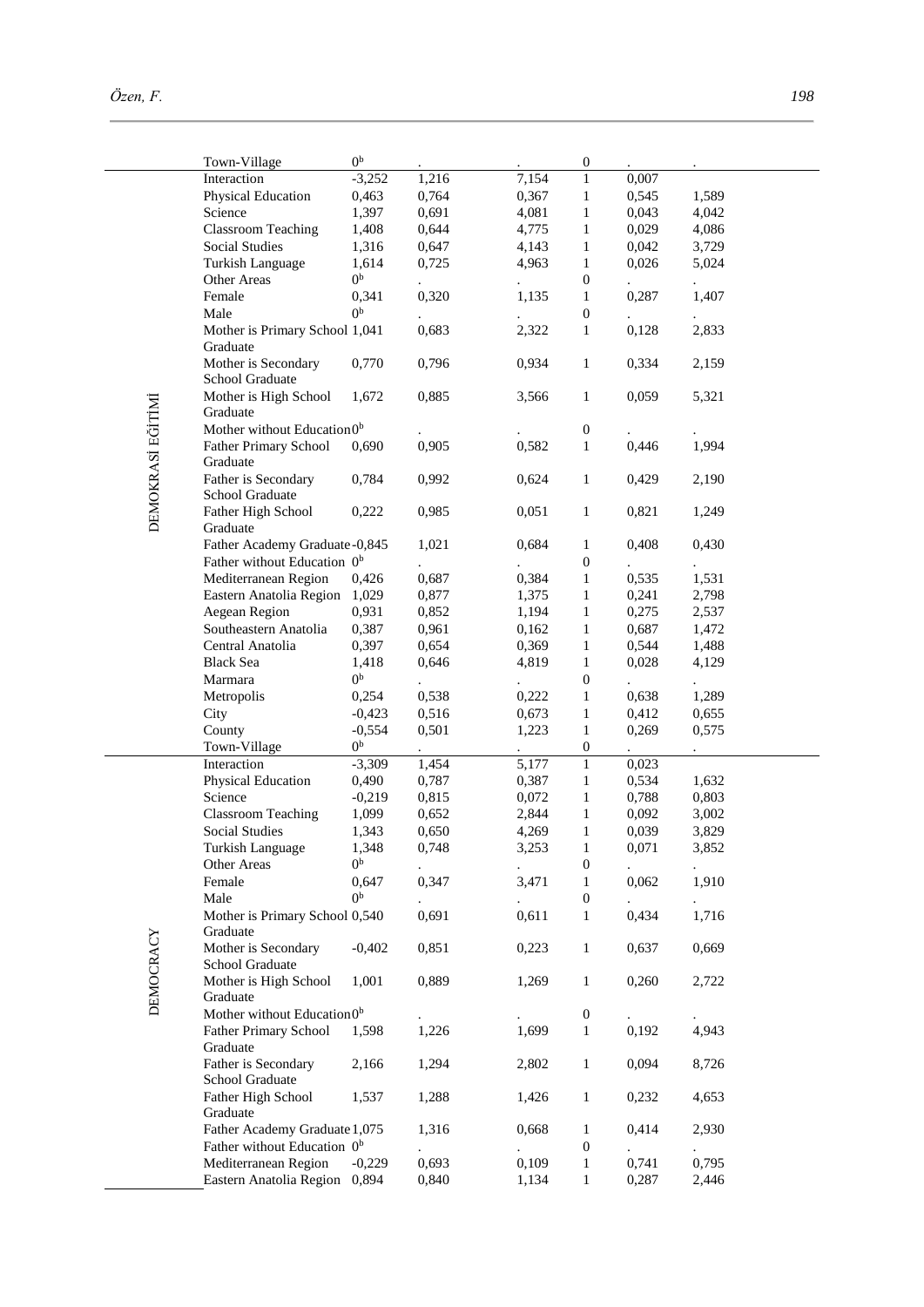|                      | Aegean Region                              | $-0,289$                | 0,947 | 0,093                         | $\mathbf{1}$     | 0,760 | 0,749         |
|----------------------|--------------------------------------------|-------------------------|-------|-------------------------------|------------------|-------|---------------|
|                      | Southeastern Anatolia                      | $-1,048$                | 1,258 | 0,695                         | $\mathbf{1}$     | 0,405 | 0,350         |
|                      | Central Anatolia                           | $-0,575$                | 0,670 | 0,736                         | $\mathbf{1}$     | 0,391 | 0,563         |
|                      | <b>Black Sea</b>                           | 0,116                   | 0,654 | 0,032                         | $\mathbf{1}$     | 0,859 | 1,123         |
|                      | Marmara                                    | 0 <sub>p</sub>          |       |                               | $\boldsymbol{0}$ |       |               |
|                      | Metropolis                                 | 0,006                   | 0,612 | $\ddot{\phantom{0}}$<br>0,000 | $\mathbf{1}$     | 0,992 | 1,006         |
|                      | City                                       | $-0,052$                | 0,559 | 0,009                         | $\mathbf{1}$     | 0,926 | 0,949         |
|                      | County                                     | $-0,052$                | 0,543 | 0,009                         | $\,1$            | 0,923 | 0,949         |
|                      | Town-Village                               | 0 <sub>p</sub>          |       |                               | $\boldsymbol{0}$ |       |               |
|                      | Interaction                                | $-19,894$               | 1,293 | 236,902                       | $\,1$            | ,000  |               |
|                      | Physical Education                         | $-0,340$                | 0,665 | 0,261                         | $\,1$            | 0,609 | 0,712         |
|                      | Science                                    | 0,129                   | 0,610 | 0,045                         | $\mathbf{1}$     | 0,832 | 1,138         |
|                      | <b>Classroom Teaching</b>                  | $-0,142$                | 0,558 | 0,064                         | $\mathbf{1}$     | 0,800 | 0,868         |
|                      | <b>Social Studies</b>                      | $-0,609$                | 0,581 | 1,097                         | $\mathbf{1}$     | 0,295 | 0,544         |
|                      | Turkish Language                           | $-0,061$                | 0,670 | 0,008                         |                  | 0,927 | 0,941         |
|                      |                                            | 0 <sup>b</sup>          |       |                               | $\mathbf{1}$     |       |               |
|                      | Other Areas                                |                         |       | $\ddot{\phantom{0}}$          | $\boldsymbol{0}$ |       |               |
|                      | Female                                     | 0,304<br>0 <sup>b</sup> | 0,349 | 0,761                         | $\mathbf{1}$     | 0,383 | 1,356         |
|                      | Male                                       |                         |       |                               | $\boldsymbol{0}$ |       |               |
|                      | Mother is Primary School 1,045<br>Graduate |                         | 0,772 | 1,833                         | $\mathbf{1}$     | 0,176 | 2,843         |
|                      | Mother is Secondary                        | 0,441                   | 0,899 | 0,240                         | $\mathbf{1}$     | 0,624 | 1,554         |
|                      | School Graduate                            |                         |       |                               |                  |       |               |
|                      | Mother is High School                      | 1,627                   | 0,960 | 2,873                         | $\mathbf{1}$     | 0,090 | 5,090         |
|                      | Graduate                                   |                         |       |                               |                  |       |               |
|                      | Mother without Education <sup>0b</sup>     |                         |       |                               | $\boldsymbol{0}$ |       |               |
|                      | <b>Father Primary School</b>               | 18,841                  | 0,543 | 1206,058                      | $\mathbf{1}$     | 0,000 | 152197357,475 |
|                      | Graduate                                   |                         |       |                               |                  |       |               |
| CULTURAL DIFFERENCES | Father is Secondary                        | 18,449                  | 0,611 | 910,384                       | $\mathbf{1}$     | 0,000 | 102862014,122 |
|                      | School Graduate                            |                         |       |                               |                  |       |               |
|                      | Father High School                         | 18,495                  | 0,541 | 1170,220                      | -1               | 0,000 | 107740616,632 |
|                      | Graduate                                   |                         |       |                               |                  |       |               |
|                      | Father Academy Graduate 17,534             |                         | 0,000 |                               | $\mathbf{1}$     |       | 41204900,014  |
|                      | Father without Education 0 <sup>b</sup>    |                         |       |                               | $\boldsymbol{0}$ |       |               |
|                      | Mediterranean Region                       | 0,044                   | 0,789 | 0,003                         | $\mathbf{1}$     | 0,956 | 1,045         |
|                      | Eastern Anatolia Region                    | 0,953                   | 0,961 | 0,983                         | $\mathbf{1}$     | 0,321 | 2,595         |
|                      | Aegean Region                              | 1,314                   | 0,893 | 2,165                         | $\mathbf{1}$     | 0,141 | 3,723         |
|                      | Southeastern Anatolia                      | 0,796                   | 1,003 | 0,630                         | $\mathbf{1}$     | 0,427 | 2,217         |
|                      | Central Anatolia                           | 0,707                   | 0,706 | 1,001                         | $\mathbf{1}$     | 0,317 | 2,027         |
|                      | <b>Black Sea</b>                           | 1,213                   | 0,693 | 3,063                         | $\mathbf{1}$     | 0,080 | 3,364         |
|                      | Marmara                                    | 0 <sup>b</sup>          |       |                               | $\boldsymbol{0}$ |       |               |
|                      | Metropolis                                 | $-0,131$                | 0,581 | 0,051                         | $\mathbf{1}$     | 0,821 | 0,877         |
|                      | City                                       | $-0,555$                | 0,556 | 0,998                         | $\mathbf{1}$     | 0,318 | 0,574         |
|                      | County                                     | $-0,864$                | 0,548 | 2,485                         | $\mathbf{1}$     | 0,115 | 0,421         |
|                      | Town-Village                               | 0 <sup>b</sup>          |       | $\ddot{\phantom{0}}$          | $\boldsymbol{0}$ |       |               |

While starting the multinomial logistic regression analysis, "Multicultural Education" dimension was taken as the reference group in the answer variables (Attitude Towards Democracy and Multicultural Education), and explanatory variables were interpreted according to this group. Interpretation of Table 11 was formed according to these reference groups.

• In the model, none of the explanatory variables in "prejudice against multicultural education" dimension and none of their interactions are significant  $(p>0.05)$ . Consequently, the explanatory variables examined (field, gender, mother's education level, father's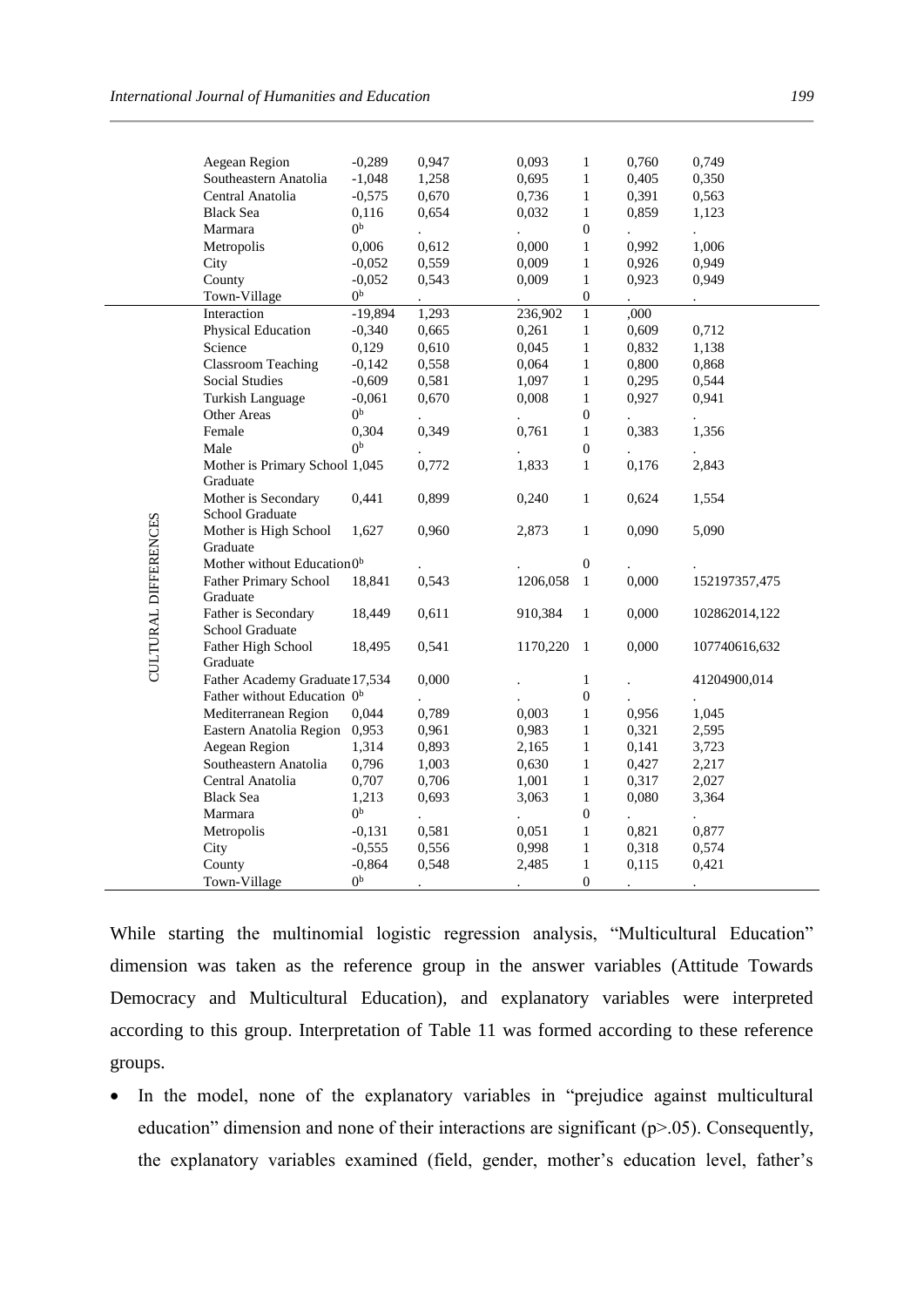education level, longest lived region and place) do not have an effect of increasing the prejudice against multicultural education.

- In the model, at "democracy education" sub-dimension; science teaching, classroom teaching, social studies teaching and Turkish Language teaching departments, being born in the Black Sea Region and the interaction of explanatory variables were found to be significant among the explanatory variables  $(p<.05)$ . Accordingly, studying at science teaching department increases the attitude towards democracy education against multicultural education by 4 times, studying at classroom teaching department increases it by 4 times, studying at social studies department increases it by 3.7 times, studying at Turkish Language teaching department increases it by 5 times, and being born in the Black Sea Region increases it by 4.1 times.
- In the model, in democracy sub-dimension; social studies teaching among explanatory variables, and explanatory variables interaction were found to be significant  $(p<0.05)$ . Accordingly, studying at social studies teaching department increases attitude towards democracy against multicultural education by 3.8 times.
- In the model, in cultural differences sub-dimension; father's being a primary school graduate, father's being a secondary school graduate, father's being a high school graduate among explanatory variables, and explanatory variables interaction were found to be significant  $(p<0.05)$ . Accordingly, father's being a primary school graduate increases attitude towards cultural differences against multicultural education by 152 million times, father's being a secondary school graduate increases it by 102 million times, father's being a high school graduate increases it by 107 million times.

As a result, the individuals;

- 1. have positive attitudes towards democracy education rather than multicultural education if they are being educated in science, social studies, classroom and Turkish Language teaching departments.
- 2. have positive attitudes towards democracy education rather than multicultural education if they are born in Black Sea Region.
- 3. have positive attitudes towards democracy education rather than multicultural education if they are being educated in social studies.
- 4. have positive attitudes towards cultural differences rather than multicultural education if their fathers are primary school, middle-school and high-school graduates.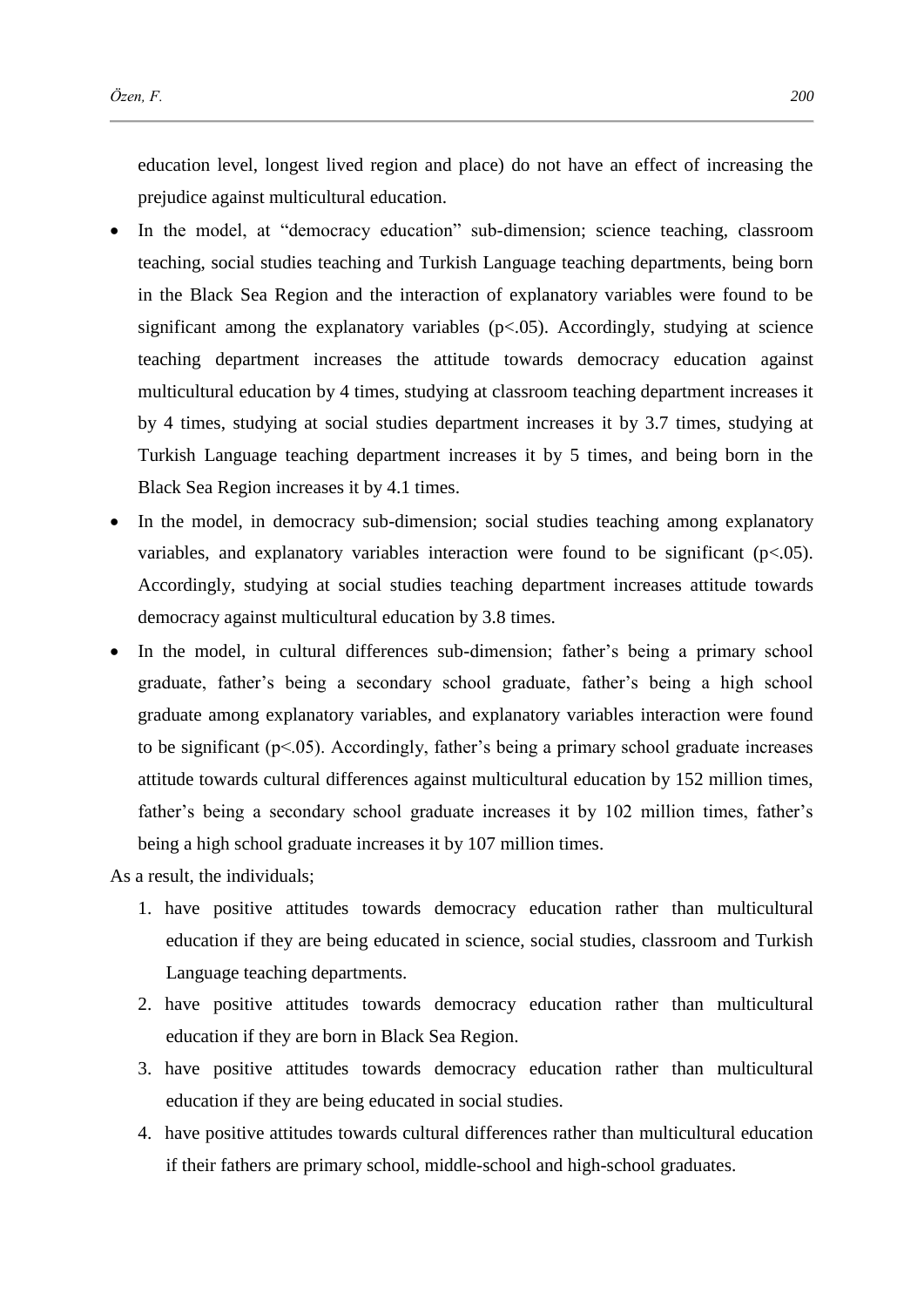5. It was observed that the results of the content analysis performed in line with the answers given by teacher candidates related to democracy, with the sentence starting with "I think that democracy..." (89.3% of the participants answered this section in writing, N=424) cover 18 themes. When the acquired themes are evaluated in the context of the four basic aspects of democracy (1. A political system for choosing and replacing the government through free and fair elections.2. The active participation of the people, as citizens, in politics and civic life.3. Protection of the human rights of all citizens.4. A rule of law, in which the laws and procedures apply equally to all citizens.) (Diamond, 2004), it is understood that teacher candidates frequently emphasize the political, active participation and equality-for-all aspects of democracy, and that they generally define democracy with positive themes (Table 12).

| $\, {\bf B}$ | <b>Theme</b>                                                                      | $\mathbf f$ | $\frac{0}{0}$ | <b>Example sentence(s)</b>                                                                                                                                                                                                                                                                                                                                                                                                                                                                                                                                                                                                                                                                                                                                                                                                     |
|--------------|-----------------------------------------------------------------------------------|-------------|---------------|--------------------------------------------------------------------------------------------------------------------------------------------------------------------------------------------------------------------------------------------------------------------------------------------------------------------------------------------------------------------------------------------------------------------------------------------------------------------------------------------------------------------------------------------------------------------------------------------------------------------------------------------------------------------------------------------------------------------------------------------------------------------------------------------------------------------------------|
| 1,2,3        | Equal rights                                                                      | 188         | 44,3          | Democracy is a type of governance, in which all members or citizens have an equal<br>right to form the organization or the government policy $(TC_{8,43,45,69})$ ,  is the equal<br>distribution of justice for all $(TC_{26})$ , is everybody independently defending their<br>rights under certain rules without prejudicing the rights of others $(TC_{27,47})$ , is the<br>equality of rights (TC <sub>29</sub> ). It is the provision of equal rights and freedoms to<br>everybody (TC33,39,41,102). It is the securing of human rights (TC34). It is a type of<br>governance that defends the rights of people in a country, ensuring the equality of<br>people (TC <sub>59</sub> ). It means that the basic rights of the people are protected, and equality<br>in electing and being elected is foremost $(TC_{68})$ . |
| $\infty$     | Free life                                                                         | 76          | 17,9          | It is an environment where free thought is prevalent, and where a people can enjoy<br>their rights and freedoms without prejudicing the rights and freedoms of others<br>$(TC_{66,102})$ . Living independently in equal terms $(TC_{71})$ .                                                                                                                                                                                                                                                                                                                                                                                                                                                                                                                                                                                   |
| L,           | Self-<br>governance<br>(exercising the<br>right to elect<br>and to be<br>elected) | 71          | 16,7          | It is the conscious self-governance of the people $(TC_{64,78,80,84,105,107})$ . It is the<br>governance of the people for the people, by the people $(TC_{106})$ . It is the self-<br>governance of the people (TC <sub>116</sub> ). I think that democracy is the self-governance of<br>the nation by ensuring its integrity $(TC_{139})$ .                                                                                                                                                                                                                                                                                                                                                                                                                                                                                  |
| $\infty$     | Free speech                                                                       | 63          | 14,9          | It is the ability of every individual to speak their thoughts freely at anywhere<br>$(TC_{60,98,99,100})$ . It is the right of the people to have a say, government's governance of<br>the people equally and protecting their rights $(TC_{65})$ . Democracy is a lifestyle where<br>everybody's opinion is respected, and where everybody can state the opinion they<br>desire $(TC_{79})$ . It is a concept where everybody can convey their thoughts<br>comfortably without the distinction of ethnic origins, cultural difference,<br>discriminations $(TC_{184})$ .                                                                                                                                                                                                                                                      |
|              | Sovereignty /<br>will of the<br>people                                            | 49          | 11,6          | Will of the People (TC $_{72}$ ). Participation of the people to the governance (TC $_{102}$ ). It is<br>the type of governance based on the sovereignty of the people $(TC_{113,115})$ . It is the<br>election by the people of a person who would govern them for a certain period<br>$(TC116)$ . It is a free system where everyone has a right to speak, can think<br>independently, elect anyone they desire, and where sovereignty belongs to the<br>people $(TC_{81})$ . It is the election of the president or Prime Minister by the public<br>through democratic means. Today's democracies are usually theatrical democracies<br>(TC <sub>83</sub> ). Democracy is not nepotism, it is assigning people from the public by merit<br>$(TC_{103,126})$ .                                                               |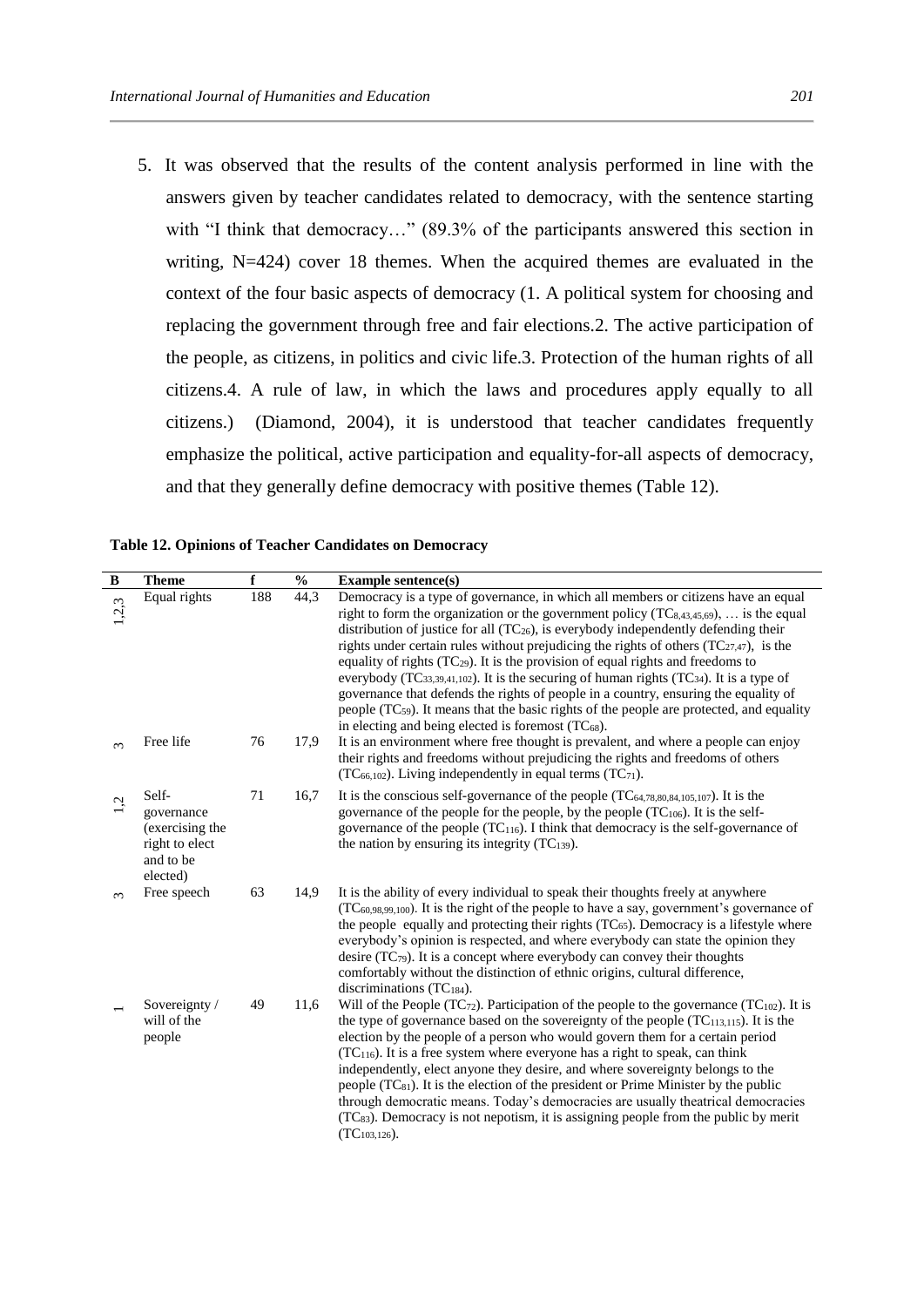| 4          | Within the<br>rules                            | 43             | 10,1 | Democracy is people's acting as they wish without usurping and infringing others'<br>rights ( $TC_{61,70}$ ). It is the lifestyle where everybody's opinions are respected but<br>without losing our national values (TCss) They are ideas presented without<br>damaging the integrity of the country and the nation and without damaging equality<br>(TC <sub>99</sub> ). It is the type of living free, without hindering the freedoms and rights of<br>others (TC <sub>291</sub> ).                                                                                                                                                                                                                                                                                                                                                                                                                              |  |
|------------|------------------------------------------------|----------------|------|---------------------------------------------------------------------------------------------------------------------------------------------------------------------------------------------------------------------------------------------------------------------------------------------------------------------------------------------------------------------------------------------------------------------------------------------------------------------------------------------------------------------------------------------------------------------------------------------------------------------------------------------------------------------------------------------------------------------------------------------------------------------------------------------------------------------------------------------------------------------------------------------------------------------|--|
| $\epsilon$ | Free thinking                                  | 24             | 5,7  | Democracy is people's having free thoughts in the world, and all people being equal<br>in every areas (TC <sub>97</sub> ). Democracy is freedom and equality. Every individual is<br>entitled to thinking as they wish and live how they want $(TC_{129})$ . Democracy: is all<br>individuals having a right to have a say in a society.                                                                                                                                                                                                                                                                                                                                                                                                                                                                                                                                                                            |  |
| $\infty$   | Justice                                        | 22             | 5,2  | Democracy is the type of governance where people can exercise their rights to elect<br>and be elected, ensuring personal rights and freedoms, equality and justice for each<br>individual (TC $_{55,63}$ ). Democracy=Justice (TC $_{76}$ ). It is a system based on equality,<br>justice and the sovereignty of the people $(TC_{128})$ democracy means justice<br>$(TC_{325})$ .                                                                                                                                                                                                                                                                                                                                                                                                                                                                                                                                  |  |
| $\sim$     | Consent with<br>decisions taken<br>by majority | 21             | 5,0  | Democracy=Majority. Attaching importance to objective values instead of<br>subjective values $(TC_{74})$ . It means equality. It means that what the general wants is<br>important. To give an example, it is making a decision by votes $(TC_{117})$ . Democracy<br>is a limited freedom. In Turkey, it is being forced to select one of the options<br>presented to us!!! (TC <sub>178</sub> ). It is asking for everybody's opinion on an asserted issue<br>and to adopt the opinion asserted by the majority. Every time, the opinion of the<br>majority is taken into consideration ( $TC_{185}$ ). The understanding to act according to<br>the generality of the society (TC385). Attention of the public to the multi-party<br>system and election results (TC <sub>368</sub> ). Democracy is just ignoring the ideas of<br>conscious people among an unnecessary, thoughtless community of voters (TC369). |  |
| $\sim$     | Asking the<br>opinions of<br>everybody         | 20             | 4,7  | The self-governance of the people. It is a type of governance respectful to human<br>rights, values, people, where everybody's opinion is taken into consideration,<br>(TC199). Democracy means equality and justice. It is taking the relevant opinions of<br>everybody and reaching a just conclusion or decision if there is an issue, an incident<br>or a situation $(TC_{206})$ . It is each individual being heard by everybody -up to the top<br>rank- (TC <sub>382</sub> ).                                                                                                                                                                                                                                                                                                                                                                                                                                 |  |
|            | Utopia                                         | 20             | 4,7  | To me it is the name of a food that I have never tasted, or the name of a woman I've<br>never seen, encompassing concepts such as equality or justice (TCs5). Something<br>that is not in Turkey (TC <sub>101,406</sub> ). A human thought that cannot be applied (TC <sub>383</sub> ).  I<br>do not believe that it is exercised fairly at any place in the world (TC296). Democracy<br>is a tool used by persons for their own interests (TC139).                                                                                                                                                                                                                                                                                                                                                                                                                                                                 |  |
|            | Type of<br>government                          | 19             | 4,5  | It is the type of governance where all citizens have equal rights; it is free thinking<br>(TC <sub>91,108,113,209</sub> ). It is the most ideal type of governance (TC <sub>373</sub> ).                                                                                                                                                                                                                                                                                                                                                                                                                                                                                                                                                                                                                                                                                                                            |  |
| 2,3        | Freedom to<br>elect                            | 16             | 3,8  | It is an understanding where everybody is equal and people's right to elect is not<br>hindered or oppressed (TC <sub>161</sub> ). People's making their choices by using their free<br>will. It is to elect independently $(TC_{251})$ .                                                                                                                                                                                                                                                                                                                                                                                                                                                                                                                                                                                                                                                                            |  |
|            | Harmony/peace                                  | 8              | 1,9  | Democracy is living in a society in harmony without prejudicing the rights of others<br>and without compromising one's own desires $(TC_{70})$ . It is the type of governance<br>where all can live in peace $(TC_{108})$ . I think that democracy is the most important<br>assurance for people to live together, for peace, and for civilization (TC <sub>68</sub> ). It is the<br>environment where everybody can share their thoughts, and the power to ensure that<br>this is made in a peaceful environment $(TC_{222})$ It is living together free from<br>prejudices (TC <sub>443</sub> ).                                                                                                                                                                                                                                                                                                                  |  |
| $\infty$   | Protection of<br>rights by laws                | $\sqrt{5}$     | 1,2  | people's behaving with each other, and in their relationships with the government in<br>accordance with fairness and laws; individuals in society acting respectfully in<br>respect of the rights and freedoms of one another $(TC_{415})$ . Democracy is a system<br>that internalizes the desires of the peoples in a society, such as freedom, equality,<br>justice, and using the social norms and laws while doing this (TC <sub>452</sub> ).  being<br>heard/tried before justice equally and fairly (TC338).                                                                                                                                                                                                                                                                                                                                                                                                 |  |
|            | Responsibility                                 | 3              | 0,7  | Democracy is people's recognition of the rights given to them and fulfilling their<br>original responsibilities in line with these rights. In short, it is the awareness of<br>individuals (TC <sub>400</sub> ).                                                                                                                                                                                                                                                                                                                                                                                                                                                                                                                                                                                                                                                                                                    |  |
|            | Equivalence                                    | 3              | 0,7  | Balancing of equivalencies $- I$ do not believe in equality - $(TC_{294})$ .                                                                                                                                                                                                                                                                                                                                                                                                                                                                                                                                                                                                                                                                                                                                                                                                                                        |  |
|            | Tolerance                                      | $\overline{2}$ | 0,5  | People's tolerating the opinions of each other (TC <sub>416</sub> ).                                                                                                                                                                                                                                                                                                                                                                                                                                                                                                                                                                                                                                                                                                                                                                                                                                                |  |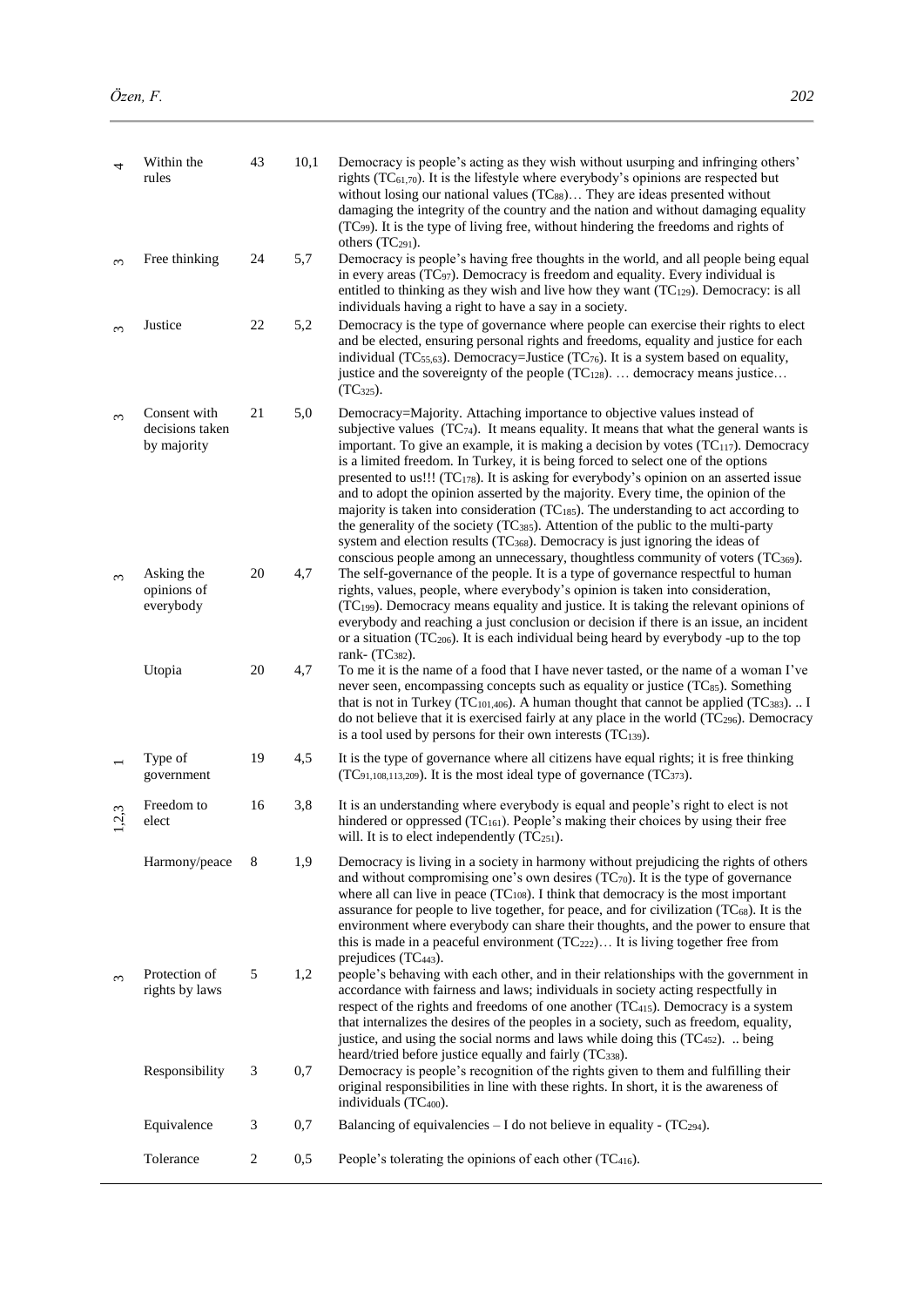According to teacher candidates, democracy covers equal rights "…*is a type of governance, in which all members or citizens have an equal right to form the organization or the government policy*  $(TC_{8,43,45,69})$ ", "... *is the equal distribution of justice for all*  $(TC_{26})$ ", "*is everybody independently defending their rights under certain rules without prejudicing the rights of others* (TC27,47)", "*is the equality of rights* (TC29)", "*It means that the basic rights of the people are protected, and equality in electing and being elected is foremost*" (TC68). Democracy "*is the most ideal type of governance*" (TC373) "…*where all citizens have equal rights*" (TC91,108,113,209). This type of governance appears as self-governance: "*It is the conscious self-governance of the people* (TC64,78,80,84,105,107). *It is the governance of the people for the people, by the people* (TC<sub>106</sub>). "*I think that democracy is the self-governance of the nation by ensuring its integrity*  $(TC_{139})$ ". It is understood that the teacher candidates participating in the research thought that the right to govern must be derived from the people, on the issue of sovereignty, which is the most basic concept related to from whom the right to govern is derived (İpek, 2008): "*Will of the People* (TC72). *Participation of the people to the governance* (TC102). *It is the type of governance based on the sovereignty of the people* ( $TC<sub>113,115</sub>$ ). *It is a free system where everyone has a right to speak, can think independently, elect anyone they desire, and where sovereignty belongs to the people* (TC<sub>81</sub>). *It is the election of the president or Prime Minister by the public through democratic means.* (TC<sub>83</sub>). *Democracy is not nepotism, it is assigning people from the public by merit*  $(TC_{103,126})$ ". Regarding sovereignty, it is noticeable that the candidate teachers emphasized the sovereignty of people rather than the sovereignty of nation.

According to candidate teachers, democracy is free life, in the context of the protection of the human rights of all citizens, which can be evaluated in terms of the lifestyle brought by democracy: "*It is an environment where free thought is prevalent, and where a people can enjoy their rights and freedoms without prejudicing the rights and freedoms of others* (TC66,102)". It is free speech: "*It is the ability of every individual to speak their thoughts freely at anywhere* (TC60,98,99,100). *It is the right of the people to have a say, government's governance of the people equally and protecting their rights* (TC65). *Democracy is a lifestyle where everybody's opinion is respected, and where everybody can state the opinion they desire* (TC<sub>79</sub>). *It is a concept where everybody can convey their thoughts comfortably without the distinction of ethnic origins, cultural difference, discriminations* (TC<sub>184</sub>), it is freethinking: "*Democracy is people's having free thoughts in the world, and all people being*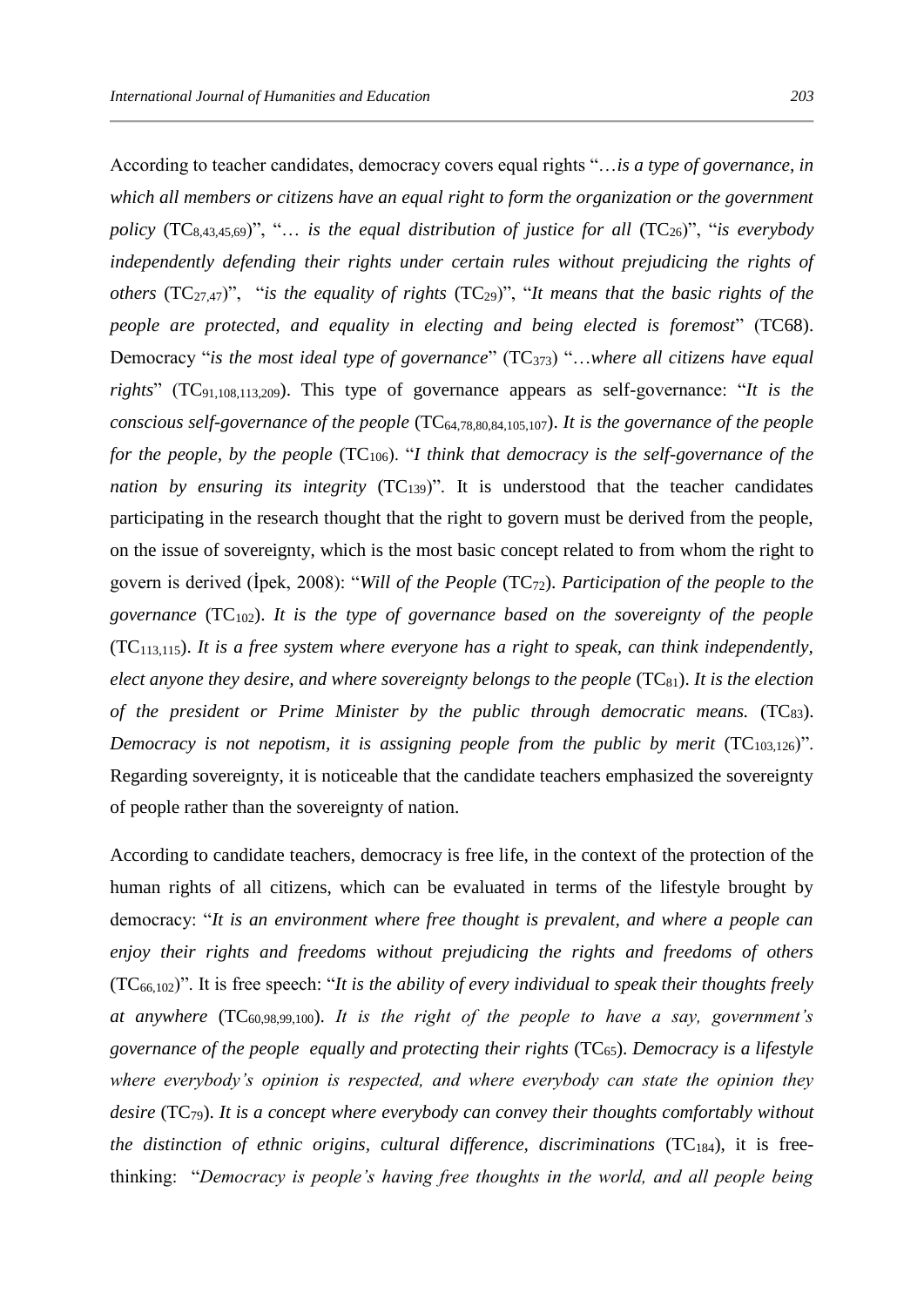*equal in every areas* (TC97). *Democracy is freedom and equality. Every individual is entitled to thinking as they wish and live how they want*  $(TC_{129})$ .

Teacher candidates highlight the aspect of democracy that restricts the behaviors of people through laws. According to teacher candidates, democracy "…*is people's acting as they wish without usurping and infringing others' rights* (TC<sub>61,70</sub>).

It is understood that some of the teacher candidates participating in the research criticized democracy for the obligation of obeying the decisions taken by the majority; "*Democracy=Majority. Attaching importance to objective values instead of subjective values* (TC74). *It means equality. It means that what the general wants is important. To give an example, it is making a decision by votes* (TC<sub>117</sub>). *Democracy is a limited freedom. In Turkey, it is being forced to select one of the options presented to us!!!* (TC<sub>178</sub>). *It is asking for everybody's opinion on an asserted issue and to adopt the opinion asserted by the majority. Every time, the opinion of the majority is taken into consideration* (TC<sub>185</sub>). *The understanding to act according to the generality of the society* (TC385). *Attention of the public to the multiparty system and election results* (TC<sub>368</sub>)." Indeed, it is understood that they perceive democracy as "…*just ignoring the ideas of conscious people among an unnecessary, thoughtless community of voters* (TC<sub>369</sub>)". According to a group of teacher candidates, democracy is utopic: "*To me it is the name of a food that I have never tasted, or the name of a woman I've never seen, encompassing concepts such as equality or justice* (TC<sub>85</sub>). *Something that is not in Turkey* (TC<sub>101,406</sub>). A human thought that cannot be applied (TC<sub>383</sub>).  $\ldots$  *I do not believe that it is exercised fairly at any place in the world* (TC<sub>296</sub>). *Democracy is a tool used by persons for their own interests* (TC139).

It was observed that the results of the descriptive analysis performed in line with the answers given by teacher candidates related to multicultural education, with the sentence starting with "I think that multicultural education…" (81% of the participants answered this section in writing, N=385) were presented and explained in tables that contain separate examples within the contexts of purpose, variables, content, improved elements, requirements, criticisms (Toraman, Acar and Aydın, 2015) , related to multicultural education.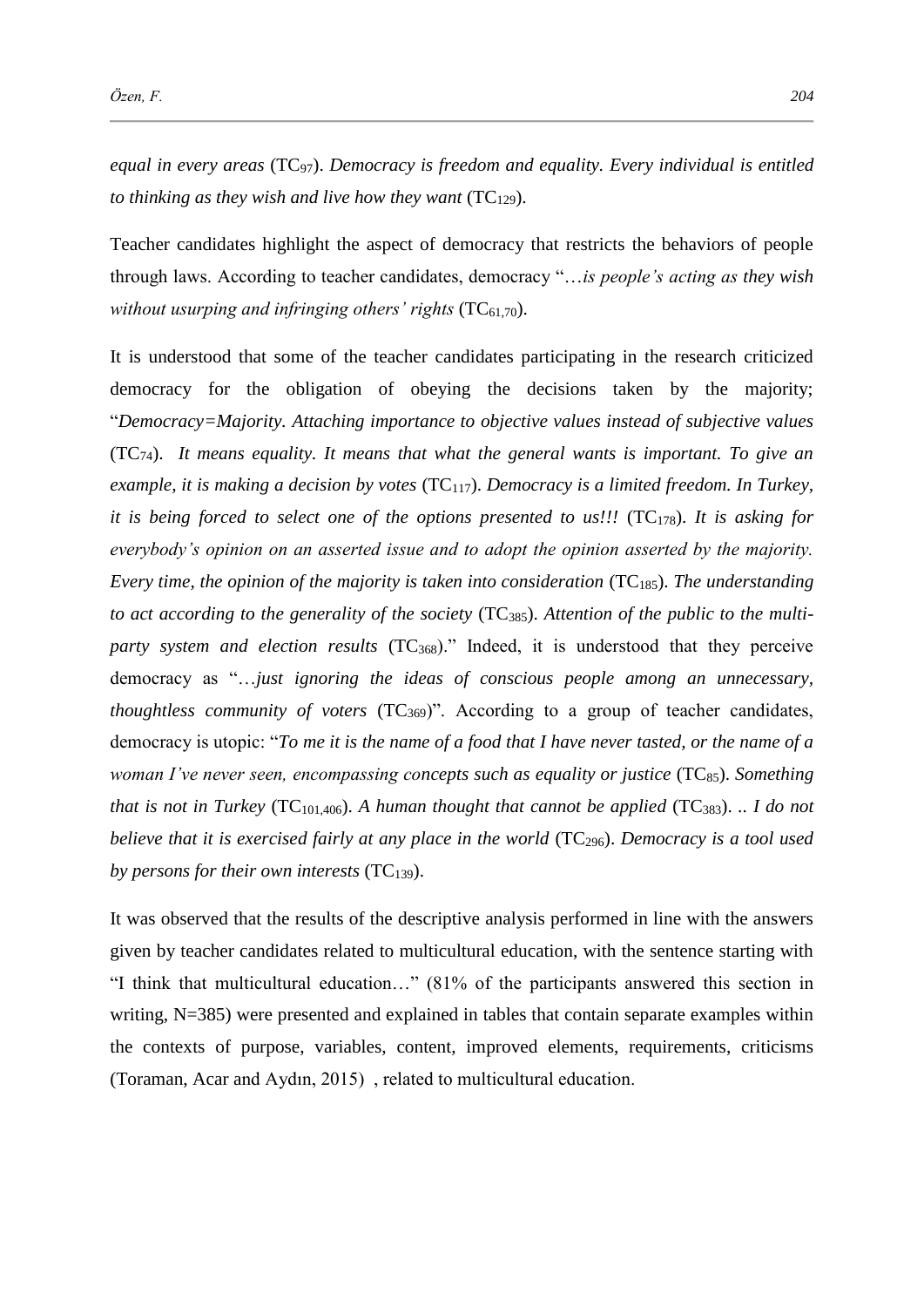|         | <b>Theme</b>                                     | f  | $\frac{0}{0}$ | <b>Example sentence(s)</b>                                                                                                                                                                                                                                                             |
|---------|--------------------------------------------------|----|---------------|----------------------------------------------------------------------------------------------------------------------------------------------------------------------------------------------------------------------------------------------------------------------------------------|
|         | Providing equal<br>opportunities in<br>education | 16 | 4,2           | providing education opportunities for all students $(TC_{108})$ ,  creating<br>opportunities together, without discrimination $(TC_{95})$ ,  creating education<br>opportunities for all students $(TC_{8, 28})$ .                                                                     |
|         | Respecting differences                           | 10 | 2.9           | It is the education where everybody of difference is respected $(TC_{88})$ .<br>Providing equal opportunities by paying attention to differences such as<br>religion, language, race $(TC_{220})$ .                                                                                    |
| Purpose | Providing cultural<br>diversity                  | 9  | 2.3           | It is an education given to let individuals have knowledge about other<br>cultures by integrating different cultures. (TC <sub>2</sub> , 3, 40, 82, 202, 303, 305, 306, 429)                                                                                                           |
|         | Preventing assimilation                          | 5  | 1.3           | Education must be given in a way not to assimilate our own culture $(TC_{276})$ .<br>It is not 'focusing on a culture and trying to make other cultures like that one'<br>$(TC227)$ . It is providing education over not only a single culture but over<br>many cultures $(TC_{78})$ . |
|         | Providing freedom of<br>speech                   | 2  | 0.5           | It is an education in which people from all culture can express and improve<br>themselves. $(TC_{292,421})$                                                                                                                                                                            |
|         | Preventing racism                                |    | 0.3           | The understanding that diversity is richness will prevent all kinds of racism<br>and discrimination $(TC_{131})$                                                                                                                                                                       |
|         | Protecting human rights                          |    | 0.3           | All peoples are entitled to be educated in their own languages and cultures<br>$(TC_{290})$ .                                                                                                                                                                                          |

**Table 13. Results on the Purpose of Multicultural Education** 

Teacher candidates participating in the research explain multicultural education with regards to its purpose as (Table 13), "*It is the product of the effort of many cultures living together (Armenians, Georgians, Kurds, Christians, etc.). Multicultural education is the effort of creating education opportunities for all students from different ethnicities.*" (TC<sub>28</sub>), "*It is considering that everybody has a right to education. It is not even thinking that anyone should be kept outside the system for any purpose or reason.*" (TC<sub>292</sub>). "*It is the education approach that works to create education opportunities for all students from various races, ethnic structures and social groups.*" (TC<sub>215</sub>) and thus, it is understood that teacher candidates see the purpose of multicultural education often as "equal opportunities" and "education for all".

According to teacher candidates, multicultural education is an education performed "*without discriminating languages, religions, races, without labeling as disabled, non-disabled, etc…* " (TC4), "*for those coming from various cultures*…" ( TC29), "..*and from various .. ethnicities and social groups* ... " (TC<sub>8</sub>) (Table 14). In this context, teacher candidates see cultural, racial, social class, religion, language and ethnic differences as the variables of multicultural education, and as has differences specific to individuals.

**Table 14. Results on the Variables in Multicultural Education** 

|  | l'heme         |     | $\frac{0}{0}$ | Example sentence $(s)$                                                                                                                                |
|--|----------------|-----|---------------|-------------------------------------------------------------------------------------------------------------------------------------------------------|
|  | Culture<br>Irk | 275 | 8.6           | It is the education we can perform together without language, religion, race<br>discrimination, without being labeled as disabled or non-disabled, to |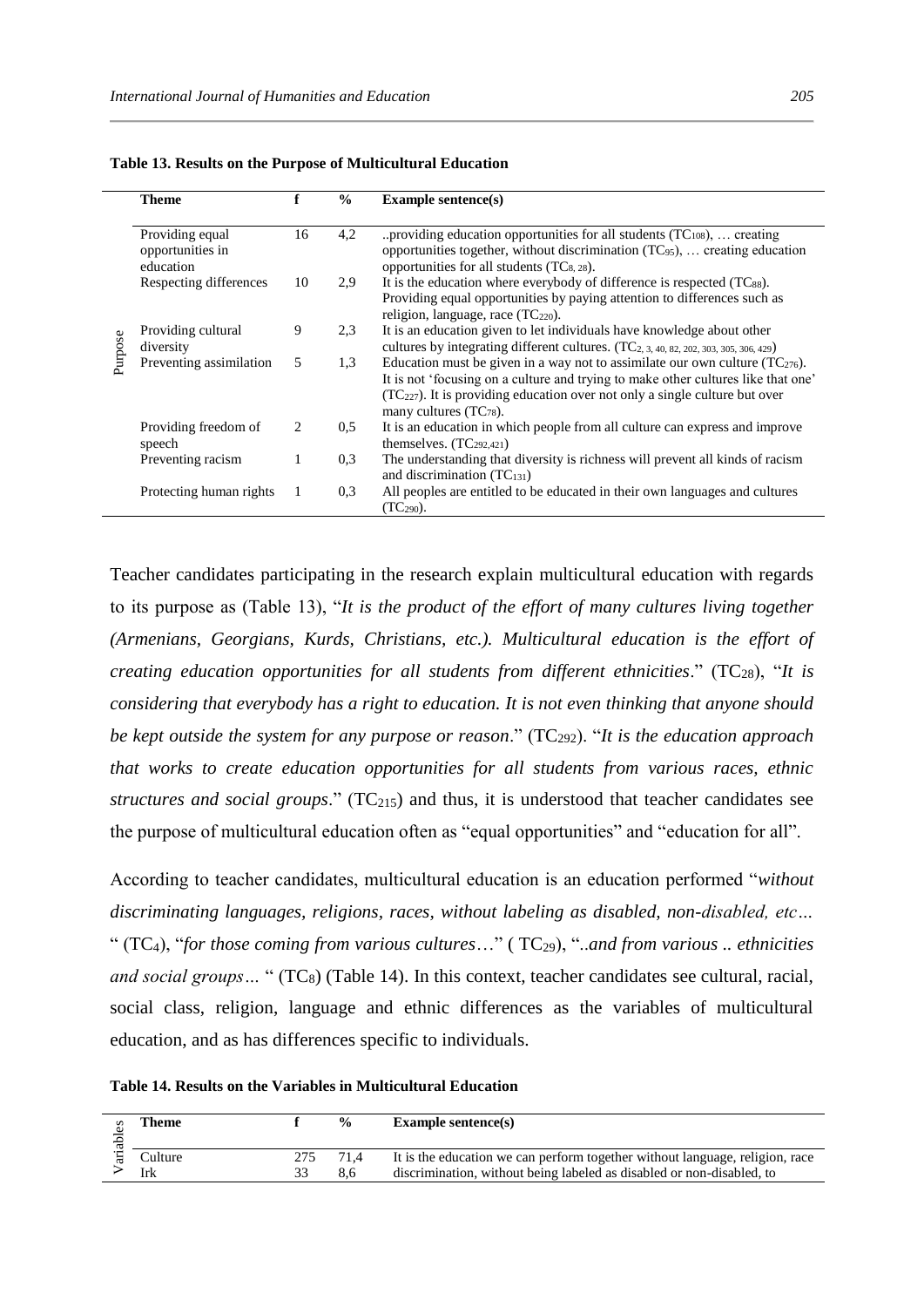| Özen, F. | 206 |
|----------|-----|
|          |     |
|          |     |
|          |     |

| Social class          | 22 | 5,7 | improve ourselves within the educational rights of people and their rules             |
|-----------------------|----|-----|---------------------------------------------------------------------------------------|
| Religion              | 22 | 5,7 | $(TC4)$ . creating education opportunities for all students from various races,       |
| Language              | 21 | 5.5 | ethnic structures and social groups $(TC_8)$ . People from various cultures and       |
| Ethnicity             | 15 | 3.9 | races receiving education in the same environment $(TC_{29})$ .                       |
| Socio-economic level  |    | 1,3 | People from every segment and region receiving education together                     |
| Disabled/non-disabled |    | 0.5 | (TC <sub>125</sub> ). Because all students do not have the same culture, same family, |
|                       |    |     | same lifestyle, it is selecting an education system that would address all            |
| Gender                |    | 0.3 | students $(TC_{135})$ .                                                               |

It is understood that teacher candidates explain the content of multicultural education as "… *different lifestyles*…" (TC208), "*Many cultures*…" (TC211), "*Not only our own culture but also other cultures*.." (TC234), "*Not only according to the national culture of a single nation but according to the various characteristics of various nations..*" (TC<sub>239</sub>)"... *different races, sects*…" (TC221), "*Blending of many different cultures*…" (TC227), with words emphasizing "diversity" (Table 15). Again, regarding the content of multicultural education, it is understood that teacher candidates also advocate "pluralism" in content with statements such as, "*It is the organization of activities and classification of examples according to of the needs of the majority in a classroom or group*. "(TC245), "*It is a set of knowledge, which is commonly accepted by everybody.*" (TC<sub>261, 268, 269, 270).</sub>

**Table 15. Results on the Contents of Multicultural Education** 

|          | Theme               | f   | $\frac{0}{0}$ | <b>Example sentence(s)</b>                                                                                                                                                                                                                                                                                                                                                                                                                                                                                                                                                                                                                                                                   |
|----------|---------------------|-----|---------------|----------------------------------------------------------------------------------------------------------------------------------------------------------------------------------------------------------------------------------------------------------------------------------------------------------------------------------------------------------------------------------------------------------------------------------------------------------------------------------------------------------------------------------------------------------------------------------------------------------------------------------------------------------------------------------------------|
| Contents | Diversity           | 277 | 71,9          | It is the blending of various lives and various experiences in a common pool ( $TC_{208}$ ). It<br>is the development of culture with a high probability, as a result of synthesizing many<br>cultures within a certain education system. $(TC_{211})$ . Multiple cultures live together in<br>Turkey. Every individual is aware of their own culture. Nevertheless, with<br>multicultural education, we can better know the people, with whom we closely live<br>together, and rationalize their behaviors. $(TC_{218})$ . Turkey is a country that contains<br>various races and sects and I think that it is the education that can address all citizens<br>of this country. $(TC_{221})$ |
|          | Pluralism           | 7   | 1,8           | It is a set of knowledge, which is commonly accepted by everybody (TC261, 268, 269, 270).<br>It is the organization of activities and classification of examples according to of the<br>needs of the majority in a classroom or group $(TC_{245})$ .                                                                                                                                                                                                                                                                                                                                                                                                                                         |
|          | Universal<br>values | 6   | 1,6           | the concepts "peaceful" and "environment of peace" are the critical points of this<br>education (TC <sub>58</sub> ). It is the value given to people (TC <sub>92</sub> ).                                                                                                                                                                                                                                                                                                                                                                                                                                                                                                                    |
|          | Democracy           | 5   | 1.3           | Multicultural education is good for democracy $(TC_{469})$ . I think that it will be a<br>democratic education system everybody will benefit equally $(TC_{461})$ .                                                                                                                                                                                                                                                                                                                                                                                                                                                                                                                          |
|          | Human Rights        | 2   | 0.5           | It is the situation of every human being getting equal educational rights at any situation<br>$(TC4)$ . It is considering that everybody has a right to education $(TC292)$ .                                                                                                                                                                                                                                                                                                                                                                                                                                                                                                                |
|          | Equality            | 2   | 0.5           | It is addressing every populace in accordance with present cultures, and creating equal<br>opportunities $(TC_{207})$ .                                                                                                                                                                                                                                                                                                                                                                                                                                                                                                                                                                      |

Regarding what is improved by multicultural education, it is understood that teacher candidates are inclined to accept, with such views; "*Education must be in a nature not dismissing, grading, highlighting or shadowing various cultures*. *The understanding that diversity is richness will prevent all kinds of racism and discrimination*." (TC131), "…*it is a*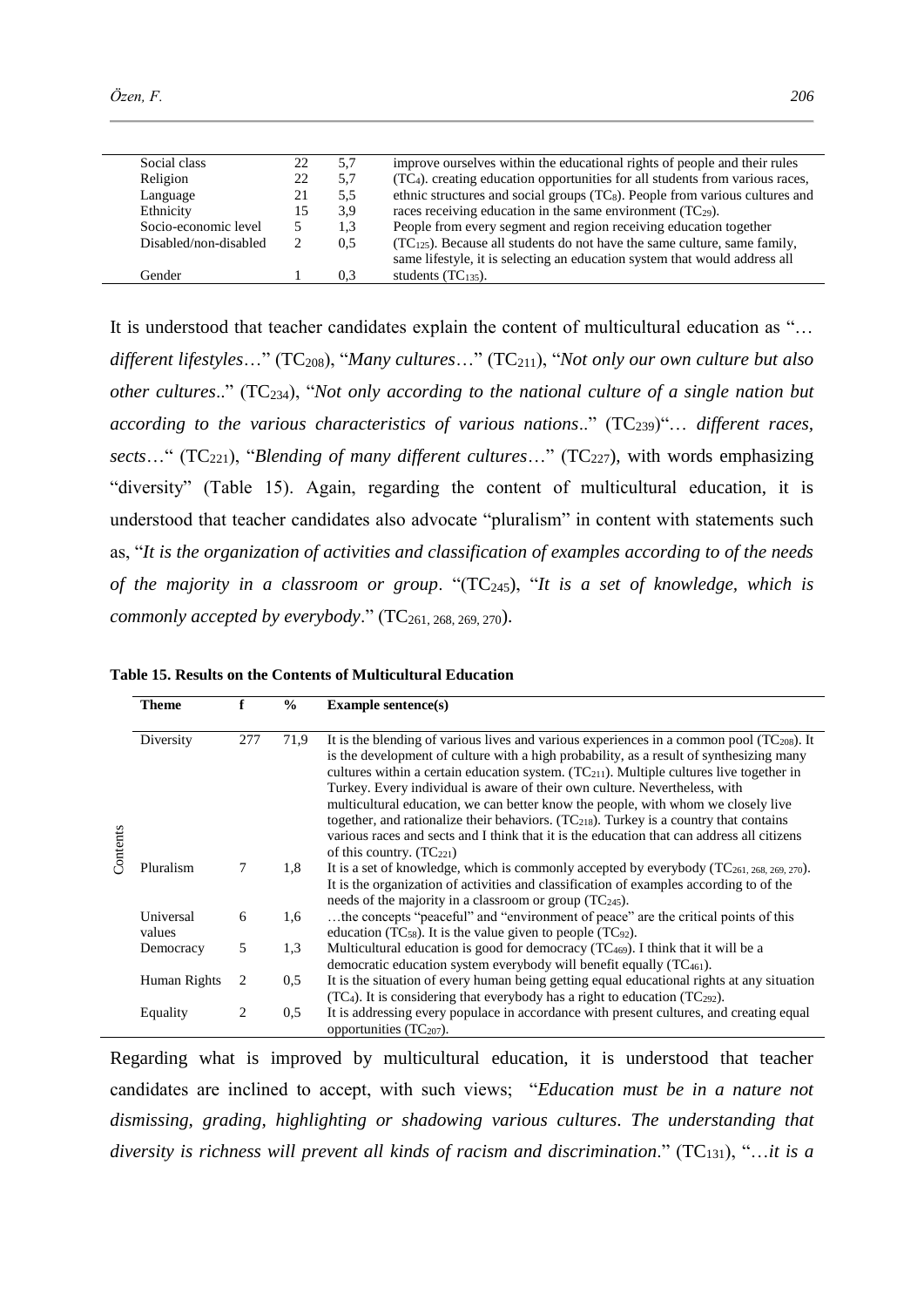*fact that helps cultures integrate and develop together.*" (TC<sub>345</sub>). "*Multiple cultures live together in Turkey*. *Every individual is aware of their own culture"* (Table 16)*.*

|            | <b>Theme</b>              |    | $\frac{6}{9}$ | Example sentence $(s)$                                                                                                                                                                                                                                                                                    |
|------------|---------------------------|----|---------------|-----------------------------------------------------------------------------------------------------------------------------------------------------------------------------------------------------------------------------------------------------------------------------------------------------------|
|            | Acceptance                | 90 | 23.4          | It is an education performed by taking into consideration the traditions, life styles of<br>people from different cultures $(TC_{204})$ we can better know the people, with whom<br>we closely live together, and rationalize their behaviors $(TC_{218})$ .                                              |
| အ<br>Impro | Respecting<br>differences | 36 | 9.4           | Including the many cultures in our country into the education system without<br>ignoring them, and providing education without discriminating the children $(TC_{180})$ .<br>Providing equal opportunities by paying attention to concepts such as religion,<br>language, race differences $(TC_{220})$ . |
|            | Tolerance                 | 15 | 3.9           | It is students being able to experience their own regional cultures at the education<br>environment (TC <sub>93</sub> ). I wish we had it, so that we would tolerate everybody (TC <sub>101</sub> ). It<br>is the blending of various lives and various experiences in a common pool $(TC208)$ .          |
|            | Empathy                   |    | 0.3           | It is being able to see life and world through the windows of others life is not<br>black and white; it is red, blue and maybe a little bit green $(TC_{157})$ .                                                                                                                                          |

**Table 16. Results on Elements Improved by Multicultural Education**

*Nevertheless, with multicultural education, we can better know the people, with whom we closely live together, and rationalize their behaviors*." (TC218), "*It is the education system that addresses many areas, points of view, understandings at the same level, at a level that can be understood by all segments and all cultures.*"  $(TC_{161})$  and inclined to respect differences with such statements; "*With the consideration that there are people from different cultures, it is the cultures educational approach where all are positively blended*." (TC79), "*education that allows the integration of various <i>cultures*." (TC<sub>71</sub>), approaching with tolerance with previous sentences, and are ready to display emphatic attituted with sentences such as; "*Multiculturalism is people's seeing life or world through different windows, sometimes getting this from what is provided to them and sometimes from the environment they live in. Life is not black and white; it is red, blue and maybe a little bit green*." (TC157).

**Table 17. Results on the Requirements of Multicultural Education**

|              | <b>Theme</b>                |    | $\frac{0}{0}$ | Example sentence $(s)$                                                                                                                                                                                                                                                                                                                                                                                                                                                                                                                                                                                                                                                                    |
|--------------|-----------------------------|----|---------------|-------------------------------------------------------------------------------------------------------------------------------------------------------------------------------------------------------------------------------------------------------------------------------------------------------------------------------------------------------------------------------------------------------------------------------------------------------------------------------------------------------------------------------------------------------------------------------------------------------------------------------------------------------------------------------------------|
| Requirements | Curriculum<br>change        | 42 | 10.9          | Because all students do not have the same culture, same family, same lifestyle, it is<br>selecting an education system that would address all students $(TC_{135})$ . Various cultures<br>receiving education under the prepared program within the framework of the same<br>education environment $(TC_{106})$ . It is the harmonious presence of various cultures,<br>religions, sects together, and the organizing of the education system according to such<br>aspects $(TC_{85})$ it is the education that does not only belong to a certain culture but<br>encompasses all cultures within a society and that can address all such cultures with<br>various materials $(TC_{63})$ . |
|              | Multicultural<br>competence |    | 1.8           | It helps us improve ourselves by seeing various cultures $(TC_{10})$ . It takes multiple<br>cultures as basis, where people have their own differences and educated in the<br>culture they grow up with $(TC_{455})$ .                                                                                                                                                                                                                                                                                                                                                                                                                                                                    |
|              | Teaching                    |    | 1.0           | If we liken culture to the seven regions, it is experiencing the climate of each region,                                                                                                                                                                                                                                                                                                                                                                                                                                                                                                                                                                                                  |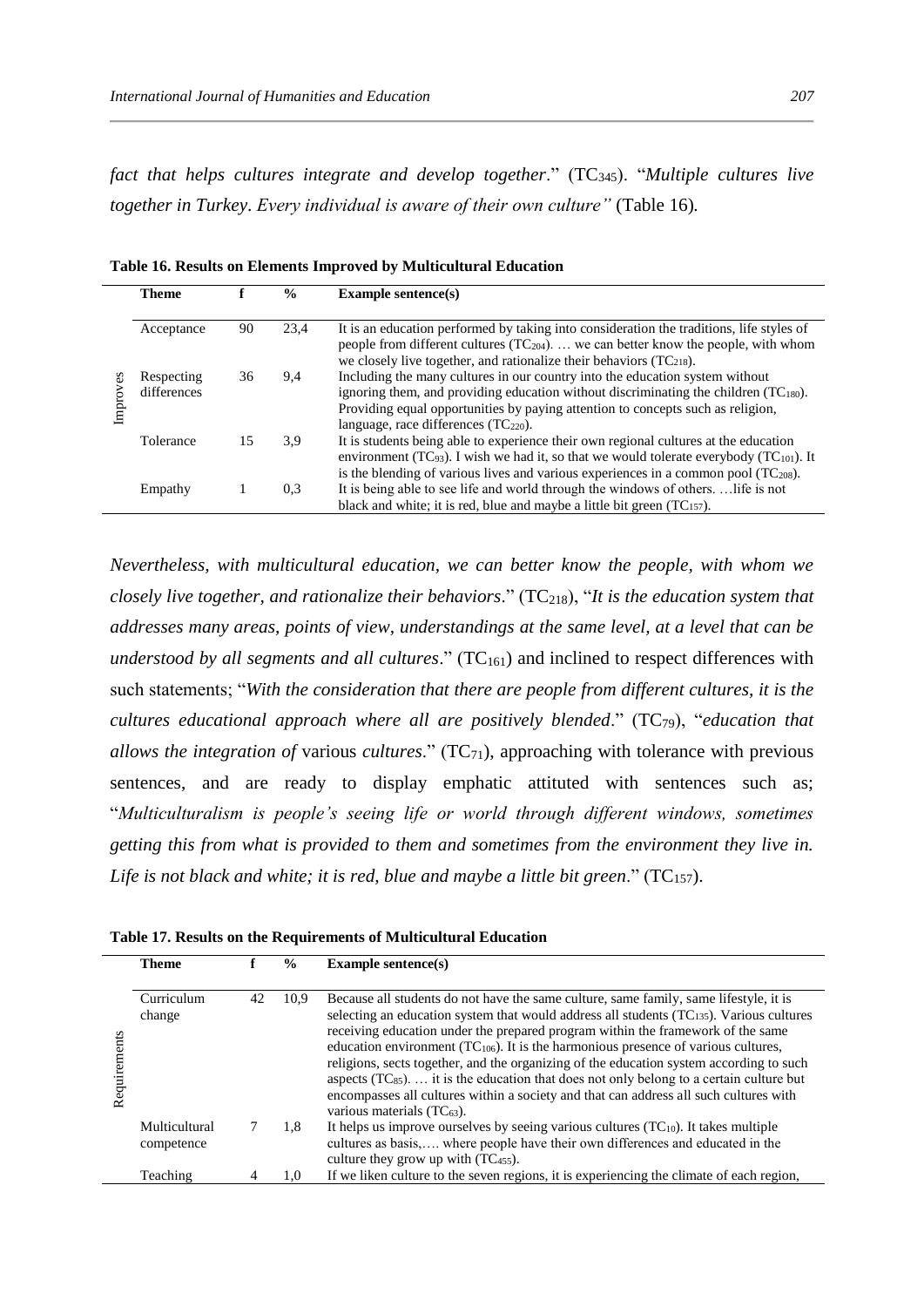towards social iustice

Teacher candidates mostly suggest a curriculum change in the context of the requirements of multicultural education: "*Multicultural education is various faiths and various cultures living together. The education system must include the values of such various faiths and cultures in the curriculum*."(TC17). Curriculum change is followed by multicultural competence *"…I think it is the inclusion and teaching of multiple cultures simultaneously, providing education for multiple cultures at the same environment.*" (TC<sub>243</sub>). On education towards social justice, teacher candidates say "*Multicultural education is; considering individual differences in educational life, shaping the lessons around such differences, and teaching them in the best way.*" (TC<sub>236</sub>) (Table 17).

It is observed that some of the teacher candidates are concerned think that multicultural education can cause polarization "*Multicultural education is an education applied by taking into account the characteristics of the places where the children live in. However, if this system becomes widespread, we lose the common values that make us what we are.*"  $(TC_{54})$ . "*I think, although it is a positive practice, it will also have some negative aspects. This system can be dangerous if not handled successfully. It is a practice that should be focused on*." (TC313). "*One individual meeting multiple cultures. This education may cause chaos*." (TC21). A group of teacher candidates are concerned that multicultural education can cause separation of the country, moreover, see education with native language as a threat: "*If what is meant by the word 'multicultural' is 'language', if this includes language diversity, I would never accept it. I think that multicultural education only provides diversity in the education of items such as clothing and folk dances.*" (TC<sub>224</sub>) (Table 18).

|  | Table 18. Criticisms on Multicultural Education |  |
|--|-------------------------------------------------|--|
|  |                                                 |  |

| <b>Theme</b>            |              | $\frac{0}{0}$ | Example sentence $(s)$                                                           |
|-------------------------|--------------|---------------|----------------------------------------------------------------------------------|
|                         |              |               |                                                                                  |
| will cause polarization | <sub>0</sub> | 1,6           | it is the studying of differences during education. We are already               |
|                         |              |               | degenerated enough, no need to be polarized more $(TC_{437})$ .                  |
| will cause separation   |              | 1.0           | If what is meant is language, if this includes language diversity, that would    |
|                         |              |               | separate Turkey, I would never accept it $(TC_{224})$ . This education may cause |
|                         |              |               | chaos and separation of the country. $(TC_{21})$ .                               |
| is for minorities       |              | 0.3           | it is an education carried out together with minorities $(TC_{389})$ .           |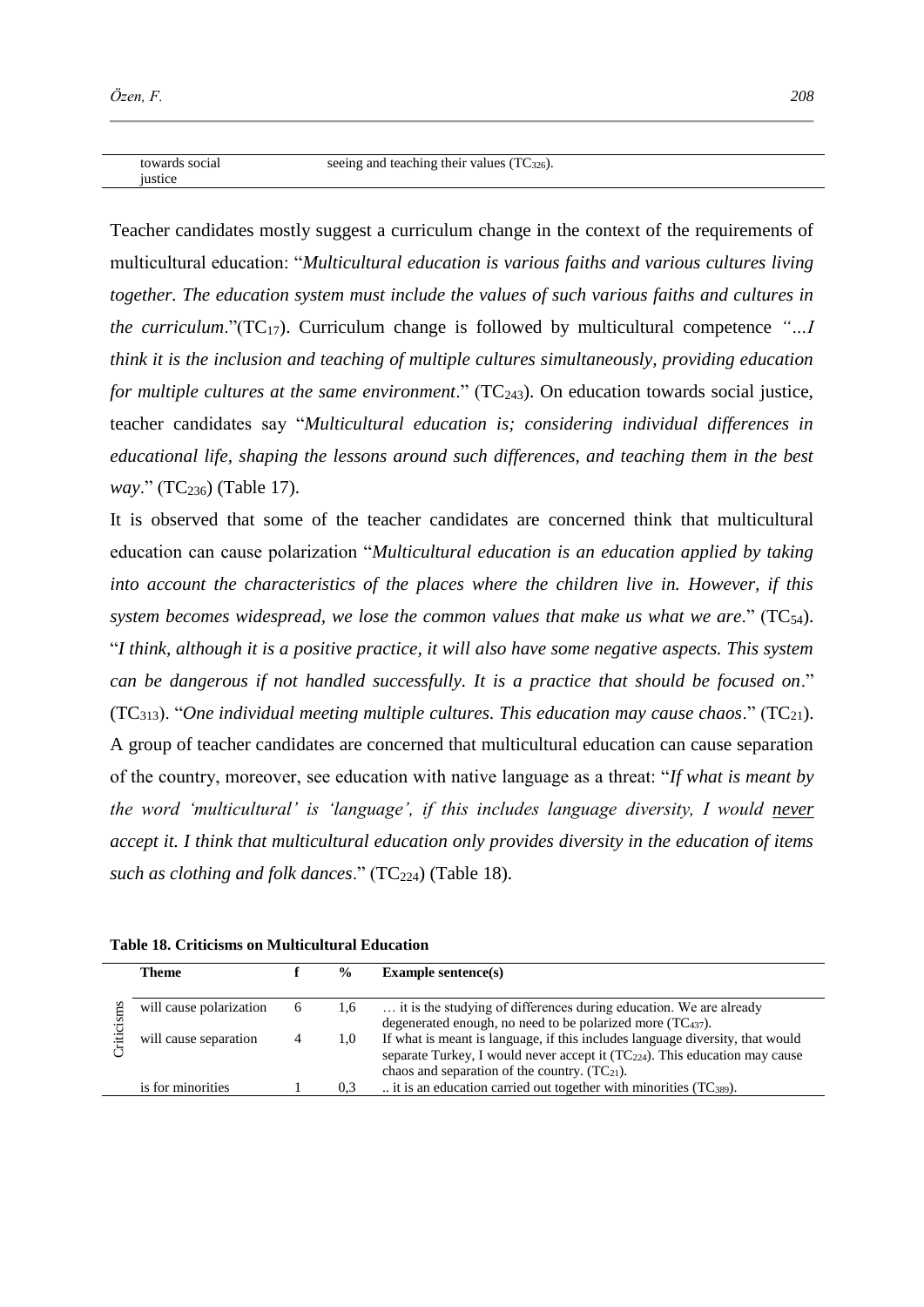#### **Conclusion and Discussion**

Because democracy and the political system it provides are the assurances of civil rights, human rights and social justice, because our gender, religion, culture, origin, regardless of whatever they are, enables us to have equal rights before laws; and because multicultural education foresees that democratic citizens can be raised by representing various cultures equally in education, the paths of these two intersect many times. The results acquired in this research show that teacher candidates have more positive attitudes about democracy and democracy education compared to the situations in multicultural education (cultural differences, prejudices related to multicultural education). Many researches in the field have shown that the segment professionally involved in education in Turkey (teacher candidates, teachers, school administrators, academicians…) have positive attitudes on multicultural education (Damgacı and Aydın, 2013; Ozdemir and Dil, 2012; Demir and Başarır, 2013; Demircioglu and Ozdemir, 2014) and that they think multicultural education will strengthen democracy, equality and justice (Aydın and Tonbuloğlu, 2014). Another research by Damgacı and Aydın (2014) show that, according to education faculty academicians, teachers must be given democratic thinking, tolerance and empathy building skills during the teacher training program, for successfully performing the multicultural education practices.

According to teacher candidates participating in this research, democracy is a type of governance, which grants equal rights to everybody, and which supports active participation in this respect. This type of governance is materialized as self-governance, grants citizens the opportunity to live, speak and think independently within rules; creating a fair, harmonious and peaceful living area with these aspects. On the source of the right to govern, teacher candidates referred to the representative democracy based on the sovereignty of the nation in the Constitution of the Republic of Turkey but it is understood that they think that sovereignty belongs to people and that they want to live in a "*free system ruled by people, where everybody has the right to speak, think independently, and elect whomever they want*…". This makes us think that teacher candidates opt to govern rule or be governed by a "semidirect democracy" rather than a representative democracy. Teacher candidates adopting this approach can make us hope that they would reflect this idea to their classes and they would be successful in multicultural education practices. Some empiric researches show that our level of education helps us acquire certain attitudes required by a democratic life: Coenders and Scheepers (2003) found that individuals with academic education do not support ethnic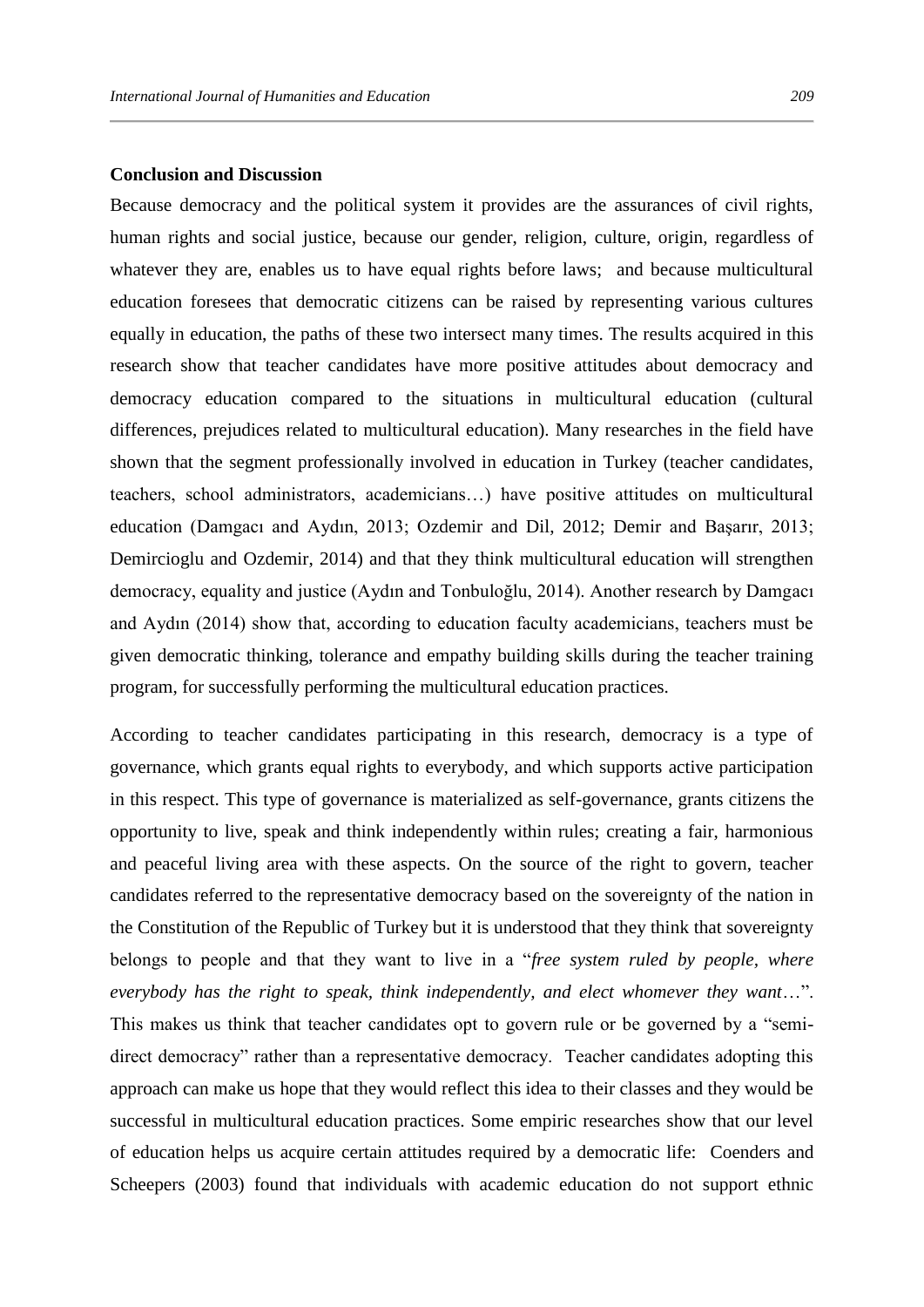exclusionism and chauvinism. Schuman et al. (1997, q: Drazanova, 2010) found that people with academic education are less prejudiced against minorities.

Bennett (2007) states that democratic societies protect basic human rights (for example: speech, statement, conscience, freedom to found/be a member to associations) without breaching the honor and freedom of others, that democratic societies encourage a "free marketplace of ideas", and that it is based on knowledgeable, participant citizens (p:12). Opinions of teacher candidates in the research support this idea. Teacher candidates emphasize that the situation of adhering to the decision of the majority in democratic life may sometimes create negative situations as consenting. According to teacher candidates, decisions of the majority may sometimes create problems in the realization of the rights of everybody: Democracy is "...*being forced to select one of the options presented to us*…","… *just ignoring the ideas of conscious people among an unnecessary, thoughtless community of voters*". This can be assessed as these teacher candidates will value the minority ideas in their classes, thus, create a more democratic classroom climate and apply multicultural education in their classes. Results achieved by Yagan (2010) in her thesis study, covering the opinions of kindergarten teachers and principals on democracy and democracy education support this finding. According to the research, teachers see giving students a right to have a say in creating classroom rules, taking opinions of students in decisions related to classroom, considering students' individual differences, allowing children to manage themselves, as the elements of democratic life and perceive them as their own responsibilities. Nevertheless, this conclusion is rejected in the study of Silverman (2010), performed with 88 teachers or teacher candidates, who were graduates or students of education psychology and early childhood education license programs. The participants did not see practicing an education in their classes according to individual differences as their own responsibilities, not even as responsibilities of teachers, and perceived them as the responsibility of the school and society.

According to teacher candidates, multicultural education is "providing equal opportunities in education". This education can be made possible by respecting differences, and ensuring cultural diversity. It is understood that teacher candidates care about cultural differences and including such differences in their education environments in important for them. According to teacher candidates, multicultural education is: "*the education we can perform together without language, religion, race discrimination, without being labeled as disabled or non-*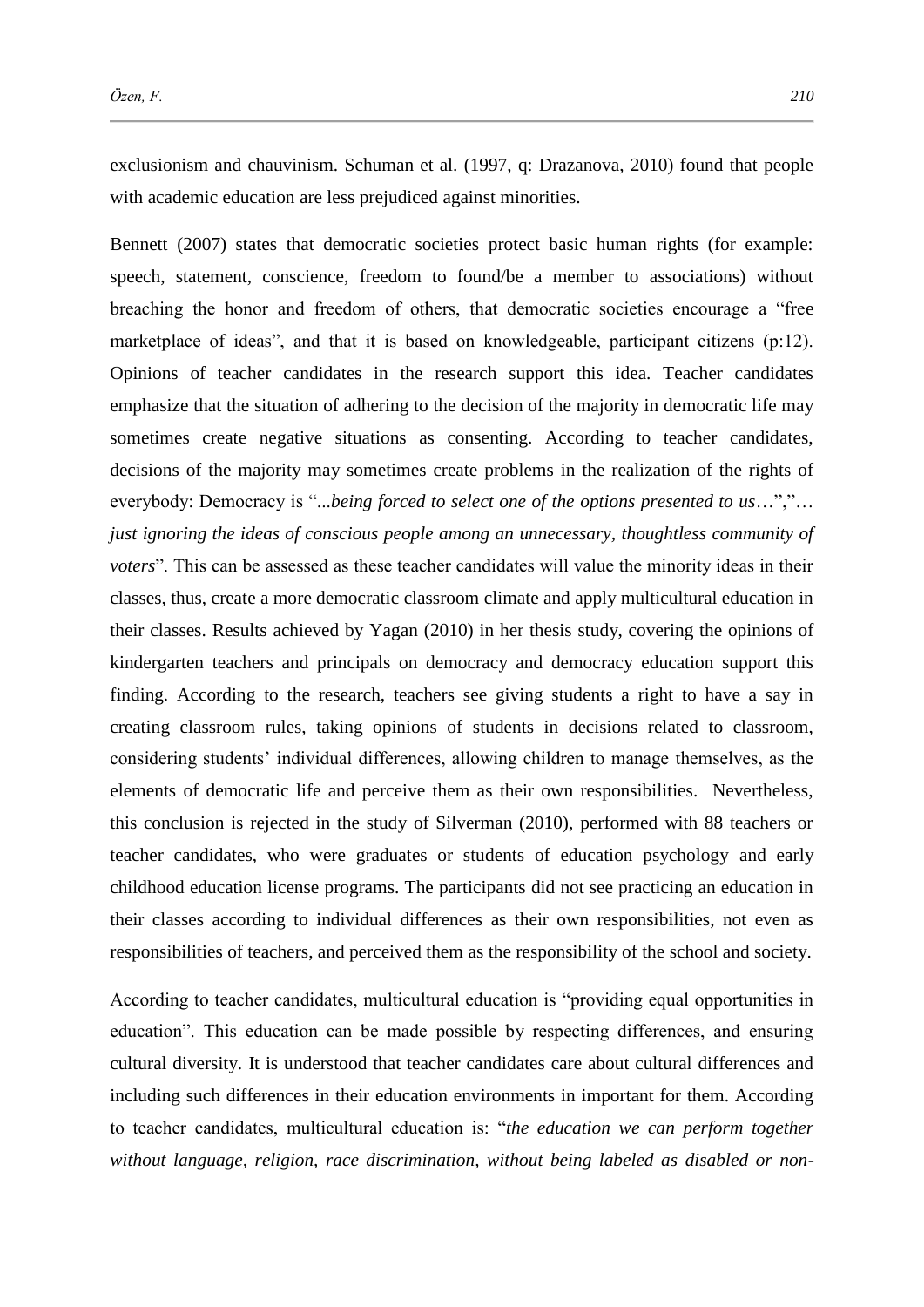*disabled, to improve ourselves within the educational rights of people and their rules*". In assessments by teacher candidates on multiculturalism, it is observed that they think this support both their own individual development and the hem conciliation in society: "*Multiculturalism is people's seeing life or world through different windows, sometimes getting this from what is provided to them and sometimes from the environment they live in. Life is not black and white; it is red, blue and maybe a little bit green*." Goodwin (1997) reported that teacher candidates were aware of many racial differences but were insufficient to address various requirements caused by such differences. Dunn and Dunn (1993) report that minority students or even parents had adversities with teachers who did not understand those coming from various cultures. If teachers do not establish the appropriate communication with students from different cultures and teach them with suitable methods, their students can often be academically unsuccessful, display disrespectful behaviors, and break classroom rules. Some researchers found that most teachers felt disturbed by differences or diversity. Participants in such researches reported that they were afraid or concerned to work with people who had different upbringings and backgrounds (Ford &Quinn, 2010; He & Cooper, 2009). Mosley and Rogers (2011) completed a qualitative research with two ladies and a man who joined children's literature book club, collected data for two semesters, evaluated tape recordings, field notes and observations, and based on such research results, they found that the three Caucasian teachers kept quiet in their classrooms when they faced a problem related to multiculturalism or differences. According to the content analysis by King (1991) on a 57 item text prepared by teacher candidates, teacher candidates are dysconscious racists. Dysconscious racism is "attitudes, assumptions and beliefs where the mind accepts the existing order without criticism as it is, legitimizing injustice and exploitation." Again, study results of Amos (2010), include interesting situations. According to the results of an observation by the researcher on a group that is eager to learn multicultural education and taking lessons on this topic, it was found that, while discussing the issue of ostracism in a study attended by white and colored teacher candidates, white teacher silenced the colored teacher candidate, the colored teacher candidate did not feel himself like a part of the community, intensely felt 3 emotions "disappointment, fear and hopelessness", that the intense discussions at the group were usually dominated by the whites who joined the group, whenever the issue of differences was brought up, both sides silenced each other, the people in the groups retaliated and outcast each other, and all impacts caused people in the groups,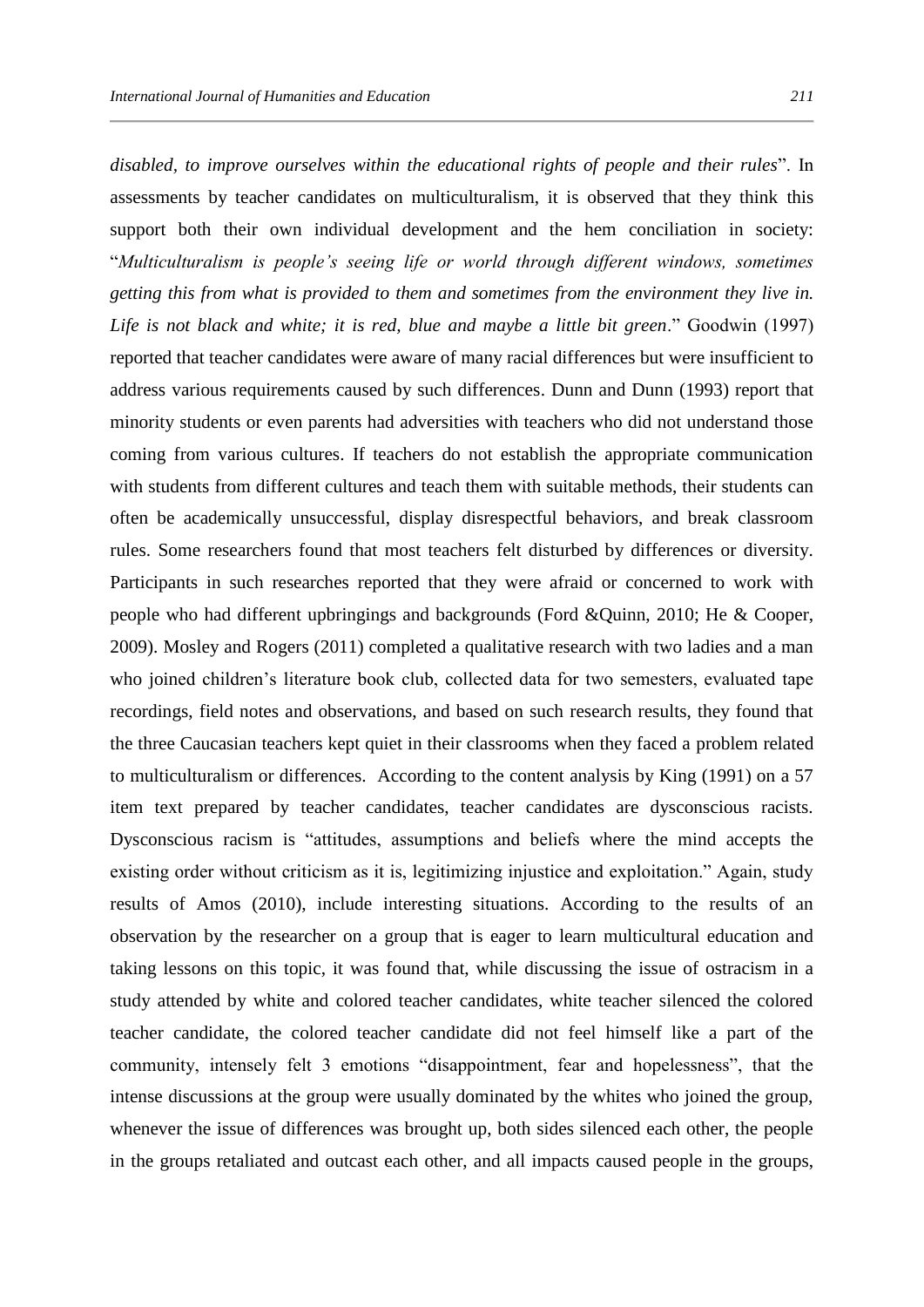particularly colored teacher candidates become quieter. According to results of the research performed by Çoban et al. (2010) for examining the points of view teacher candidates on cultural differences; Turkish teacher candidates, who were raised in counties were more intolerant against individuals with different sexual preferences, compared to teacher candidates, who were raised in major cities. According to the results of this study, classroom teacher candidates have the most positive attitudes on cultural differences. In Turkey, where pre-school education is not yet compulsory; this attitude of the teachers can be evaluated as extremely positive for practicing multicultural education successfully classes, where various cultures, various languages may come together for the first time.

There are many studies showing that the students from different cultures, or speaking other languages cannot be successful in the education system (Bennett et al., 2004; Conchas and Noguera, 2004; Sanders, 2000). Although a small number, some of the teacher candidates, who participated in this study, conveyed that multicultural education would cause polarization and separation, that education in various languages would cause the separation of the country. This can be evaluated as there is not yet an agreement on the issue of education in mother language and official language. A similar result was presented in the research by Aydın and Ozfidan (2014) on the perception of native language, multicultural and bilingual education in Turkey. A group of academicians participating in the research saw native language education as a right but stated that the country does not yet have the legal basis and social awareness to implement such a practice.

Gundara (2000) states that the main problem in education system is the distance between student and teacher. This distance reveals itself between teachers and their students as different opinions related to the role of education in many contexts such as culture, language, religion, social class and age. Therefore, education of teachers must include these issues. Unless appropriate education policies are practiced by teachers, marginal groups will continue to be accused due to their failures, instead of being perceived as victims of education and social ostracism (p: 68-69). The results of this study, which examines the attitudes of teacher candidates towards democracy and multicultural education, displayed that teacher candidate attitudes were positive in both topics, and more positive on democracy and democracy education, but does not include solid data on the practices of these teachers in classroom. Therefore, it is believed that researches to be made hereafter on democracy or multicultural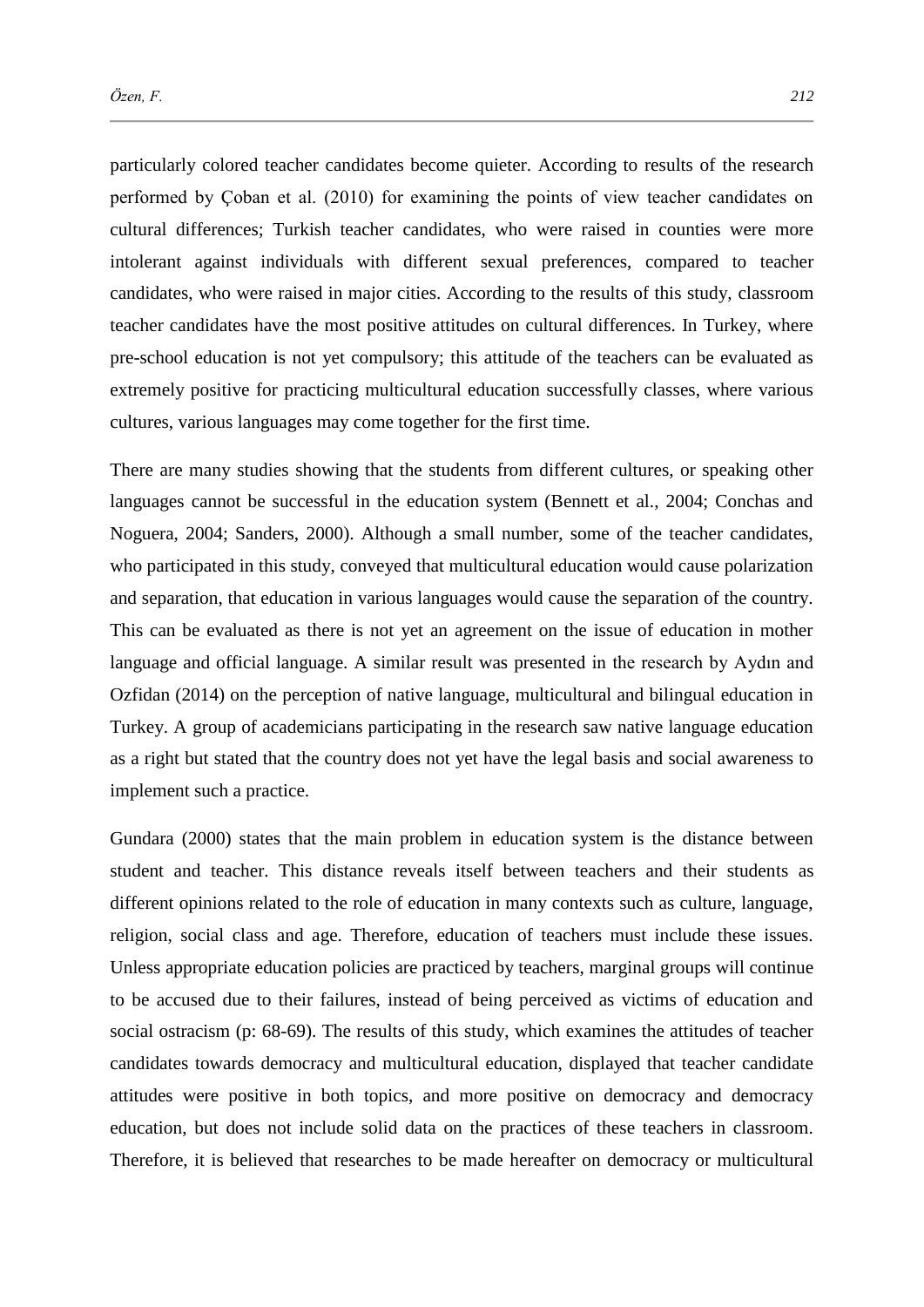education, must be based on classroom observations and problems faced in practice, and the theoretical and applied lessons prepared by the acquired results must be presented to teachers at both education faculty level and in-service seminars.

## **References**

- Acemoglu, D., Johnson, S., Robinson, J. A., Yered, P. (2005). From education to democracy? The American Economic Review, 95(2), 44-49.
- Amos, Y. T. (2010). "They don't want to get it!" Interactions between minority and white preservice teachers in multicultural education class. *Multicltural Education,* 12(4), 31- 37.
- Aydın, H., Özfidan, B. (2014). Perception on mother tongue based multicultural and bilingual education in Turkey. *Multicultural Education Review*, 6(1), 21-48.
- Aydın, H., Tonbuloğlu, B. (2014). Graduate students' perceptions' on multicultural education: A qualitative case study. *Eurasian Journal of Educational Research*, 57, 89-108
- Balcı, A. (2004). Sosyal bilimlerde araştırma yöntem, teknik ve ilkeler. 4. Baskı. Ankara: PegemA Yayıncılık.
- Banks, J. A. (1988). Approaches to multicultural curriculum reform. *Multicultural Leaders,* 1, 17-19.
- Banks, J. A. (1989). Multicultural education: Characteristics and goals. In J. Banks & C. Banks (Eds.), Multicultural education: Issues and perspectives. Boston: Allyn and Bacon.
- Banks, J. A. (1981). Education in the 80s: Multiethnic education. Washington, D.C.: National Education Association.
- Banks, J. A. (2004). Teaching for social justice, diversity and citizenship in a global world. *The Educational Forum*, 68(4), 296-305.
- Banks, J. A. (2006). Cultural diversity and education: Foundations, curriculum and teaching. 5th Edition. Boston: Allyn and Bacon.
- Bennett, C. I. (2001). Genres of research in multicultural education. *Review of Education Research.* 72(2), 171-217.
- Bennett, C. I. (2007). Comprehensive multicultural education: theory and practice. Boston: Allyn and Bacon.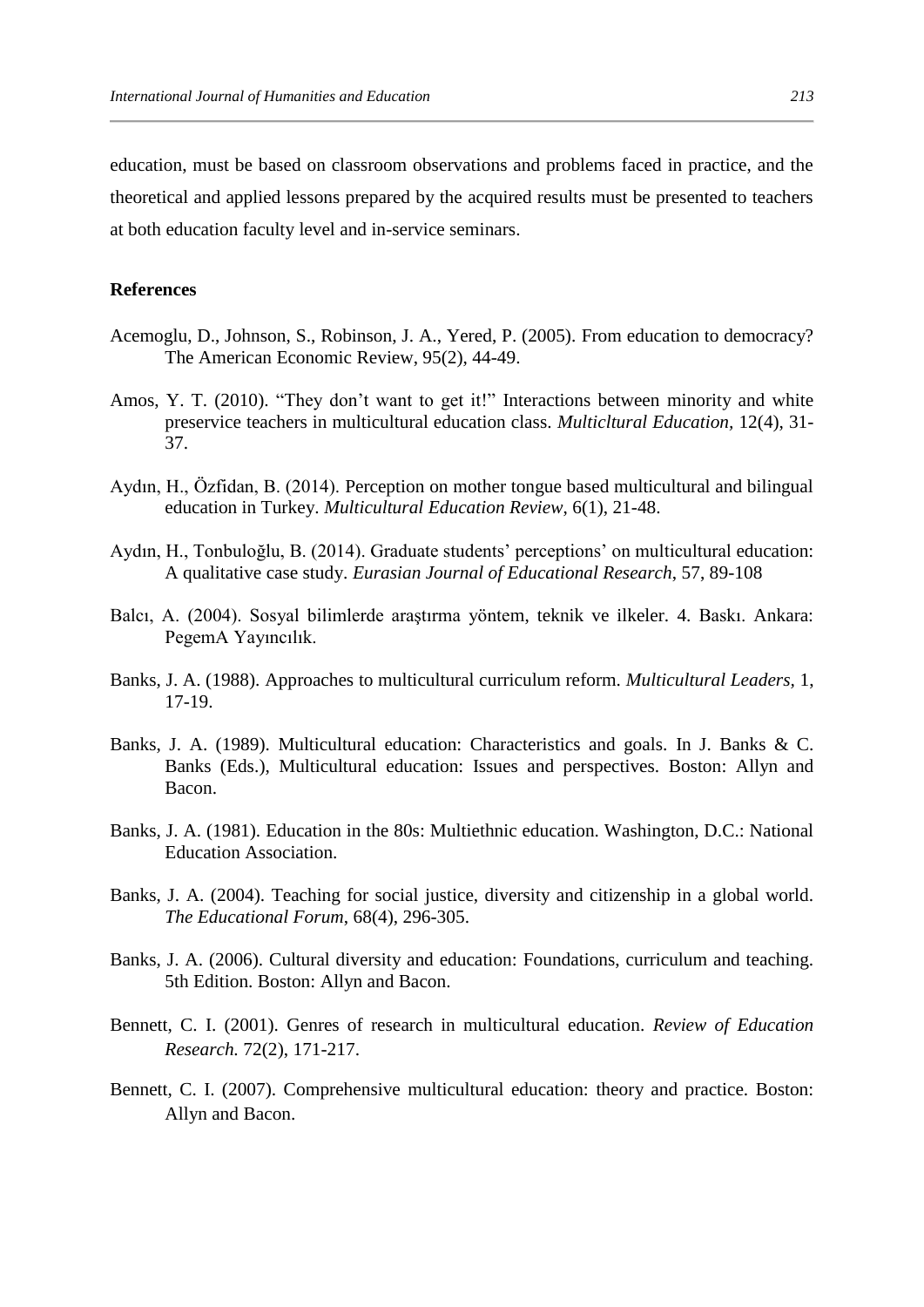- Berry, R. A. W. (2010). Preservice and early career teachers' attitudes toward inclusion, instructional accommodations, and fairness: three profiles. *The Teacher Educator,* 45, 75-95.
- Büyüköztürk, Ş. (2002). Sosyal bilimler için veri analizi el kitabı. 2. Baskı. Ankara: PegemA Yayıncılık.
- Canatan, K. (2009). Avrupa toplumlarında çok kültürcülük. *Uluslararası Sosyal Araştırmalar Dergisi,* 2(6), 80-97.
- Carignan, N., Sanders, M. & Pourdavood, R. G. (2005). Racism and ethnocentrism: Social representations of preservice teachers in the context of multi- and intercultural education. *International Journal of Qualitative Methods,* 4(3), 1-19.
- Cırık, İ. (2008). Çok kültürlü eğitim ve yansımaları. *Hacettepe Üniversitesi Eğitim Fakültesi Dergisi,* 34, 27-40.
- Coenders, M., Scheepers, P. (2003). The effect of education on nationalism and ethnic exclusionism: an international comperison. *Political Psychology*, 24(2), 313-343.
- Conchas, G. Q., Noguera, P. A. (2004). Understanding the expectations: How small school support the achievement of academicly successful black boys. In N. Way&J.Y. Chu (Eds.), Adolecent boys: Exploring diverse cultures of boyhood (pp.317-337). New York: New York University Press.
- Coban, A. E., Karaman, N. G., Doğan, T. (2010). Öğretmen adaylarının kültürel farklılıklara yönelik bakış açılarının çeşitli demografik değişkenlere göre incelenmesi. *Abant İzzet Baysal Üniversitesi Dergisi*, 10(1), 125-131.
- Damgacı, F. K., Aydın, H. (2013). Türkiye'deki eğitim fakültelerinde görev yapan akademisyenlerin çok kültürlü eğitime ilişkin görüşleri. *Dicle Üniversitesi Ziya Gökalp Eğitim Fakültesi Dergisi*, 21, 314-331.
- Damgacı, F. K., Aydın, H. (2014). An analysis of academicians' perceptions of multicultural education: A Turkish experience. *Anthropologist*, 18(3), 817-833.
- Dawson, C. (2009). Introduction to research methods: A practical guide for anyone undertaking a research Project. Oxford: How to Books Ltd.
- Diamond, L. (2004). What is democracy. Lecture at Hilla University for Humanistic Studies. Erişim tarihi: 19 Haziran 2015 <http://web.stanford.edu/~ldiamond/iraq/WhaIsDemocracy012004.htm>
- Diller, J. V., Moule, J. (2005). Cultural competence: a primer for educators. Belmont, C. A: Thomas Wadsworth.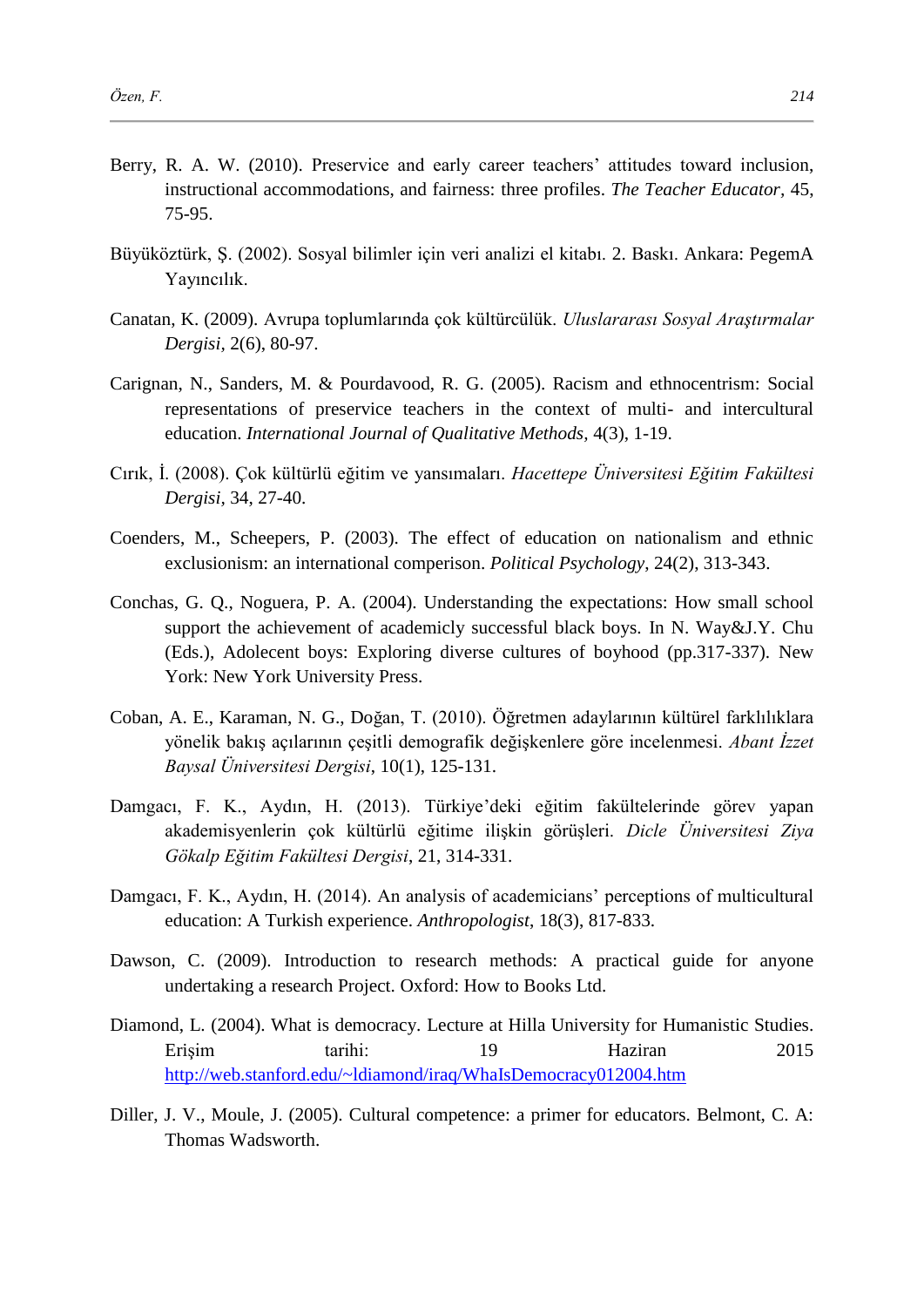- Drazanova, L. (2010). Does education matter for democracy? An international comparison of the effect of education on democratic attitudes and xenophobia. Un published master thesis. Budapest: Centeral European University, Department of Political Science. Erişim Tarihi: 08 Temmuz 2015, [http://www.etd.ceu.hu/2010/drazanova\\_lenka.pdf](http://www.etd.ceu.hu/2010/drazanova_lenka.pdf)
- Dunn, R., Dunn, K. (1993). Teaching secondary students through their individual learning styles: practical approaches for grades 7-12. Boston: Allyn & Bacon.
- Davidman, L., & Davidman, P. (1997). Teaching with a multicultural perspective: A practical guide. New York: Longman.
- De La Torre, W. (1996). Multiculturalism. *Urban Education,* 31, 314-346.
- Demir, S., Başarır, F. (2013). Çok kültürlü eğitim çerçevesinde öğretmen adaylarının özyeterlilik algılarının incelenmesi. *International Journal of Social Science*, 6(1), 609- 641.
- Demircioglu, E., Ozdemir, M. (2014). Pedagojik formasyon öğrencilerinin çok kültürlü eğitime yönelik tutumlarının bazı değişkenlere göre incelenmesi. *Ege Eğitim Dergisi* ,15(1), 211-232.
- Feinberg, W. (1996). The goals of multicultural education: A critical re-evaluatin (pp:182- 189). In Philosophy of education. (Margonis, F. Ed.). Erişim tarihi: 29 Ocak 2015 <http://ojs.ed.uiuc.edu/index.php/pes/article/view/2263/957>
- Ford, T. N., Quinn, L. (2010). First year teacher education candidates: what are their perceptions about multicultural education? *Multicultural Education, 17(4), 18-24.*
- Gay, G. (2003/2004). The impotance of multicultural education. Educational Leadership. Erişim tarihi:05.02.2015 [http://www.achievementseminars.com/seminar\\_series\\_2008\\_2009/readings/importanc](http://www.achievementseminars.com/seminar_series_2008_2009/readings/importance_multicultural_education.pdf) [e\\_multicultural\\_education.pdf](http://www.achievementseminars.com/seminar_series_2008_2009/readings/importance_multicultural_education.pdf)
- Gollnick, D. M., Chinn, P. C. (2006). Multicultural education in pluralist society (7th edition). Upper Saddle River, NJ: Pearson.
- Goodwin, A. L. (1997). Multicultural stories: Preservice teachers' perceptions of and responses to issues of diversity. *Urban Education*, 32(1), 117-145.
- Gorski, P. C. (1999). A brief history of multicultural education. Erişim tarihi: 14 Ocak 2015 [http://www.edchange.org/multicultural/papers/edchange\\_history.html](http://www.edchange.org/multicultural/papers/edchange_history.html)
- Green, J, C., Krayder, H., Mayer, E. (2005). Combining qualitative and quantitative methods in social inquiry. In B. Somekh and C. Lewin (Eds.). Research methods in social scieneces (pp:275-282). London: Sage.
- Gundara, J. S. (2000). Intercalturalism, education and inclusion. London: SAGE Publications.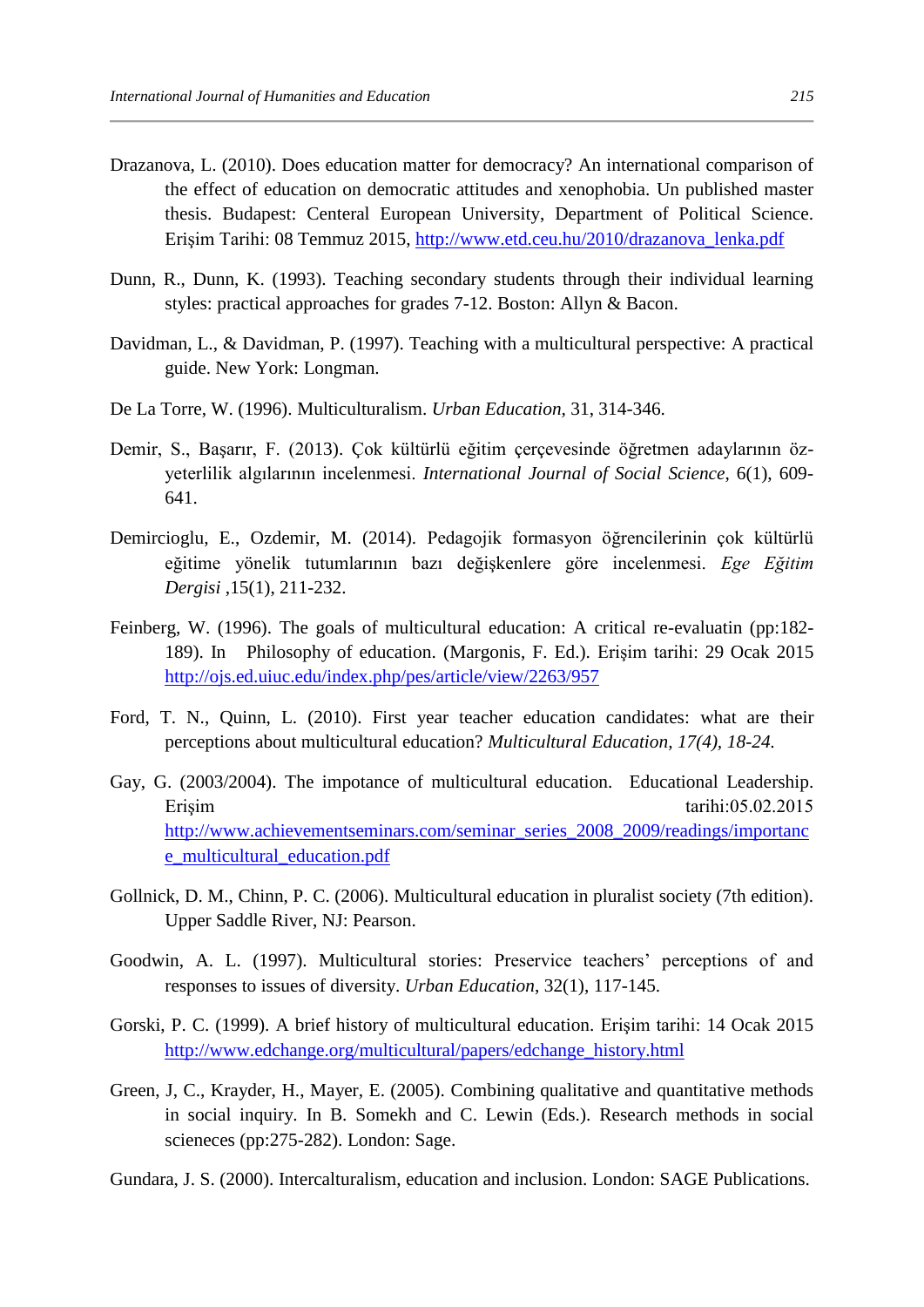- He, Y., Copper, J. E. (2009). The ABCs for preservice teacher cultural competency development. *Teaching Education, 20(3), 205-322.*
- Hughes, J. (1996/1997). Preservice teachers' intellectual and multicultural development. Doctoral dissertation, Arizona State University. Disertation Abstract International, 57 (7-A), 2856.
- Ipek, A. (2008). Ulus egemenliği ve halk egemenliği karşılaştırması ve yeni anayasa için halk egemenliği önerisi. *Dumlupınar Üniversitesi Sosyal Bilimler Dergisi,* 20, 211-236*.*
- Kalaycı, Ş. (2006). SPSS uygulamalı çok değişkenli istatistik teknikleri. 2. Baskı. Ankara: Asil Yayın.
- Karasar, N. (2002). Bilimsel araştırma yöntemleri. 11. Baskı. Ankara: Nobel
- Kıral, B, Kıral, E. (2011). Karma araştırma yöntemi. In 2nd International Conference on New Trends in Education and Their Implications' Full Text Book (pp: 294-298). Ankara Siyasal Kitapevi. Erişim tarihi: 07 Şubat 2015 <http://www.iconte.org/FileUpload/ks59689/File/050.pdf>
- King, J. E. (1991). Dysconscious racism: Ideology, identity and miseducation of teachers. *The Journal of Negro Education,* 60 (2), 133-146*.*
- King, M. A, Sims, Sims, A., Osher, D. (2007). How is cultural competence integrated in education. Erişim tarihi: 17.06.2015 [http://cecp.air.org/cultural/Q\\_integrated.htm](http://cecp.air.org/cultural/Q_integrated.htm)
- Lipset, S. M. (1959). Some social requisites of democracy: economic development and political legitimacy. *The American Political Science Review,* 53(1), 69-105*.*
- Macionis, J. J. (2012). Sosyoloji. (V. Akan, Çev. Ed). 13. Basımdan çeviri. Ankara: Nobel Akademi.
- Merriam, S. B. (2013). Nitel araştırma desen ve uygulama için bir rehber (S. Turan, Çev. Ed.). Ankara: Nobel Akademi.
- Miles, M. B, Huberman, A. M. (1994). Qalitative data analysis: an expended sourcebook. (2nd Edition). California: SAGE Publications.
- Mosley, M., Rogers, R. (2011). Inhabiting the "tragic gap": Preservice teachers practicing racial literacy. *Teaching Education,* 22(3), 1, 303-324*.*
- Mwonga, C. (2005). Multicultural education: new path toward democracy. Erişim tarihi: 22 Mayıs 2015 <http://www.macalester.edu/educationreform/publicintellectualessay/CarolineM.pdf>

Neuendorf, K. A. (2002). The content analysis guidebook. Thousand Oaks, CA: Sage.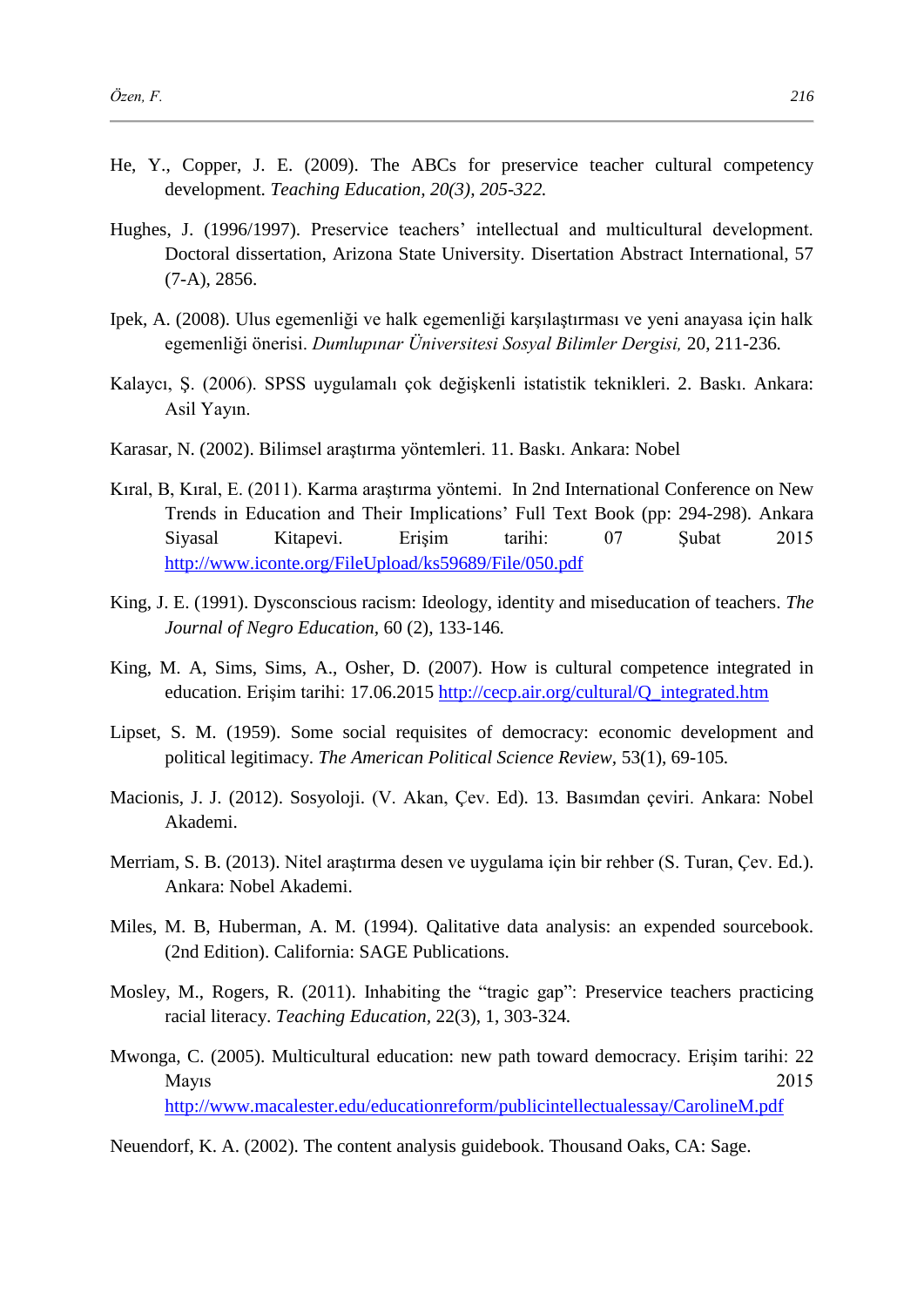- OECD. (2008). Ten steps to equity in education. Policy brief. Erişim tarihi: 16 Ocak 2015 <http://www.oecd.org/edu/school/39989494pdf>
- Ozdamar, K. (2013). Paket programlar ile istatistiksel veri analizi 1. 9. Basım. Ankara: Nisan Kitapevi.
- Ozdemir, M., Dil, K. (2013). Öğretmenlerin çok kültürlü eğitime yönelik tutumları: Çankırı İli örneği. *Ankara Üniversitesi Eğitim Bilimleri Dergisi,* 46 (2), 215-232*.*
- Polat, S. (2009). Öğretmen adaylarının çok kültürlü eğitime yönelik kişilik özellikleri. *International Online Journal of Educational Science,* 1(1), 154-164*.*
- Pourgerami, A. (1988). The political economy of development : a cross national cousality test of development-democracy-growth hypothesis. *Public Choice,* 58, 123-141.
- Sadker, M., & Sadker, D. (1978). The teacher educator's role. Implementing Title IX and attaining sex equality: A workshop package for postsecondary educators. Washington, DC: Council of Chief State School Officers. (ERIC Document Reproduction Service No. ED 222 466).
- Silverman, S. (2010). What is diversity?: an inquiry into preservice teacher beliefs. American Educational Research Journal, 47(2), 292-329.
- Sleeter, C. E. (1992). Restructuring schools for multicultural education. *Journal of Teacher Education* 43, 141-48.
- Sencan, H. (2005). Sosyal ve davranışsal ölçümlerde güvenilirlik ve geçerlilik. Ankara: Seçkin Yayıncılık.
- Terry, N. P., Irving, M. A. (2009). Cultural and linguistic diversity: Issues in education. In R. P. Colarusso and C. M. O'Raurke (Ed.). *Special education for all teachers* (pp: 109- 132). Debuque: Kendall Hunt
- Tomul, E. (2009). İlköğretim okullarındaki sosyal adalet uygulamalarına ilişkin yönetici görüşleri. *Eğitim ve Bilim*, 34(152), 126-137.
- Toraman, Ç., Acar, F., Aydın, H. (2015). Primary school teachers' attitudes and knowledge level on democracy and multicultural education: a scacale development study. *Revista de Cercetare si Interventie Sociala*, 49, 41-58.
- Verma, G. K., Mallick, K. (2005). Researching education: Perspectives and techniques. London: Falmer Press.
- Yagan, S. (2010). Bağımsız anaokullarında görev yapan öğretmenlerin ve okul müdürlerinin demokrasi ve demokrasi eğitimine ilişkin görüşleri: Eskişehir ili örneği. Yayınlanmamış yüksek lisans tezi. Eskişehir: Anadolu Üniversitesi Eğitim Bilimleri Enstitüsü.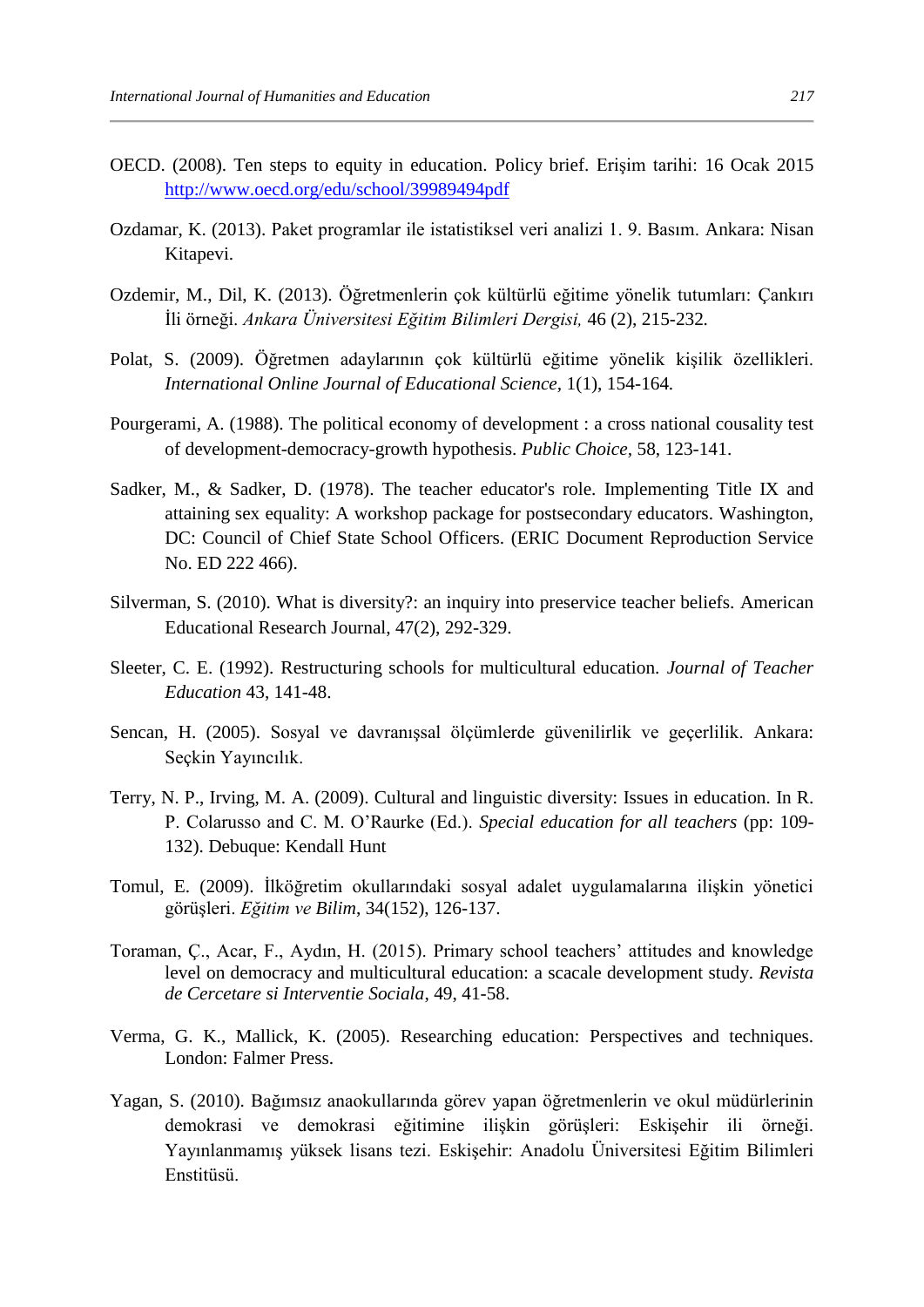- Yay, G. G. (2002). İktisadi gelişme ve demokrasi ilişkisi üzerine bir sınama. *İktisat Fakültesi Mecmuası,* 52(1), 27-54*.*
- Yıldırım, A. , Şimşek, H. (2005). Sosyal bilimlerde nitel araştırma yöntemleri. 5. Baskı. Ankara: Seçkin Yayıncılık.
- YÖK. Türkiye yüksek öğretim yeterlilikleri çerçevesi. Öğretmen yetiştirme ve eğitim bilimleri lisans düzeyi akademik ağırlıklı yeterlilikler. Erişim tarihi: 14 Ocak 2015 <http://tyyc.yok.gov.tr/?pid=48>
- Zortuk, M, Koç, E, Bayrak, S. (2013). Hanehalkları satın alma kriterlerinin analizi: Multinomial lojistik regresyon yaklaşımı. *Dumlupınar Üniversitesi Sosyal Bilimler Dergisi*. Özel Sayısı

# **ANNEXES**

**Table 7. Kruskal-Wallis Test Results based on the Educational Status of Parents**

| $\overline{\mathbf{F}}$ | Mother's                | $\mathbf n$ | Average           | sd             | $x^2$ | $\mathbf{p}$ | Significant difference        |
|-------------------------|-------------------------|-------------|-------------------|----------------|-------|--------------|-------------------------------|
|                         | education<br>Elementary | 310         | of Rows<br>228,09 | 3              | 6,864 | ,08          |                               |
|                         | School                  |             |                   |                |       |              |                               |
|                         | Secondary               | 69          | 262,59            |                |       |              |                               |
| Ŀ,                      | School                  |             |                   |                |       |              |                               |
|                         | <b>High School</b>      | 49          | 233,20            |                |       |              |                               |
|                         | None                    | 47          | 272,27            |                |       |              |                               |
|                         | Elementary              | 310         | 232,62            |                | 3,607 | , 31         |                               |
|                         | School                  |             |                   |                |       |              |                               |
| Z                       | Secondary               | 69          | 253,86            |                |       |              |                               |
| 1                       | School                  |             |                   |                |       |              |                               |
|                         | <b>High School</b>      | 49          | 224,49            |                |       |              |                               |
|                         | None                    | 47          | 264,28            |                |       |              |                               |
|                         | Elementary              | 310         | 239,37            |                | 4,735 | ,19          |                               |
|                         | School                  |             |                   |                |       |              |                               |
| E                       | Secondary               | 69          | 252,13            |                |       |              |                               |
|                         | School                  |             |                   |                |       |              |                               |
|                         | <b>High School</b>      | 49          | 243,68            |                |       |              |                               |
|                         | None                    | 47          | 202,31            |                |       |              |                               |
|                         | Elementary              | 310         | 236,88            |                | ,201  | ,98          |                               |
|                         | School                  |             |                   |                |       |              |                               |
| F <sub>4</sub>          | Secondary               | 69          | 235,62            |                |       |              |                               |
|                         | School                  |             |                   |                |       |              |                               |
|                         | <b>High School</b>      | 49          | 244,80            |                |       |              |                               |
|                         | None                    | 47          | 241,83            |                |       |              |                               |
|                         | Elementary<br>School    | 310         | 231,54            |                | 2,468 | ,48          |                               |
|                         | Secondary               | 69          | 249,70            |                |       |              |                               |
| S<br>E,                 | School                  |             |                   |                |       |              |                               |
|                         | <b>High School</b>      | 49          | 241,73            |                |       |              |                               |
|                         | None                    | 47          | 259,54            |                |       |              |                               |
|                         | Father's                | $\mathbf n$ | Average           | sd             | $x^2$ | $\mathbf{p}$ | <b>Significant difference</b> |
|                         | education               |             | of Rows           |                |       |              |                               |
|                         | Elementary              | 201         | 233,90            | $\overline{4}$ | 3,879 | ,42          |                               |
|                         | School                  |             |                   |                |       |              |                               |
|                         | Secondary               | 86          | 218,51            |                |       |              |                               |
| E                       | School                  |             |                   |                |       |              |                               |
|                         | <b>High School</b>      | 100         | 253,99            |                |       |              |                               |
|                         | Academy                 | 69          | 245,91            |                |       |              |                               |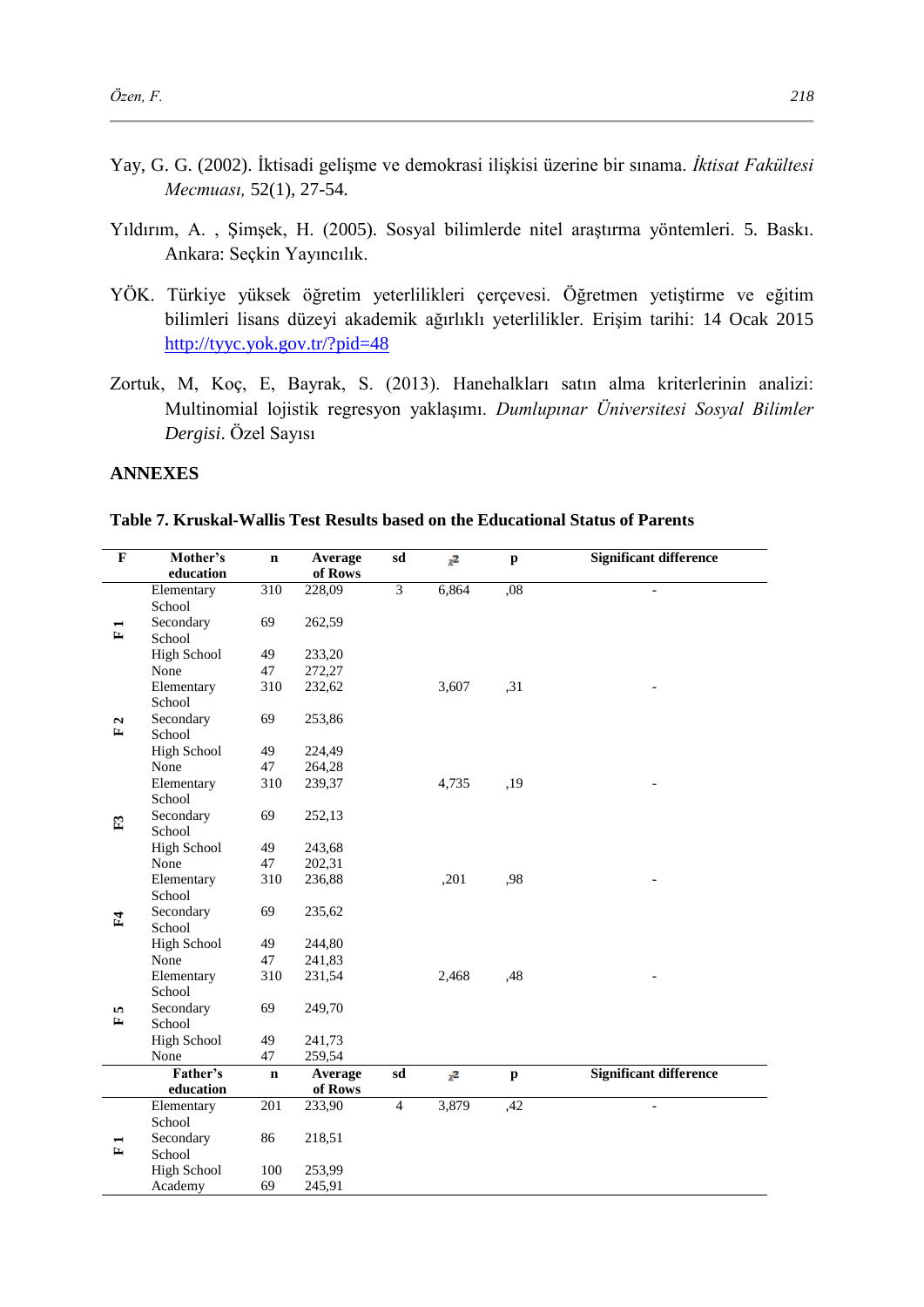|                                    | None               | 19  | 256,76 |       |     |  |  |
|------------------------------------|--------------------|-----|--------|-------|-----|--|--|
| $\mathbf{a}$<br>$\square$          | Elementary         | 201 | 248,55 | 5,162 | ,27 |  |  |
|                                    | School             |     |        |       |     |  |  |
|                                    | Secondary          | 86  | 221,46 |       |     |  |  |
|                                    | School             |     |        |       |     |  |  |
|                                    | High School        | 100 | 249,12 |       |     |  |  |
|                                    | Academy            | 69  | 215,36 |       |     |  |  |
|                                    | None               | 19  | 224,95 |       |     |  |  |
|                                    | Elementary         | 201 | 241,35 | 3,123 | ,54 |  |  |
|                                    | School             |     |        |       |     |  |  |
|                                    | Secondary          | 86  | 231,63 |       |     |  |  |
| $\boldsymbol{\omega}$<br>$\square$ | School             |     |        |       |     |  |  |
|                                    | <b>High School</b> | 100 | 250,64 |       |     |  |  |
| $\mathbf{F}$                       | Academy            | 69  | 226,67 |       |     |  |  |
|                                    | None               | 19  | 206,03 |       |     |  |  |
|                                    | Elementary         | 201 | 243,79 | 1,467 | .83 |  |  |
|                                    | School             |     |        |       |     |  |  |
|                                    | Secondary          | 86  | 235,85 |       |     |  |  |
|                                    | School             |     |        |       |     |  |  |
|                                    | <b>High School</b> | 100 | 239,60 |       |     |  |  |
|                                    | Academy            | 69  | 229,05 |       |     |  |  |
|                                    | None               | 19  | 210,53 |       |     |  |  |
| <b>In</b><br>$\mathbf{r}$          | Elementary         | 201 | 239,69 | 1,801 | ,77 |  |  |
|                                    | School             |     |        |       |     |  |  |
|                                    | Secondary          | 86  | 221,05 |       |     |  |  |
|                                    | School             |     |        |       |     |  |  |
|                                    | High School        | 100 | 243,20 |       |     |  |  |
|                                    | Academy            | 69  | 243,32 |       |     |  |  |
|                                    | None               | 19  | 250,13 |       |     |  |  |
| p > 0.05                           |                    |     |        |       |     |  |  |

# **Table 8. Kruskal-Wallis Test Results based on the Region They Live in**

|                              | <b>Region</b>    | $\mathbf n$ | Average<br>of Rows | sd | $x^2$  | p   | <b>Significant difference</b> |
|------------------------------|------------------|-------------|--------------------|----|--------|-----|-------------------------------|
| $\square$                    | Mediterranean    | 56          | 223,0              | 6  | 10,437 | ,11 |                               |
|                              | Eastern          | 42          | 270,70             |    |        |     |                               |
|                              | Anatolia         |             |                    |    |        |     |                               |
|                              | Aegean           | 26          | 248,71             |    |        |     |                               |
|                              | Southeastern     | 20          | 263,68             |    |        |     |                               |
|                              | Anatolia         |             |                    |    |        |     |                               |
|                              | Central Anatolia | 65          | 241,10             |    |        |     |                               |
|                              | <b>Black Sea</b> | 216         | 222,34             |    |        |     |                               |
|                              | Marmara          | 50          | 275,09             |    |        |     |                               |
| $\mathbf{a}$<br>$\mathbf{r}$ | Mediterranean    | 56          | 229,84             |    | 11,578 | ,07 |                               |
|                              | Eastern          | 42          | 272,44             |    |        |     |                               |
|                              | Anatolia         |             |                    |    |        |     |                               |
|                              | Aegean           | 26          | 221,38             |    |        |     |                               |
|                              | Southeastern     | 20          | 321,10             |    |        |     |                               |
|                              | Anatolia         |             |                    |    |        |     |                               |
|                              | Central Anatolia | 65          | 230,87             |    |        |     |                               |
|                              | <b>Black Sea</b> | 216         | 229,63             |    |        |     |                               |
|                              | Marmara          | 50          | 239,02             |    |        |     |                               |
|                              | Mediterranean    | 56          | 241,54             |    | 3,294  | ,77 |                               |
| $\boldsymbol{\omega}$<br>E,  | Eastern          | 42          | 233,75             |    |        |     |                               |
|                              | Anatolia         |             |                    |    |        |     |                               |
|                              | Aegean           | 26          | 226,69             |    |        |     |                               |
|                              | Southeastern     | 20          | 213,28             |    |        |     |                               |
|                              | Anatolia         |             |                    |    |        |     |                               |
|                              | Central Anatolia | 65          | 247,68             |    |        |     |                               |
|                              | <b>Black Sea</b> | 216         | 233,45             |    |        |     |                               |